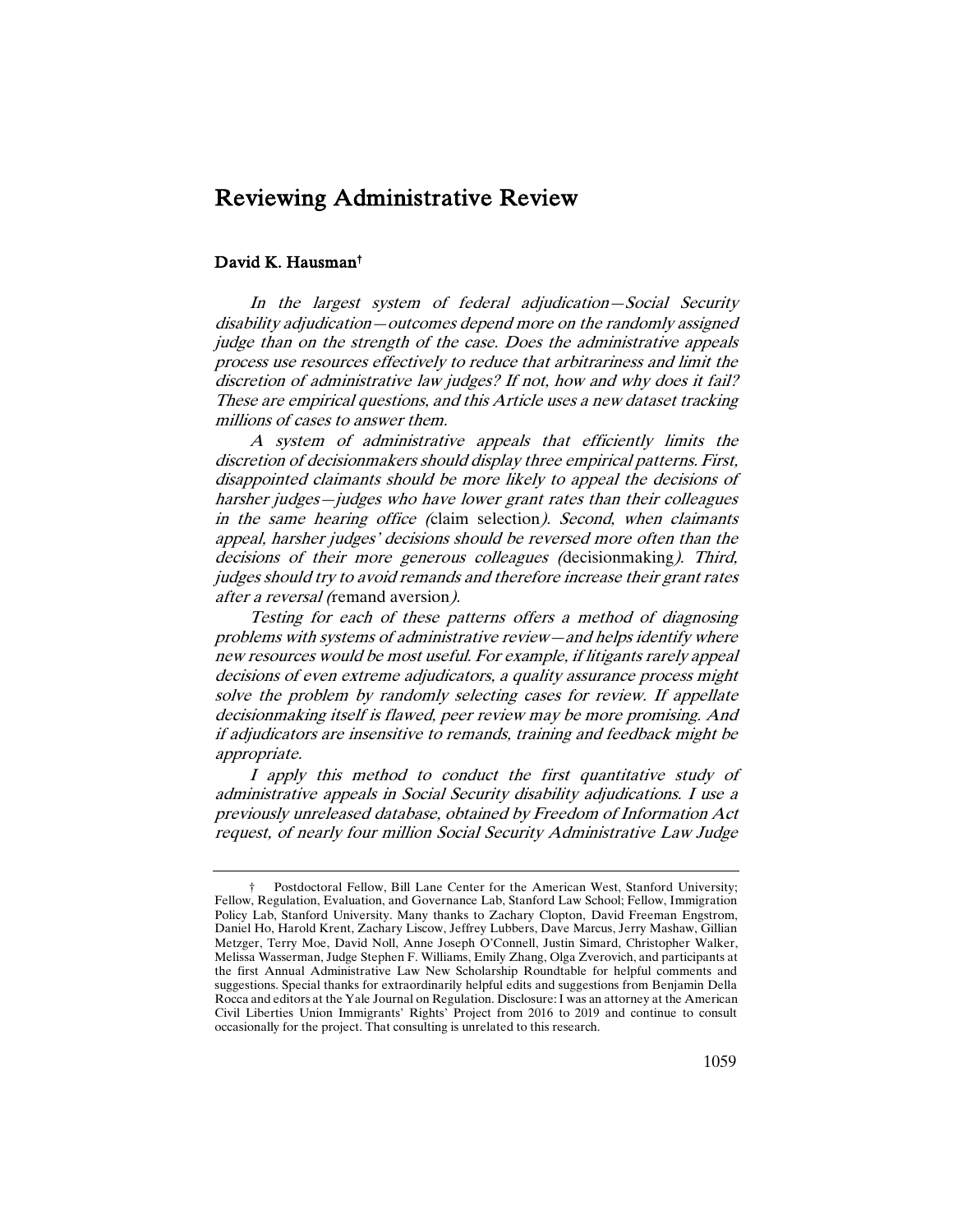Yale Journal on Regulation Vol. 38:1059 2021

and Appeals Council decisions from 2010 to 2014. Social Security Appeals Council decisions do not show the expected decisionmaking pattern: on average, the Appeals Council fails to distinguish between the decisions of harsher and more generous adjudicators. That finding helps explain why litigants complain that Appeals Council decisions are unpredictable, and the finding leads to a diagnosis: the Appeals Council is both too deferential, because it is unable to conduct holistic factual review, and not deferential enough, because it must reverse decisions for harmless errors.

| A. Why Study Disparities in Social Security Adjudications? 1076 |  |
|-----------------------------------------------------------------|--|
|                                                                 |  |
| C. Scholarship on Social Security Adjudications  1082           |  |
|                                                                 |  |
|                                                                 |  |
|                                                                 |  |
|                                                                 |  |
|                                                                 |  |
|                                                                 |  |
|                                                                 |  |
|                                                                 |  |
|                                                                 |  |
|                                                                 |  |
|                                                                 |  |
|                                                                 |  |
|                                                                 |  |
| C. Selection and Decisionmaking Regressions 1120                |  |
|                                                                 |  |

#### Introduction

Why do courts and agencies invest in an appeals process instead of dedicating the same resources to improving initial decisions? There are several possible reasons: that litigants appeal the cases more likely to contain errors, allowing the appeals court to review a smaller number of cases;<sup>1</sup> that the appeals process allows a second decisionmaker to review

<sup>1.</sup> See Steven Shavell, The Appeals Process as a Means of Error Correction, 24 J.L. STUD. 379 (1995).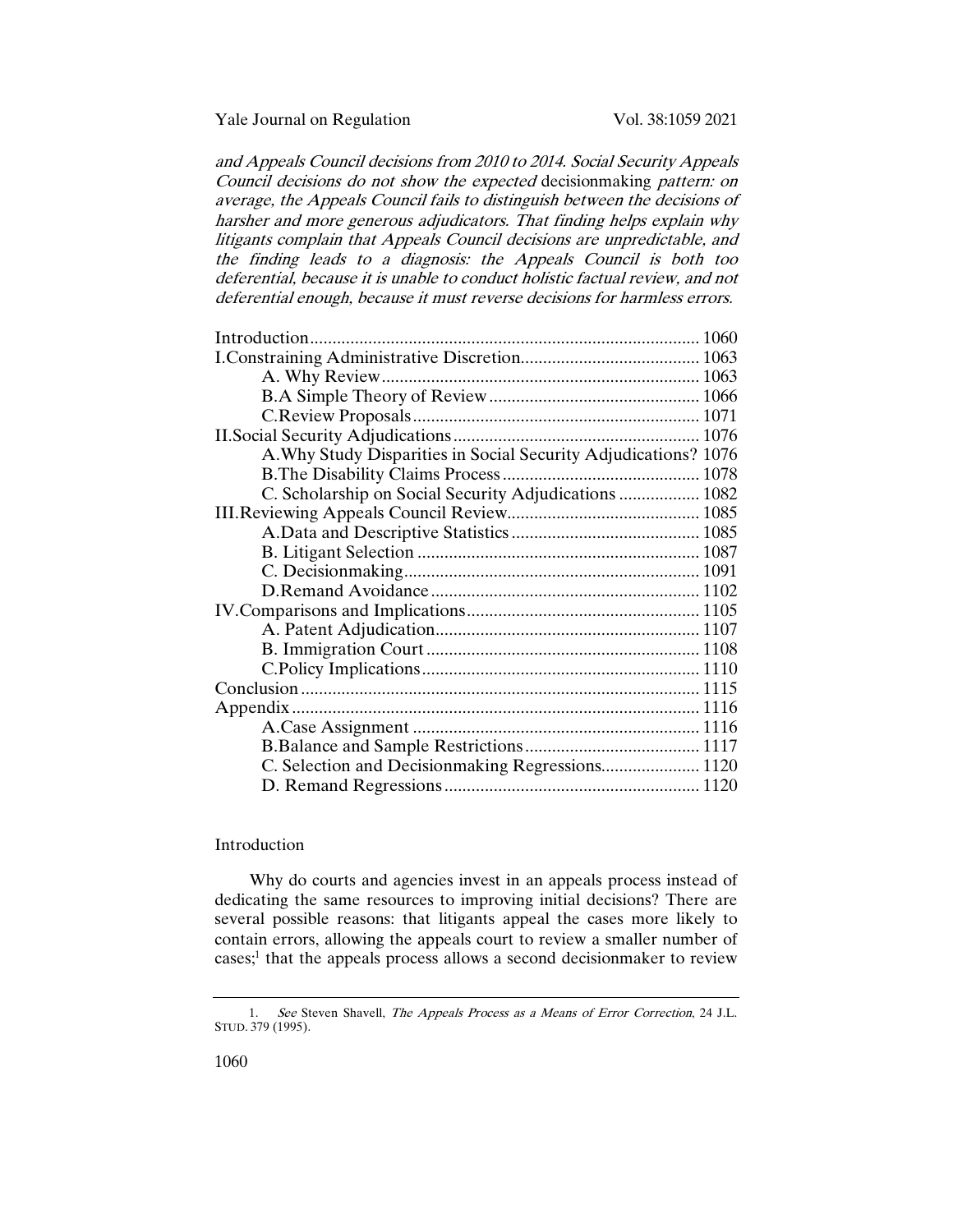the work of the first, limiting the discretion of the first decisionmaker and making extreme decisions less likely; and that the appeals process improves the decisions of the initial decisionmaker, who issues rulings in its shadow. But do appeals in fact create these efficiencies?

This Article makes two contributions. First, it proposes a theory of administrative review that offers a new way of understanding the steps at which such review can limit the discretion of line-level decisionmakers. Second, it applies that theory to the Social Security disability appeals process, using an internal administrative dataset to identify the system's strengths and weaknesses.

In the theory, I posit that discretion-limiting systems of review share three empirical features. First, litigants choose whether to appeal (*claim* selection). Litigants appeal more often from harsher decisions—decisions that they believe are more likely to be reversed on appeal. Second, the appeal reaches appellate decisionmakers, who disproportionately reverse harsher decisions (*decisionmaking*). Third, when a remand is handed down, it returns to the original judge, and the theory predicts that such remands lead judges to alter their behavior in the short term, making their decisions more closely match those of their colleagues (remand aversion).

To test empirically whether the Social Security Appeals Council limits discretion at these three steps, I take advantage of close-to-random assignment of cases to administrative law judges (ALJs) within the same hearing office. First, I find that litigants do select cases from harsher ALJs for appeal. The claim-selection process therefore works mostly as designed. Second, I find that a rule granting automatic full review of claims challenging dismissals leads to more reversals of more generous ALJs the opposite of the expected pattern. Third, I find that ALJs barely change their behavior in the aftermath of remands, if at all.

The main results in this Article are causal, exploiting the near-random assignment of cases to ALJs. These results diagnose where the Social Security appeals system is not effective. Interviews with ALJs then point the way to a cure. The appellate decisions of the Social Security Appeals Council themselves fail to promote consistency, not because the Appeals Council is ineffective, but likely because it defers both too little and too much. The Appeals Council often defers to factual determinations that would benefit from review, yet it also often reverses for harmless technical errors.

The theory and results have broad implications. Scholars have long bemoaned dysfunction in mass adjudication. In the Executive Office for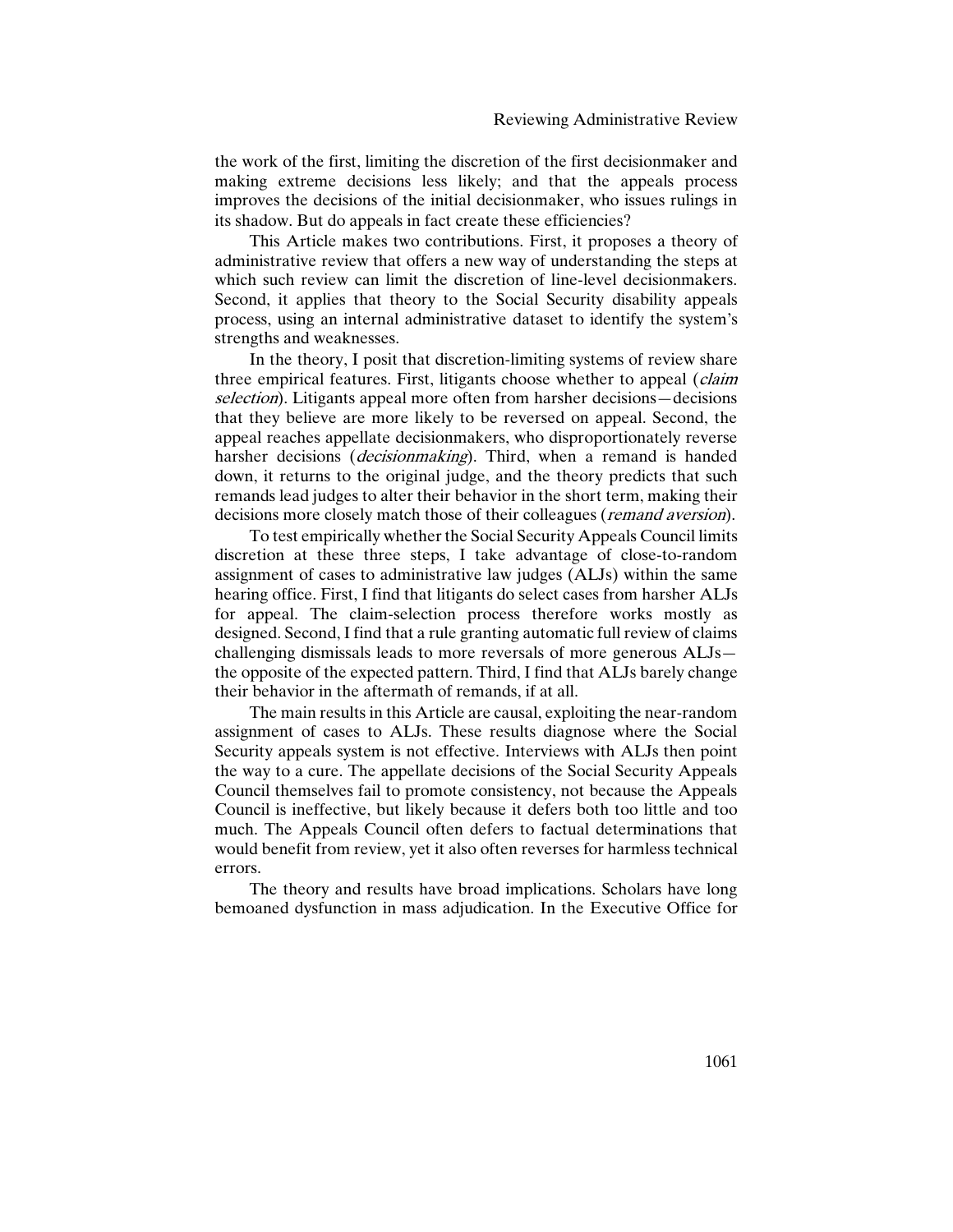Immigration Review,<sup>2</sup> the Patent and Trademark Office,<sup>3</sup> the National Labor Relations Board,<sup>4</sup> the Securities and Exchange Commission,<sup>5</sup> the Veterans Benefits Administration,<sup>6</sup> and many other state and federal health, safety and environmental agencies, advocates and scholars have found that uncontrolled discretion and inconsistent decisionmaking stand in the way of fair and efficient adjudication.7

Yet the systematic study of dysfunction in adjudication has often faced two roadblocks. First, data are scarce. This Article solves that problem with new internal Social Security data, obtained by Freedom of Information Act request, tracking millions of Social Security disability adjudications. Second, even when datasets are available, causal inference may be impossible. This Article solves that problem by exploiting the nearrandom assignment of cases to administrative law judges. That nearrandom assignment means that we can attribute differences in grant rates within the same hearing offices to the judges themselves, rather than to differences in their caseloads.

The Article's theory and results also offer a new way to compare the success of appeals processes across administrative domains, and in Part IV of this Article, I explain how this Article's theory can improve our understanding of patent and immigration adjudications. In the patent context, I argue that distinguishing between the selection and decisionmaking steps of review could help advance our understanding. And in the immigration context, I explain how this new theory led me to

See generally JAYA RAMJI-NOGALES, ANDREW I. SCHOENHOLTZ & PHILIP G. SCHRAG, REFUGEE ROULETTE: DISPARITIES IN ASYLUM ADJUDICATION AND PROPOSALS FOR REFORM (2009); David Hausman, The Failure of Immigration Appeals, 164 U. PENN. L. REV. 1177 (2016) (confirming that disparities across immigration judges do not only reflect case assignment and tracking those disparities on appeal); Jaya Ramji-Nogales, Andrew I. Schoenholtz & Philip G. Schrag, Refugee Roulette: Disparities in Asylum Adjudication, 60 STAN. L. REV. 295 (2007).

<sup>3.</sup> See, e.g., Douglas Lichtman, Rethinking Prosecution History Estoppel, 71 U. CHI. L. REV. 151, 170-75 (2004) (discussing the consequences of disparities in the grant rates of patent examiners).

<sup>4.</sup> See, e.g., Cole D. Taratoot & Robert M. Howard, The Labor of Judging: Examining Administrative Law Judge Decisions, 39 AM. POL. RES. 832, 844-47 (2011) (finding that ALJs exercise considerable discretion, and that the exercise of that discretion reflects their political ideology).

<sup>5.</sup> See David Zaring, Enforcement Discretion at the SEC, 94 TEX. L. REV. 1155, 1185-86 (finding no statistically significant differences in government win rates across ALJs, but noting the extremely high win rate for the government overall).

<sup>6.</sup> See, e.g., OFFICE OF THE INSPECTOR GEN., DEP'T OF VETERANS AFFAIRS, REPORT NO. 05-00765-137, REVIEW OF STATE VARIANCES IN VA DISABILITY COMPENSATION PAYMENTS (2005) (documenting cross-state inconsistencies in veterans' disability awards).

<sup>7.</sup> For a long and useful list of areas of administrative adjudication in which inconsistency across adjudicators is a central problem, see Daniel E. Ho, An Experiment of Experimentalism, 69 STAN. L. REV. 1, 1-5 (2017); and Daniel E. Ho & Sam Sherman, Managing Street-Level Arbitrariness: The Evidence Base for Public Sector Quality Improvement, 13 ANN. REV. L. & SOC. SCI. 251, 264-65 (2017).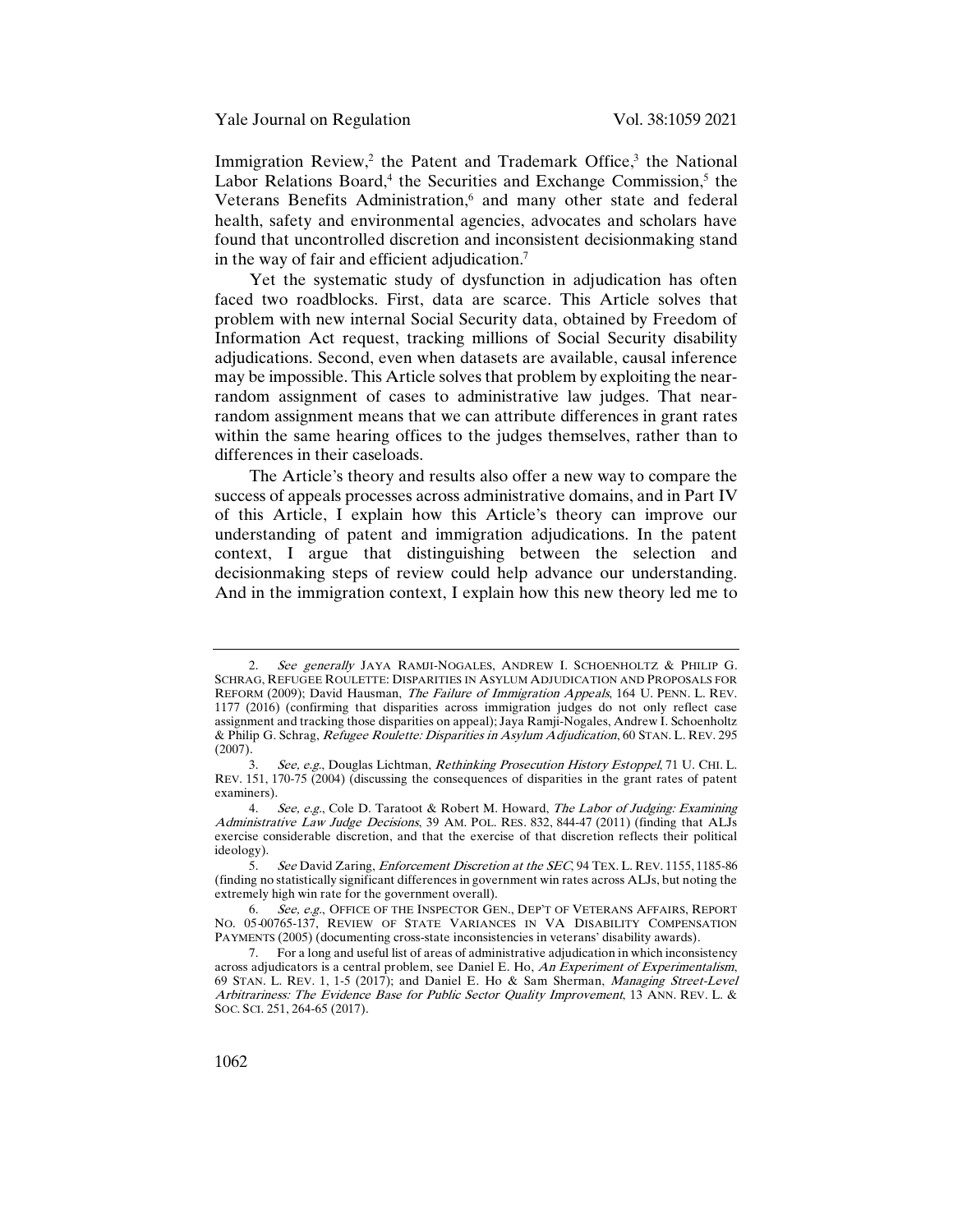add to a previous Article on immigration appeals, investigating whether immigration judges change their behavior to avoid remands.

Together, the results and comparisons yield a method of evaluating three prominent proposals for the reform of mass adjudication. First, Jerry Mashaw has advocated the adoption of quality assurance systems to protect claimants' due process rights; such systems, by randomly selecting cases for additional review, mostly alter the first stage of review, taking the case selection process out of claimants' hands. Quality assurance proposals are therefore most obviously needed if the first stage of review—litigant selection—is ineffective. Second, democratic experimentalists have advocated peer review—in which at least a subset of initial decisions happen in teams or receive review by a peer—as a mechanism for enhancing accuracy and consistency in adjudications. These proposals target the decisionmaking process itself (the second stage) and are most needed when that stage is flawed. Third, many scholars have suggested expanding adversarial due process protections in the tradition of Mathews *v. Eldridge*<sup>8</sup> and *Goldberg v. Kelly*.<sup>9</sup> These proposals would make agency adjudications more court-like—for example, by establishing other Article I courts modeled on the Tax Court or improving access to lawyers. Such proposals aim to strengthen adversarial review rather than to augment or replace it; such proposals are most persuasive where they can plausibly assert that the changes would improve the claimant-selection process.

Quality assurance, peer review, and adversarial due process protections all require resources to implement. Although I do not address the budgetary considerations that would necessarily inform the details of implementation, I offer a framework for deciding which of these systems of review is the best use of scarce resources. For disability adjudications, the results here suggest that the selection stage—at which claimants decide whether to appeal—functions reasonably well, although it could be improved by allowing the government to choose cases to contest on appeal. At the decisionmaking stage, by contrast, the Social Security Appeals Council has too limited a mandate to promote consistency in outcomes; I therefore propose expanding that mandate.

## I. Constraining Administrative Discretion

#### A. Why Review

The problem of unconstrained discretion in administrative adjudication has been studied for decades, with evidence from nearly every

<sup>8.</sup> 424 U.S. 319 (1976).

<sup>9.</sup> 397 U.S. 254 (1970).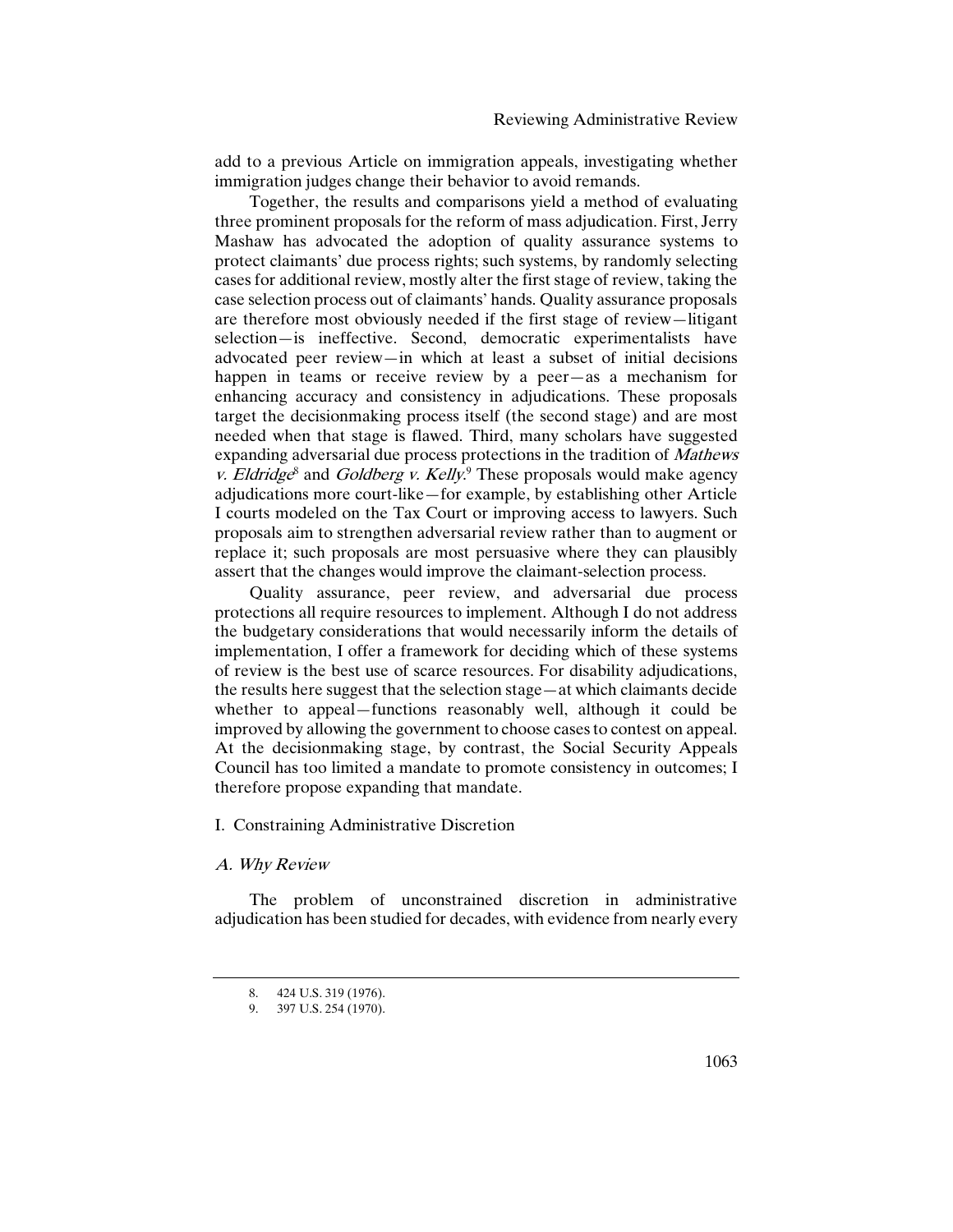large area of adjudication.<sup>10</sup> Such studies have also produced proposals for reform, which, in their most general form, usually call for some type of review—some system whereby the line-level adjudicator's decision receives a second look from another official. Such proposals fall into three broad categories. First, administrative-law scholars—most prominently, Jerry Mashaw—have argued that internal management devices, such as quality assurance systems, are at least as important to accurate and fair adjudication as adversarial due process protections.11 Second, many scholars have proposed some version of peer review to make decisions more consistent.12 Finally, some scholars have argued, especially in the immigration context, for strengthening adversarial procedural protections in administrative adjudications, or for moving such adjudications to the Article III courts or to a specialized Article I court.<sup>13</sup>

<sup>10.</sup> Limiting adjudicators' discretion and thereby promoting consistency (or uniformity or predictability) is a near-universal stated goal of administrative adjudication. In the Social Security context, see, for example, Judge Patricia Jonas, Exec. Dir., Office of Appellate Operations, Office of Disability Adjudication and Review, Soc. Sec. Admin., Statement Before the Senate Committee on Homeland Security and Governmental Affairs, Permanent Subcommittee on Investigations (Sept. 13, 2012), Subcommittee on Investigations (Sept. 13, 2012), https://www.ssa.gov/legislation/testimony\_091312.html [https://perma.cc/2WNK-FE8A] (noting that "[o]ver the past five years, the allowance and denial rates have become more consistent throughout the ALJ corps."); see also EXEC. OFFICE FOR IMMIGRATION REVIEW, U.S. DEP'T OF JUSTICE. IMMIGRATION COURT PRACTICE MANUAL (2016). JUSTICE, IMMIGRATION COURT PRACTICE MANUAL (2016), http://www.justice.gov/sites/default/files/pages/attachments/2016/02/04/practice\_manual\_-\_02-08- 2016\_update.pdf [https://perma.cc/S9EG-4MP9] (noting "the public's desire for greater uniformity in Immigration Court procedures"). Appeals for consistency and uniformity in systems of decisionmaking come not only from policymakers but also from scholars like Jerry Mashaw, who suggests that rational systems of adjudication should be neither completely mechanical nor completely discretionary: "We want discretion to be constrained by programmatically specified values and a perception of true states of the world." JERRY L. MASHAW, BUREAUCRATIC JUSTICE: MANAGING SOCIAL SECURITY DISABILITY CLAIMS 72 (1983). The history of Social Security disability adjudications in particular is a history of repeated and often failing attempts to decrease inconsistency across ALJs. See Margaret H. Taylor, Refugee Roulette in an Administrative Law Context: The Dejà Vu of Decisional Disparities in Agency Adjudication, 60 STAN. L. REV. 475, 490-95 (2007).

<sup>11.</sup> Jerry L. Mashaw, The Management Side of Due Process: Some Theoretical and Litigation Notes on the Assurance of Accuracy, Fairness, and Timeliness in the Adjudication of Social Welfare Claims, 59 CORNELL L. REV. 772, 775-76, 822-23 (1974). I know of only one convincing quantitative test of the efficacy of a system of quality assurance. See Daniel E, Ho, Cassandra Handan-Nader, David Ames & David Marcus, Quality Review of Mass Adjudication: A Randomized Natural Experiment at the Board of Veterans Appeals, 2003-2016, 35 J.L. ECON. & ORG. 239 (2019); see also David Ames, Cassandra Handan-Nader, Daniel E. Ho & David Marcus, Due Process and Mass Adjudication: Crisis and Reform, 72 STAN. L. REV. 1, 48-51 (2020).

<sup>12.</sup> See, e.g., Ho, supra note 7, at 1; Charles F. Sabel & William H. Simon, Minimalism and Experimentalism in the Administrative State, 100 GEO. L.J. 53, 79-80 (2011) (noting decentralization and feedback between employees and superiors as hallmarks of an experimentalist administration); *see generally* Michael C. Dorf & Charles F. Sabel, *A Constitution* of Democratic Experimentalism, 98 COLUM. L. REV. 267 (1998).

<sup>13.</sup> See, e.g., Stacey Caplow, Peter L. Markowitz, Jojo Annobil, Peter Z. Cobb & Nancy Morawetz, Accessing Justice: The Availability and Adequacy of Counsel in Removal Proceedings, New York Immigrant Representation Study Report: Part 1, 33 CARDOZO L. REV. 357, 384 (2011) (comparing relief rates for immigrants with and without lawyers and advocating for funding for lawyers); Access to Justice for Immigrant Families and Communities: Study of Legal Representation of Detained Immigrants in Northern California, NORTHERN CAL. COLLABORATIVE FOR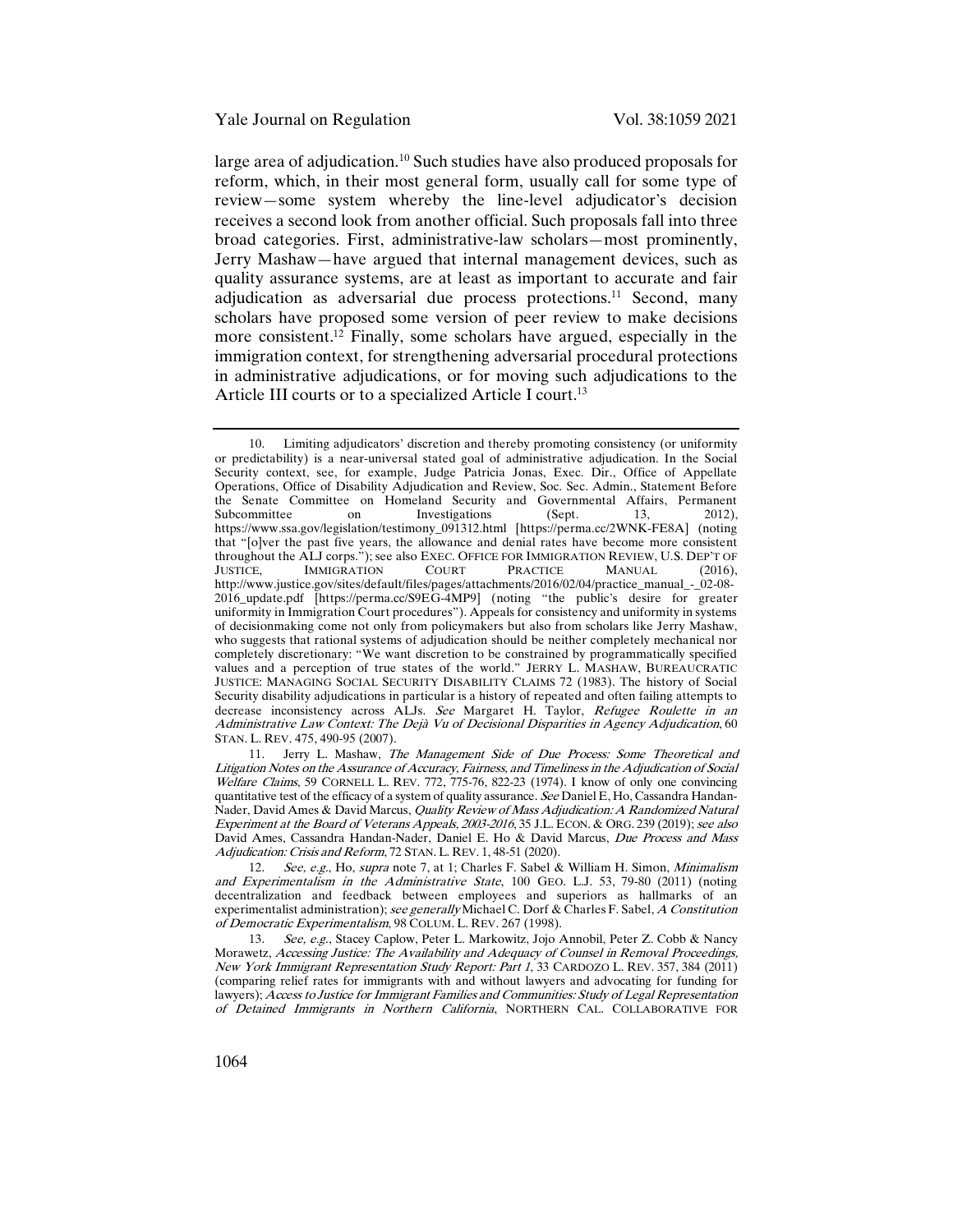#### Reviewing Administrative Review

This Article proposes a quantitative method of diagnosing the problems with existing systems of hierarchical, adversarial review. It also articulates a theory that clarifies the relationship between such traditional review and proposed innovations (quality assurance and peer review in particular). The hallmarks of a hierarchical, adversarial system of review are simple: a person who receives an unfavorable decision has the option to have the decision reviewed and potentially reversed by a higher authority. Even many administrative decisionmaking systems that lack the words "appeal" or "review" resemble hierarchical, adversarial review. Consider grievances filed by prisoners against guards<sup>14</sup> or complaints filed against police officers.15

Since some parts of a review system may work well while others are dysfunctional, breaking the process into parts is a useful exercise. Hierarchical, adversarial review takes place in three basic steps, outlined below. This Article presents a method of diagnosing problems at each step. It also identifies which elements quality assurance and peer review share, or do not share, with the traditional model of review. Such diagnosis can help policymakers choose among possible proposed reforms.<sup>16</sup>

14. For a list of prisoner-grievance policies, see *Prisoner and Jail Grievance Policies*, U.<br>
SCH. SCH. (2021), MICH. (2021), L. SCH. (2021), https://www.law.umich.edu/facultyhome/margoschlanger/Pages/PrisonGrievanceProceduresandS

amples.aspx [https://perma.cc/L8PY-NTZU].<br>15 See e.g. Complaint Process D. See, e.g., Complaint Process, DISTRICT COLUMBIA OFFICE POLICE COMPLAINTS, http://policecomplaints.dc.gov/page/complaint-process-opc [https://perma.cc/6FHM-Q3UL].

16. This Article's goal is descriptive rather than normative, and it leaves to others the defense of the normative proposition that consistent application of rules to similar cases is desirable. But it is important to note that this Article's empirical tests single out a particular type of consistency: consistency *across judges* and *within hearing offices*. The promotion, by administrative review, of that cross-judge, within-hearing-office consistency is not subject to two of the most prominent normative objections to uniformity as a due process value.

The first inapplicable objection is that pursuing uniformity prevents judges from considering relevant differences between cases. For example, pursuing uniformity in grant rates across different regions might mean applying disuniform standards to reach the same results despite differences in cases. That objection is not relevant here, since I measure only uniformity across judges within the same court, for whom cases are randomly assigned—who face the same caseload. In other words, this Article is concerned with how often judges who evaluate the same caseload reach opposite conclusions.

The second inapplicable objection is that bright-line rules—the most common method of promoting uniformity—impose high costs. A simple bright-line rule applied to all disability applicants—for example, one holding that only applicants with odd-numbered birth dates receive benefits—would be one way to make outcomes appear uniform across judges with the same

IMMIGRANT J. 18 (Oct. 2014), http://www.lccr.com/wp-content/uploads/NCCIJ-Access-to-Justice-Report-Oct.-2014.pdf [https://perma.cc/L8GJ-8ZAT] (similar); John D. Montgomery, Cost of Counsel in Immigration: Economic Analysis of Proposal Providing Public Counsel to Indigent Persons Subject to Immigration Removal Proceedings, NERA ECON. CONSULTING 3 (May 28,  $2014$ ).

http://www.nera.com/content/dam/nera/publications/archive2/NERA\_Immigration\_Report\_5.28. 2014.pdf [https://perma.cc/4H72-UPEM] (conducting a cost-benefit analysis of governmentprovided counsel for immigrants); see also Dana Leigh Marks, An Urgent Priority: Why Congress Should Establish an Article I Immigration Court, 13 BENDER'S IMMIGRATION BULL.3 (2008); Policy Priorities, FED. BAR ASS'N (Jan. 21, 2021), http://www.fedbar.org/Advocacy/Issues-Agendas.aspx [https://perma.cc/ML5V-BJGA] (advocating the formation of an Article I immigration court).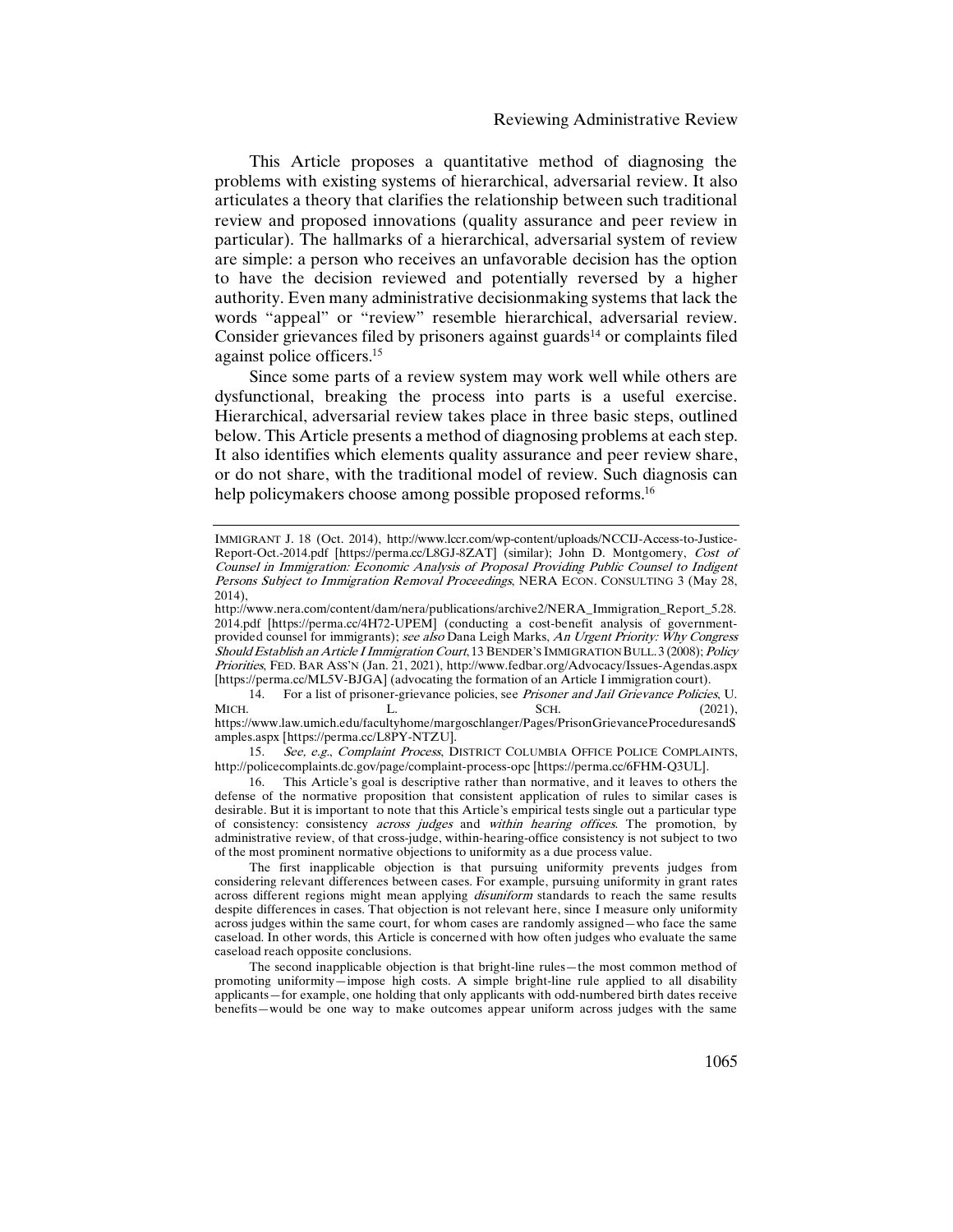## B. A Simple Theory of Review

The standard administrative mechanism for controlling adjudicators' discretion is hierarchical, adversarial administrative review.17 By hierarchical, adversarial review, I mean a system allowing a disappointed claimant to appeal an adverse decision to an authority that has the power to reverse, remand, or affirm that decision. Such systems are ubiquitous in the administrative state and the courts, and legal scholars have offered theoretical accounts of their purposes and effects. I build on these accounts to offer a simple theory of administrative review as a device for limiting discretion in decisionmaking.

Any system that allows a second decisionmaker to review the work of a first decisionmaker includes at least three stages.18 First, some set of decisions is selected for review. Second, review takes place. Third, if an error is discovered, some sort of consequence, such as a remand, follows for the original decisionmaker.

In a system of hierarchical, adversarial review, these three stages occur in a distinctive way. First, the losing party chooses whether or not to appeal, and that choice determines which cases receive review (litigant selection). Second, the appellate body reviews appealed decisions for legal or factual error, with varying degrees of deference (decisionmaking). Third, the appellate body affirms, reverses, or remands the initial decision; upon remand, the case usually returns to the same initial decisionmaker, who is unlikely to greet the remand with pleasure *(remand aversion)*.

Thinking of the process in these three simple steps generates expectations about the results. To develop these expectations, I draw on Steven Shavell's influential model of appeal as a means of error

caseload. No one would advocate that. Yet the rule/standard tradeoff is not at issue in evaluating the effect of review on cross-judge, within-hearing-office consistency.

Reduction of cross-judge, within-hearing-office disparity on review is not evidence of bright-line rule application that raises concerns about the costs of uniformity. To see this, consider an example: if the reviewing body were to reverse all even-numbered-birthday cases, harsher and more lenient judges would be equally likely to be reversed. In other words, application of a brightline rule by a reviewing court would reduce disparities only with respect to judges' systematically differing application of that rule. A reduction in disparities after review is therefore not in itself evidence that the reviewing court is preventing judges from making decisions sensitive to individual facts. More relevant for my purposes, the lack of a reduction in cross-judge disparities hardly suggests that the appeals court is applying an individualized fact-sensitive test—though it may imply that the appeals court defers substantially to the trial judge's initial determinations.

<sup>17.</sup> Of course, there are other promising proposals for promoting consistency, including quality assurance systems, see *supra* note 3 and accompanying text, and peer review, see Ho  $\&$ Sherman, supra note 7, at 255, 258, 265.

<sup>18.</sup> Review by a second decisionmaker is far from the only possible method of limiting adjudicators' discretion, but such review is the topic here. For an extremely useful typology of a broader range of methods of limiting adjudicators' discretion, see Ho & Sherman, supra note 7, at 254.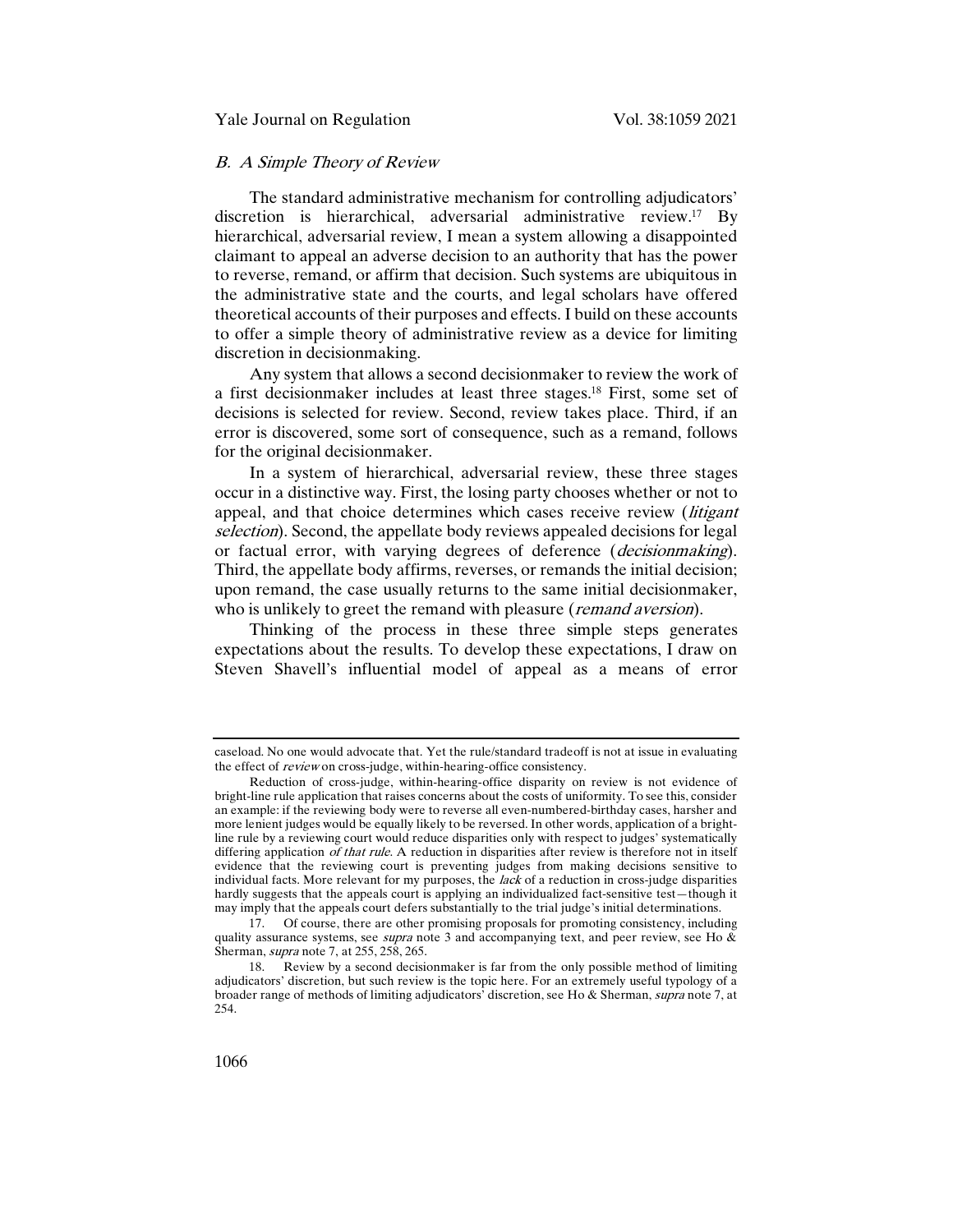correction, $19$  but I tweak the assumptions, leading to different implications.20 Most important, I assume that litigants have imperfect information about whether the decision in their case was extreme.<sup>21</sup>

At the first stage of review, litigants select cases to appeal. In deciding whether to appeal, I assume that disappointed litigants have some knowledge of whether their cases have merit and, therefore, about whether the denial of benefits was unusual and likely to be reversed on appeal. $^{22}$ For claimants with lawyers, this knowledge may come from experience with other cases. Even claimants without lawyers may have some sense of whether a decision is extreme, however, partly because they know whether the decision matches their own view of their disability, and partly because they can observe the demeanor of their ALJ and may even know his or her allowance rate. Litigants, then, are more likely to appeal denials of meritorious claims and, therefore, to appeal from the decisions of harsh judges, who more often deny meritorious claims.23

To make this idea concrete, consider Figure 1. In that simplified figure, decisions—both grants and denials—have a distribution of merit, and there are only two judges. Judge A, who is harsh, grants only the top 25% of cases by merit (the cases in the light-grey region, to the right of the dashed line). Judge B, who is generous, grants the 75% of cases before her with the most merit (all decisions to the right of the dotted line). None of the top 25% of cases by merit are appealed, since none of those decisions are denials. For Judge A, appealable denials fall into either the dark-grey or the black sections of the figure—the bottom 75% of decisions by merit. For Judge B, by contrast, the only appealable denials are from the bottom quarter of decisions by merit.24

<sup>19.</sup> Shavell, supra note 1. Shavell asks the question of why one might use an appeal process rather than investing the same resources in avoiding errors at trial. His theory answers this question with the simple insight that each litigant has knowledge about whether the trial court made an error in his or her case, and that this knowledge makes appeals more efficient because they need only decide cases that litigants have already identified as likely mistaken.

<sup>20.</sup> Consistency across decisionmakers may partly proxy for accuracy—but only partly and I do not address other important purposes of administrative review, including its role in policy development and political accountability. For a more comprehensive account of the purposes of administrative review, see generally CHRISTOPHER J. WALKER & MATTHEW LEE WIENER, ADMIN. CONF. OF THE U.S., AGENCY APPELLATE SYSTEMS (2020).

<sup>21.</sup> See infra fig.2 and accompanying text.

<sup>22.</sup> This resembles Shavell's assumption that litigants know whether an error was made in their case; I assume, similarly, that they know whether a decision was extreme. Note that the empirical tests later in this piece do not test whether judges who are outliers are more likely to be appealed and reversed, but rather whether the allowance rate of a judge is correlated with his or her rate of appeal and reversal. The assumption in this research design is that the incidence of extreme decisions tracks judges' allowance rates.

<sup>23.</sup> Because there is some cost of appeal, rational litigants do not appeal when they are unlikely to win reversal.

<sup>24.</sup> I assume that there is some underlying distribution of merit in cases rather than that cases have one correct outcome. If one were to assume that cases had one correct outcome, then judges' differing allowance rates would depend on how many of their denials and grants were mistaken. That model would yield similar predictions, but I prefer to imagine a distribution of merit among cases, with reasonable adjudicators disagreeing about some outcomes.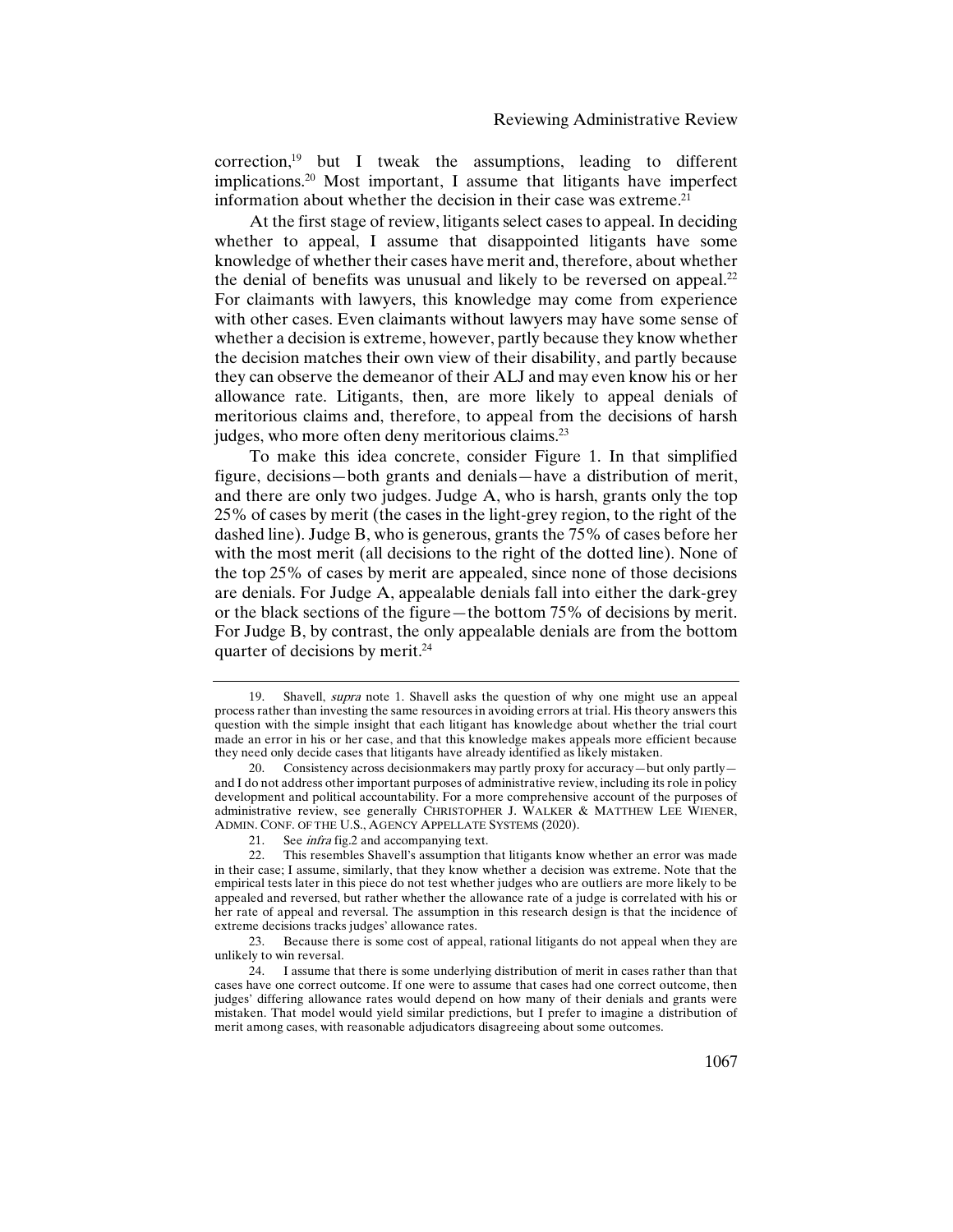

Figure 1: Denials and Merit

Because I assume that litigants know how meritorious their cases are, and that litigants are more likely to appeal more meritorious cases, litigants are more likely to appeal denials of second and third quartile cases (dark grey in the figure) than denials of first quartile cases (black in the figure). Figure 2 shows the theoretical relationship between merit and the likelihood of appeal; the black dots (cases in the lower  $25<sup>th</sup>$  percentile of the merit distribution) are less likely to be appealed than grey dots (cases between the 25th and 75th percentiles of the merit distribution). The middle two quartiles include denials only from Judge A. As a result, Judge A not only has more denials total, but a higher proportion of his or her denials is meritorious and likely to lead to an appeal. (There are no light-grey dots because there are no denials, and therefore no appeals, from the top 25% of the merit distribution.) The decisions of the harsher judge (Judge A) are more likely to be appealed.

This is litigant selection, the first stage of adversarial, hierarchical review. Litigant selection depends on litigants' knowledge and decisions rather than, for example, random selection—to choose which cases to review. Litigant selection implies that claimants appeal more often after losing before a harsher ALJ.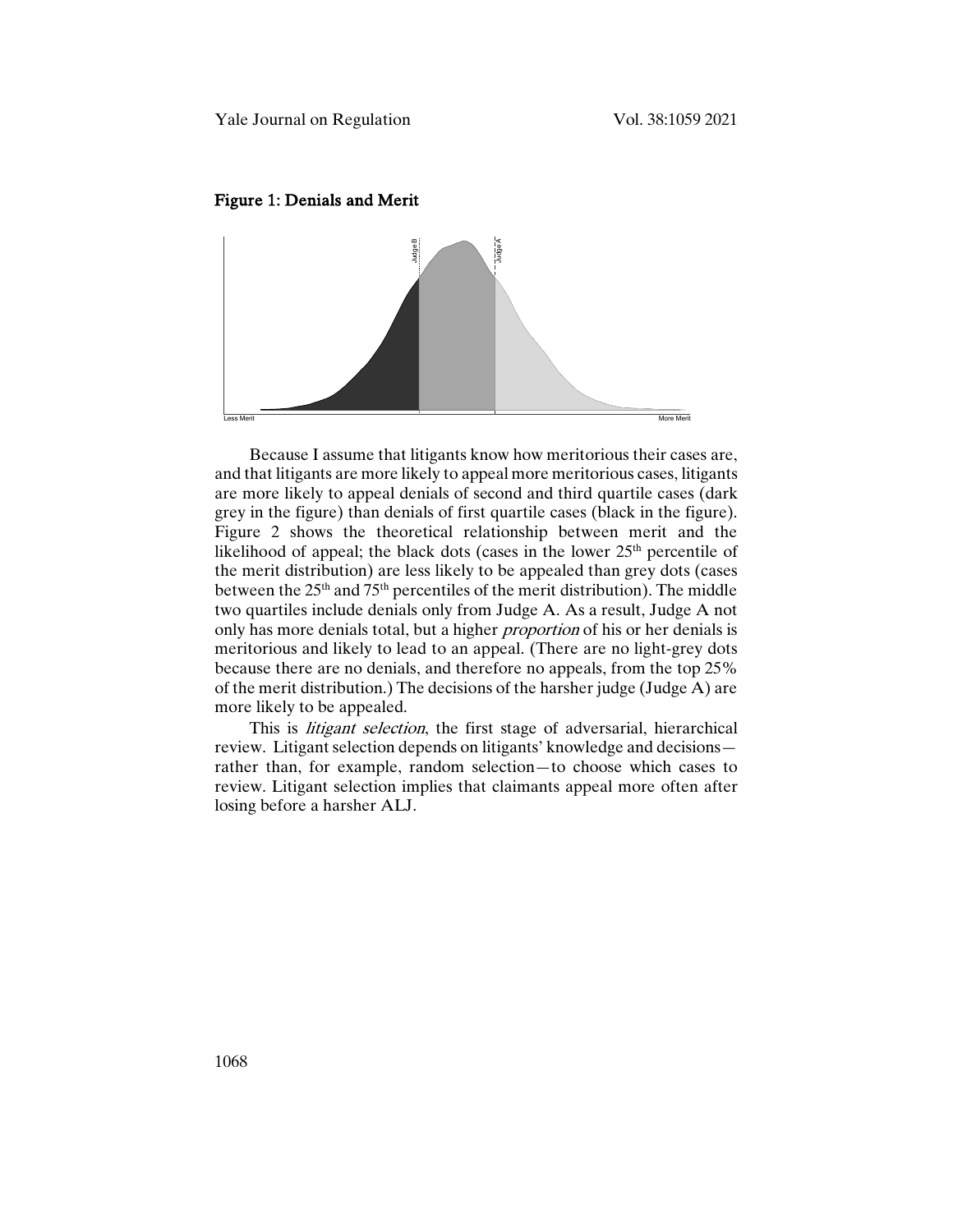



Because litigants are more likely to appeal more meritorious cases, the appellate review body hears cases that have more merit than the average denial. But merit is not the only consideration that determines whether a litigant appeals, and the chance of appeal varies for any given level of merit. As a result, the appeals body must still distinguish among more meritorious and less meritorious cases.

At the second stage of the appeals process, *decisionmaking*, I expect appellate adjudicators to reverse denials in meritorious cases more often than denials in less meritorious ones. Such adjudicators will therefore more often reverse the decisions of harsher judges, who more frequently deny meritorious claims. This follows from the relative weakness of my first assumption: litigants have only some knowledge of a decision's merit, not perfect knowledge. Litigants, like adjudicators, make mistakes; they may believe their cases have merit when they do not, and vice versa. I also assume that adjudicators themselves have imperfect information and cannot fully anticipate whether their decisions will be appealed or reversed. Given this mix of decisions, I expect the appeals process to reverse denials in more meritorious cases more often than denials in less meritorious ones. Because, as explained above, the cases appealed from harsh judges should have more merit on average, those appeals should more frequently lead to reversal. appeared on the state of the state of the state of the state of the state of the state of the state of Appeale cases, the appellate review body hears cases that have more merit than the appellate review body hears cases th

Figure 3 shows this expected pattern graphically. Many of the dots from Figure 2 are no longer present because many cases were not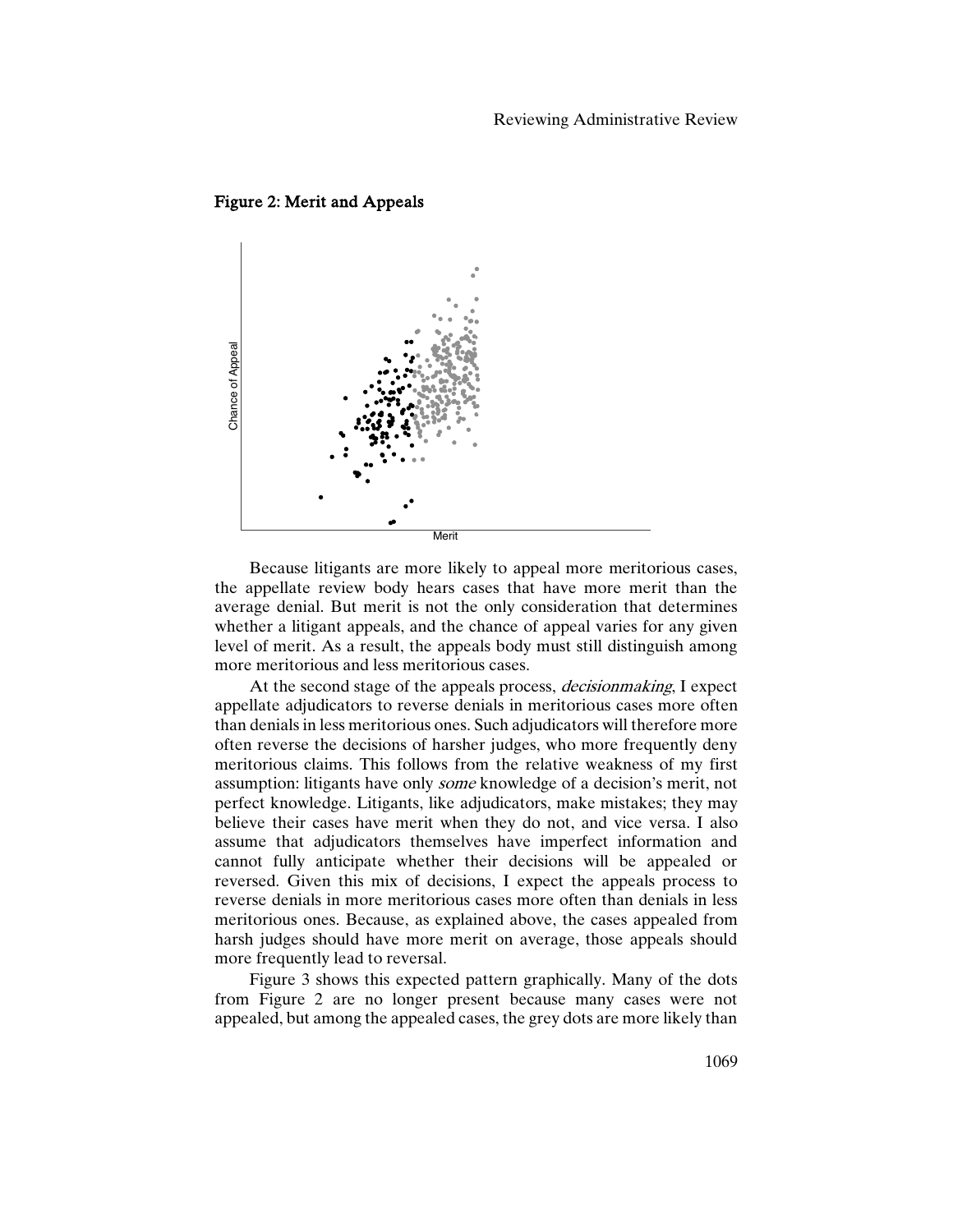the black dots to result in reversals. Only Judge A has grey dots; Judge A is more likely than Judge B to be reversed on appeal.





Third, I expect that judges seek to avoid remand. Unlike selection and decisionmaking effects, the effects of line-level judges' efforts to avoid remand are largely invisible, since judges may not react to actual remands but rather anticipate possible remands. One implication of judges' efforts to avoid remands is, however, observable: that judges try harder to avoid reversal soon after having experienced a remand. This expectation is grounded in two assumptions. First, I expect that, even if judges largely anticipate remands, they sometimes learn something unexpected, and that remands therefore influence their behavior in the short term, leading them to avoid the error that led to the remand. Second, I expect that judges overestimate the probability of remands when they have recently experienced them. Such overestimation reflects what cognitive psychologists call the availability heuristic.<sup>25</sup> Examples of the availability heuristic are common: for example, "[m]any readers must have experienced the temporary rise in the subjective probability of an accident after seeing a car overturned by the side of the road."26 This cognitive pattern implies that the effects of remands should be observable in the immediate aftermath of a remand. For Social Security claims, since

<sup>25.</sup> Amos Tversky & Daniel Kahneman, Availability: A Heuristic for Judging Frequency and Probability, 5 COGNITIVE PSYCH. 207, 230 (1973).

<sup>26.</sup> Id.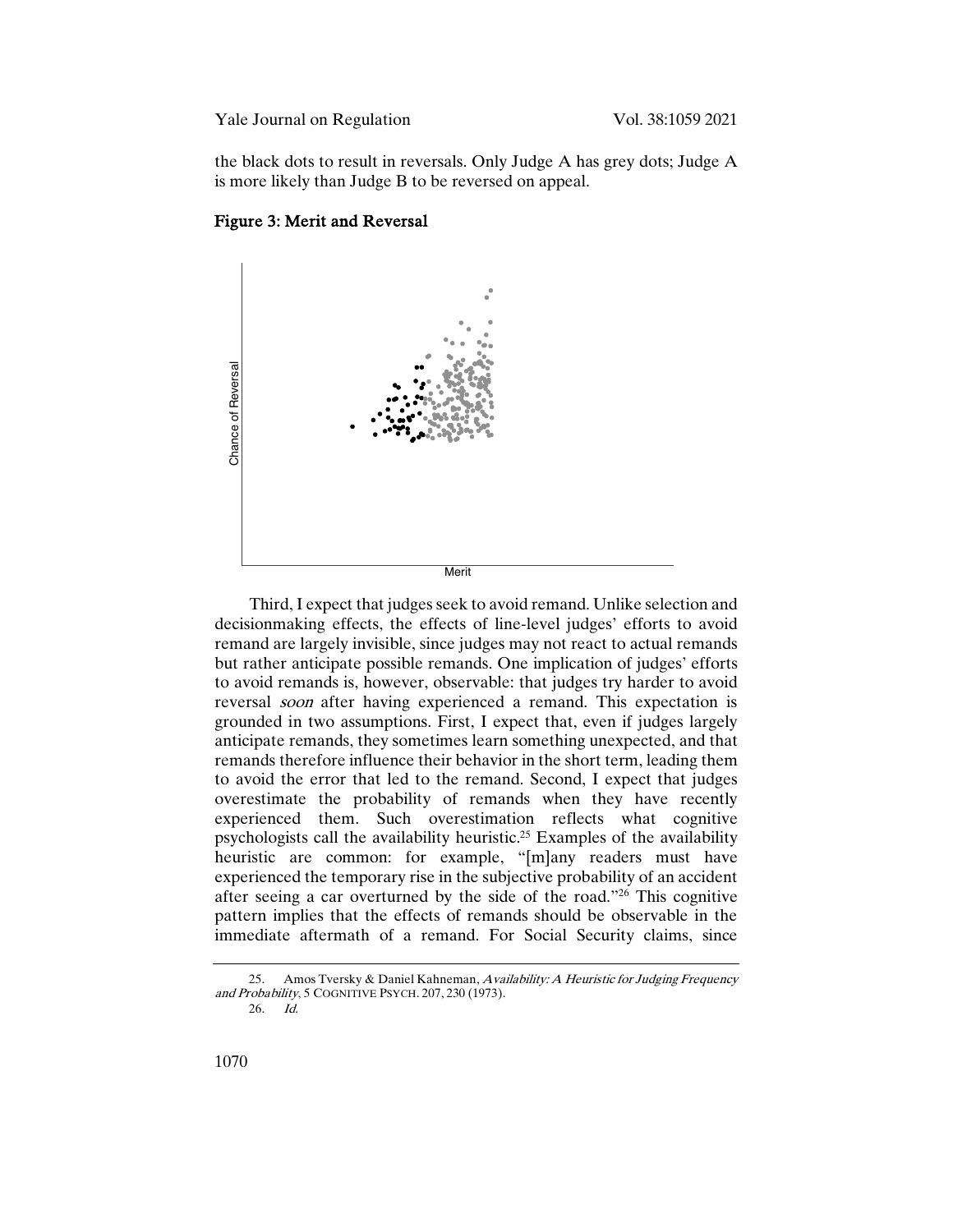claimants initiate nearly all appeals, I expect judges to become slightly more generous, on average, after reversals. I call this effect *remand* aversion. 27

This simple three-stage theory offers a way of thinking about three prominent strains of policy prescriptions for systems of administrative review. It also gives rise to three hypotheses, which I describe and test in Part III below, taking advantage of the near-random assignment of cases to ALJs.

#### C. Review Proposals

In canvassing three categories of review proposals, I begin with Jerry Mashaw's advocacy of quality assurance systems and other management reforms to protect due process rights in welfare-claims processes. In 1974, Mashaw famously argued that the procedural safeguards of adversarial due process are inadequate for the adjudication of social-welfare claims, partly because welfare claimants may not be able to take advantage of trial-like procedural safeguards.28 Mashaw therefore suggested a quality assurance system: a management system designed to ensure accuracy in adjudications without the trappings of adversarial litigation.<sup>29</sup>

For illustration, here, drawn from Mashaw's work, is a short description of one such system: the Veterans' Pensions and Compensation disability program.<sup>30</sup> In that program, a system of quality assurance

<sup>27.</sup> Note that the first of the three steps in the theory requires litigants to know—albeit imprecisely—whether a decision reflected an extreme exercise of discretion, and to act on that knowledge, whereas the second and third effects depend on the imperfection of litigants' and judges' knowledge. I believe that both of these assumptions are realistic. Lawyers and claimants have some knowledge of the extremity of the decision in their case, but that knowledge is necessarily limited: some litigants are overconfident, some issues are close, and some lawyers misjudge even issues that are not close. Moreover, lawyers' time and resources are limited, and they—like adjudicators—make errors.

<sup>28.</sup> Jerry L. Mashaw, The Management Side of Due Process: Some Theoretical and Litigation Notes on the Assurance of Accuracy, Fairness, and Timeliness in the Adjudication of Social Welfare Claims, 59 CORNELL L.REV. 772, 775 (1974).

<sup>29.</sup> Id. at 791. For another account of a quality assurance system in action, see Deborah A. Chassman & Howard Rolston, Social Security Disability Hearings: A Case Study in Quality Assurance and Due Process, 65 CORNELL L. REV. 801 (1981) (describing the implementation of a quality-assurance system for disability adjudications). For a discussion of the problems facing attempts to implement quality-assurance systems in government, see James E. Swiss, Adapting Total Quality Management (TQM) to Government, 52 PUB. ADMIN. REV. 356 (1992) (suggesting that total quality management—a system that was widely adopted in postwar manufacturing in Japan, and that more recently became influential in the United States—could be effective in government only with substantial modifications).

<sup>30.</sup> I summarize Mashaw's account of that system rather than describing it myself—or updating the particulars that may have changed in the four decades since Mashaw's article—since my goal here is conceptual rather than empirical. On the issue of the inadequacy of adversarial procedures, see Jerry L. Mashaw, Conflict and Compromise Among Models of Administrative Justice, 1981 DUKE. L.J. 181, 211-12 (1981) (suggesting that courts should consider nonadversarial procedures for protecting due process and decrying the false choice between "the legal chauvinism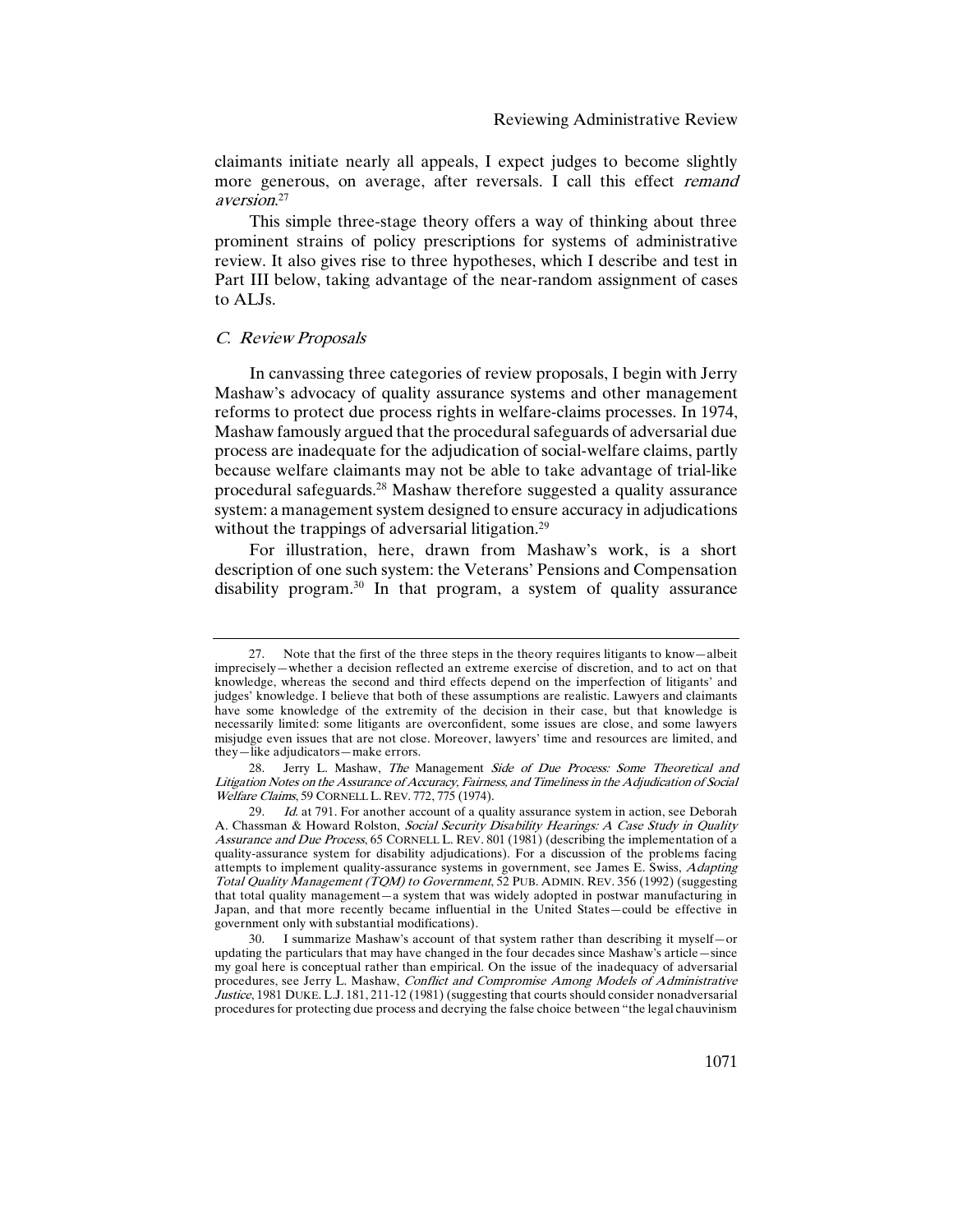supplemented an administrative appeals process. Each day, reviewers in regional offices considered a random sample of initial disability decisions, looking for procedural and substantive errors.<sup>31</sup> They logged these errors in monthly reports sent to a national Office of Appraisal.32 The national office then conducted its own review of a random sample of cases and noted where its review did not match the findings of the regional office.<sup>33</sup> Finally, individual determinations of error were returned to the initial adjudicator, who was asked to agree or disagree with the appraisal of his or her error.34

This quality assurance system was both similar to and different from a classic system of hierarchical, adversarial review. Instead of relying on disappointed claimants to generate appeals, the quality assurance system randomly selected cases for additional review. The second stage of the review process was similar to the appellate decisionmaking stage in hierarchical review: although the decisionmaker did not receive briefs from the parties, he or she did, like an Administrative Appeals Judge, evaluate the decision below for procedural and substantive error. Finally, the last stage, in which decisions were returned to the initial decisionmaker, resembled the remand stage in hierarchical, adversarial review, except that the decisionmaker was not asked to redo the case, but rather to register agreement or disagreement with the finding of error.

In sum, the largest difference between quality assurance and adversarial, hierarchical review is in the selection of cases—the first step of the review process. Favoring a quality assurance system over more traditional review therefore usually depends on the view that the adversary selection process for appeals is inadequate. Mashaw recognizes this, and he notes that appeals decisions themselves could produce information about patterns in errors in decisionmaking, but he doubts that they do, because appeals adjudicators hear only individual cases and are unable to perceive larger patterns.35 His view is plausible; it relies on the assumption that litigants often do not select mistaken or extreme decisions for appellate review. If litigants do select such decisions consistently, then patterns in those cases will reach appellate decisionmakers, and those decisionmakers should be able to correct them.

I share Mashaw's view that selection problems trouble many systems of administrative review. Of course, even if quality assurance programs are able to address selection problems through the random selection of cases,

of a ubiquitous demand for trial-type procedure and an unexamined deference to administrative or legislative choice of some alternative mode of decisionmaking").

<sup>31.</sup> Mashaw, *supra* note 28, at 794.<br>32 *Id* 

<sup>32.</sup> 

<sup>33.</sup> Id.

<sup>34.</sup> *Id.* at 795.<br>35 *Id.* at 785

 $Id$  at 785.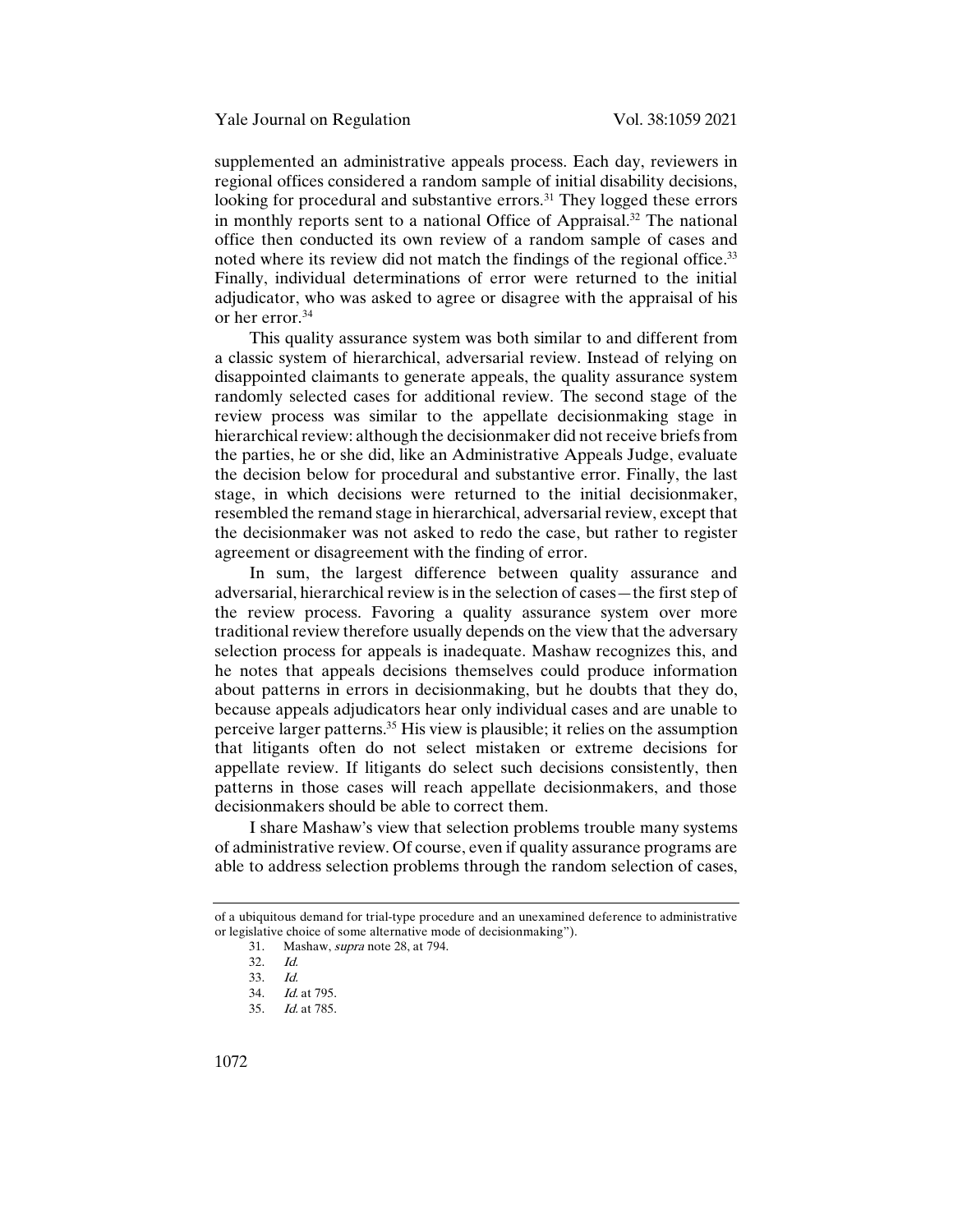they may not achieve their aims. In the most credible study to date, Daniel Ho and his coauthors find that a quality review program at the Board of Veterans Appeals, which randomly selected cases for review and potential feedback from a quality review team, did little to reduce numbers of appeals or reversals.36

The effectiveness of claimant-driven selection is at least partly measurable. Below, I offer evidence that selection in Social Security appeals, although far from perfect, is functional at the ALJ level. For example, it functions much better than the analogous selection process in immigration appeals. Of course, quality assurance systems include features beyond random selection. For example, the Veterans' Pensions and Compensation quality assurance system not only altered the selection of cases for appeal but also led to the creation of statistical reports on outcomes that were shared with regional offices. Absent a selection problem, however, such reports could also be compiled from decisions of a standard adversarial appellate body. Finally, perhaps a quality assurance system would apply a different standard of review, focusing less on procedure and more on substance. The results below suggest that such a change could be useful for disability appeals, but it need not be paired with random selection of cases for review.

Peer-review proposals, unlike quality assurance proposals, squarely attempt to improve the decisionmaking process itself—the second stage of review.37 In fact, one way to understand peer review is as a form of quality assurance that more directly targets inconsistency in decision making.<sup>38</sup> Rather than face review by an appellate body, adjudicators are paired (or placed in larger groups) and reach a decision together or provide each other feedback on decisions. Peer review may promote consistent decisionmaking through "the informal pressures of pride and shame," and through a requirement that decisions "be explained and subjected to examination."<sup>39</sup>

As an example, consider the peer-review procedures for food safety inspectors recently instituted by the Public Health Department of Seattle and King County. These procedures offer an especially good example because of their randomized implementation; the resulting study has yielded the most persuasive empirical evidence to date that peer review makes decisionmaking more consistent.<sup>40</sup> In that study, some of the

<sup>36.</sup> Ames et al., *supra* note 11; Ho et al., *supra* note 11, at 252-58.<br>37 For a discussion of experimentalist administration see Sabel &

<sup>37.</sup> For a discussion of experimentalist administration, see Sabel & Simon, supra note 13, at 78-93. One of Sabel and Simon's examples combines elements of quality assurance and peer review: the Quality Service Review program in child-welfare programs in Utah. That program used stratified random sampling to identify cases for review by a two-person team. Id. at 91-93.

<sup>38.</sup> See, e.g., Ho, supra note 7, at 79 (contrasting peer review with "more conventional forms of quality assurance").

<sup>39.</sup> Sabel & Simon, supra note 12, at 91.

<sup>40.</sup> Ho, supra note 7.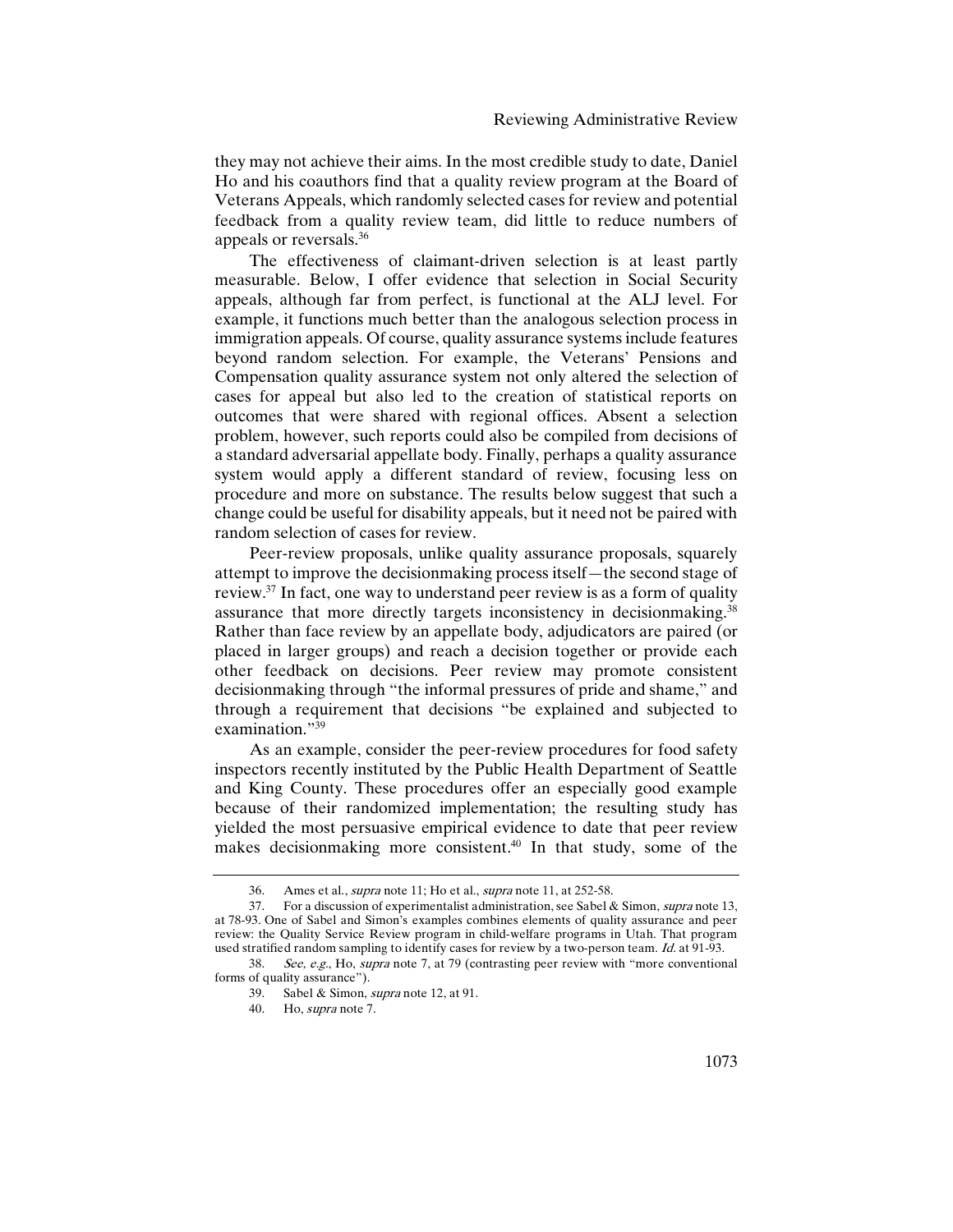county's health inspectors were randomly assigned to a program in which they conducted restaurant inspections together with one other inspector, rather than alone. The peer review included not only these paired inspections but also weekly training sessions at which difficult issues were discussed. These sessions produced guidance memoranda on difficult issues, which aided further training. These initiatives significantly decreased inconsistency across inspectors, not only for inspections conducted jointly, but also for individual inspections conducted by inspectors who had participated in the peer review.<sup>41</sup>

Peer review makes review nonhierarchical, substituting the review of a peer for the review of a higher authority. That substitution most directly alters the second and third stages of review: it means that review and initial decisionmaking take place simultaneously, and that feedback (the analogue of remand in an adversary, hierarchical system) also occurs simultaneously. Peer review therefore seems best suited as an intervention for adversarial systems of review in which the second and third stages do not function well. (In principle, peer review could leave the selection process unaltered, with review requested by claimants themselves. But in practice, peer-review proposals, like quality assurance proposals, tend not to make review depend on claimants' decision to appeal.)

Table 1 compares the traditional adversarial model of review with quality assurance and peer-review models. Quality assurance and peer review both eliminate claimants' role in selection; peer review also dispenses with the hierarchical nature of the review itself.42 Finally, all three types of review offer decisionmakers feedback in cases of error, but the form of that feedback varies.

These categories, of course, bleed into each other. For example, both quality assurance processes and peer-review proposals may include a debriefing component, with the reviewer discussing any errors directly with the original decisionmaker. Both also favor selection processes that do not depend on action by disappointed claimants. And one can imagine useful initiatives that combine features of more than one category. For example, Jonah Gelbach and David Marcus propose that federal courts should engage in more "problem-oriented" decisionmaking when reviewing Social Security and immigration decisions—that is, that courts should pay attention to patterns across multiple cases and craft their opinions

<sup>41.</sup> For a detailed account of the procedures, see  $id$  at 31-38.<br>42. Many standard systems of review incorporate an elem

Many standard systems of review incorporate an element of peer review: panel decisionmaking. When the Social Security Appeals Council decides to grant full review of a case which almost always means remand—the signature of a second Administrative Appeals Judge is required on the opinion. And before streamlining at the Board of Immigration Appeals in the early 2000s, many decisions were reached by panels of three Board members. Of course, the federal Courts of Appeals also decide cases in panels of three.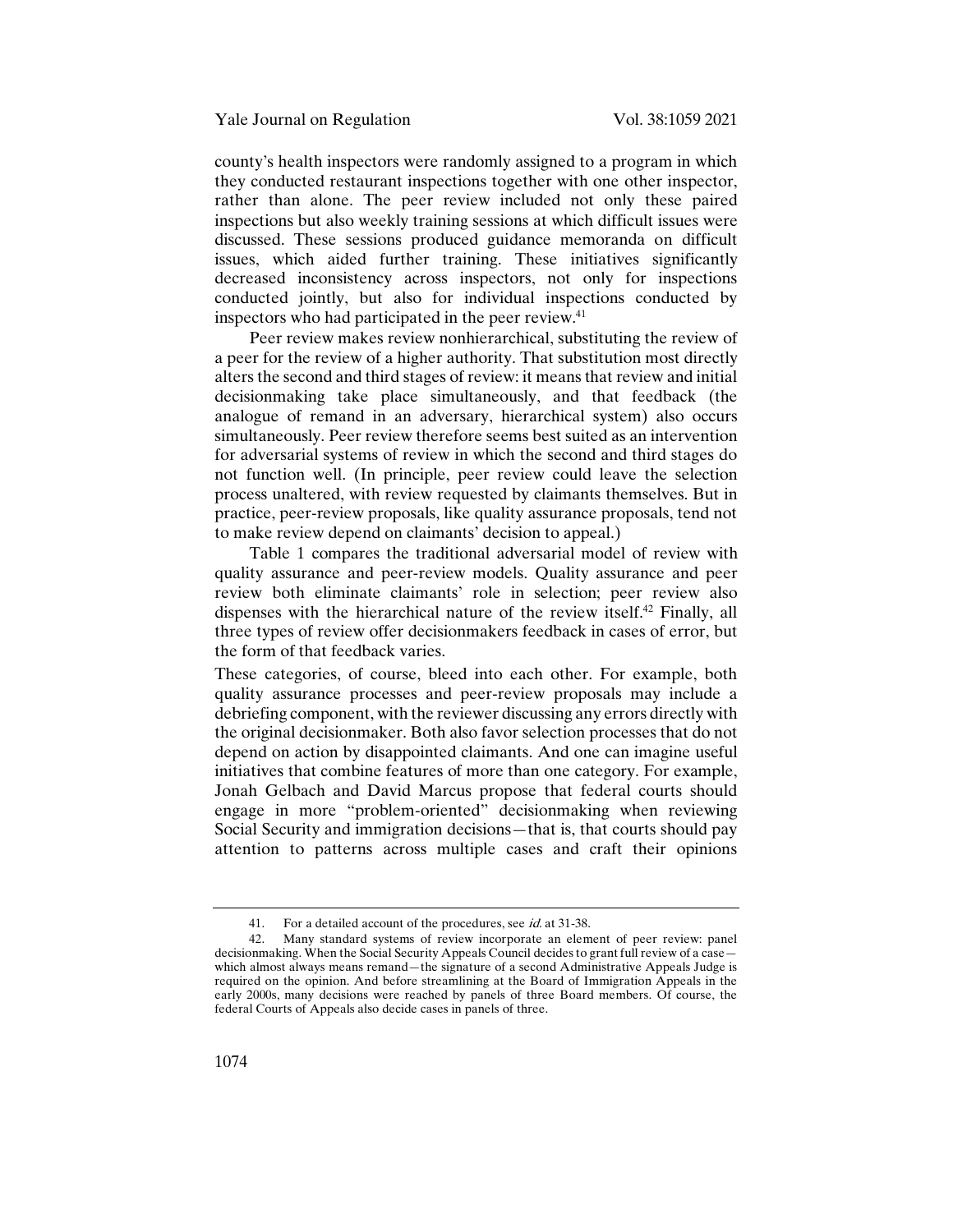#### Reviewing Administrative Review

accordingly.43 That attention to patterns would integrate some of the benefits of the pattern-driven selection that is more common in quality assurance proposals.

## Table 1: Review Proposals Compared

|           | Adversarial,<br>Hierarchical<br>Review             | Quality<br>Assurance                     | Peer Review                                                                |
|-----------|----------------------------------------------------|------------------------------------------|----------------------------------------------------------------------------|
| Selection | Claimants<br>appeal                                | Random or<br>pattern-based               | Random or<br>pattern-based                                                 |
| Decision  | Formal legal<br>decision by<br>higher<br>authority | Legal decision<br>by higher<br>authority | Decision by<br>agreement or<br>with feedback<br>among two or<br>more peers |
| Follow-up | Remand                                             | Feedback to<br>initial<br>decisionmaker  | Discussion<br>between peer<br>decisionmakers                               |

Finally, a third group of reformers does not suggest an overhaul to systems of adversarial, hierarchical review but rather proposes making such systems more closely resemble appeals in Article III courts. Scholars in this group often suggest making adjudicators more independent or improving legal representation for litigants. In Social Security disability adjudications, ALJs themselves have fiercely defended their independence, seeing it as a critical element of fair adjudication.<sup>44</sup> Other scholars have called for more adversarial process in the form of a lawyer representing the government in ALJ hearings.<sup>45</sup> And in the immigration courts, for example, where the government always has representation but

<sup>43.</sup> Jonah B. Gelbach & David Marcus, Rethinking Judicial Review of High Volume Agency Adjudication, 96 TEX. L. REV. 1097, 1134-48 (2018).

<sup>44.</sup> See, e.g., Ass'n of Admin. Law Judges, Inc. v. Heckler, 594 F. Supp. 1132, 1133 (D.D.C. 1984), amended sub nom. Ass'n of Admin. Law Judges, Inc. v. Heckler, No. 83-0124, 1985 WL 71829 (D.D.C. July 2, 1985) (involving a challenge to procedures limiting the independence of ALJs).

<sup>45.</sup> See, e.g., David H. Autor & Mark G. Duggan, The Growth in the Social Security Disability Rolls: A Fiscal Crisis Unfolding, 20 J. ECON. PERSP. 71, 93 (2006) (recommending attorney representation for SSA at ALJ hearings and noting that the Social Security Advisory Board has made the same recommendation).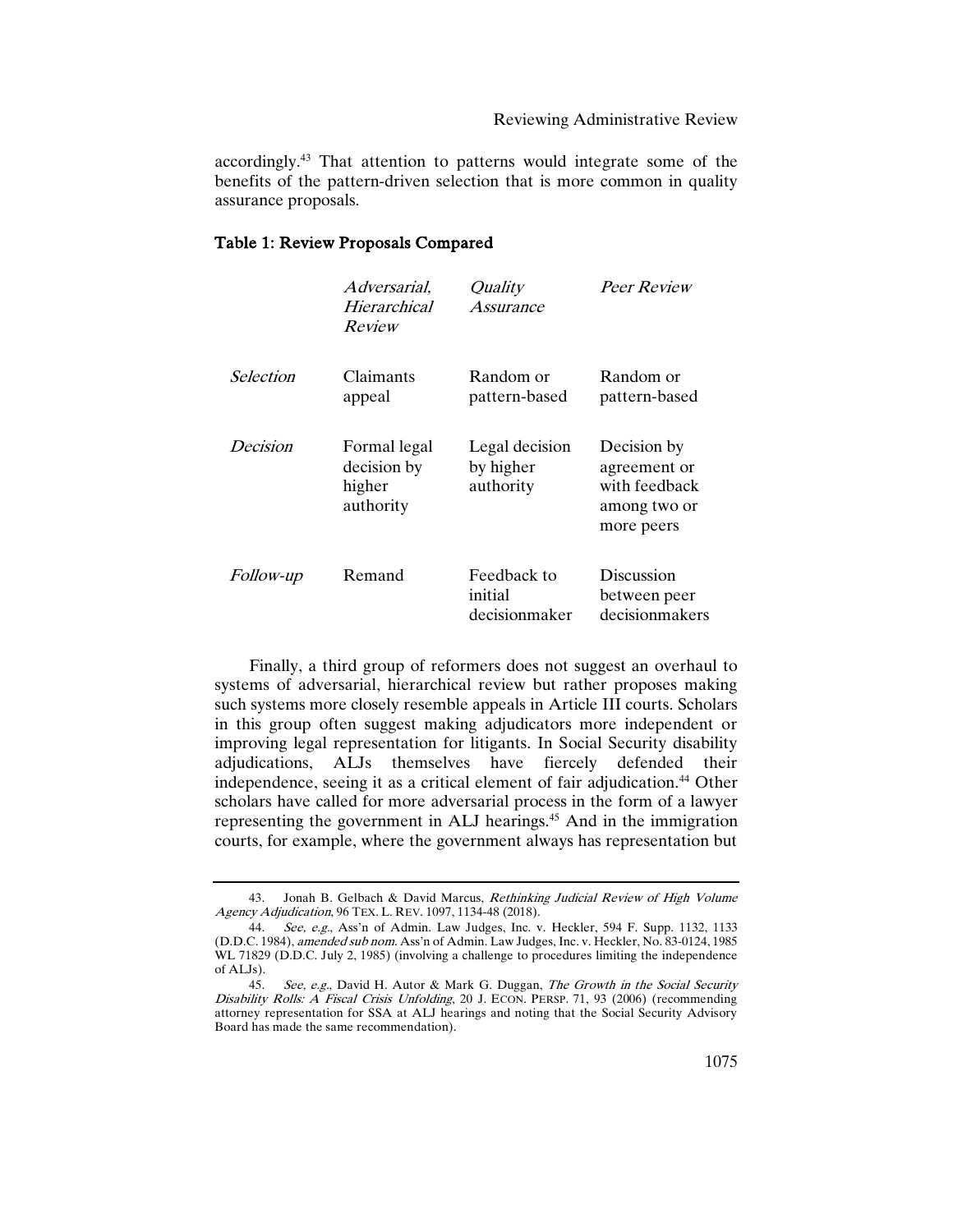Yale Journal on Regulation Vol. 38:1059 2021

immigrants often do not, many have called for government-provided legal representation.

Thinking of review in three stages, and testing whether each stage is functional, offers a place to start for policymakers contemplating reforms. Flaws in the selection process, for example, invite quality assurance solutions, whereas flaws in appellate decisionmaking invite peer review. Table 2 shows how the diagnosed problems line up with the possible solutions.

#### Table 2: Review Diagnosis and Possible Policy Responses

|                                            | <i>Adversarial Solution</i>                                                   | Management<br>Solution                                         |
|--------------------------------------------|-------------------------------------------------------------------------------|----------------------------------------------------------------|
| <i>Problems with Litigant</i><br>Selection | Government-funded<br>representation                                           | Quality assurance -<br>random selection of<br>cases for review |
| <i>Problems with</i><br>Decisionmaking     | Altered standard of<br>review                                                 | Peer review                                                    |
| <b>Problems with Remand</b><br>A voidance  | Better functioning of<br>first two stages to<br>increase number of<br>remands | Training and<br>feedback for ALJs                              |

This Article uses data from disability adjudications to offer an example of such diagnosis.

### II. Social Security Adjudications

## A. Why Study Disparities in Social Security Adjudications?

Social Security Administrative Law Judges decided an average of over 750,000 cases per year from 2010 to 2014—about twice as many cases as the federal district courts.46 As the largest single system of adjudication in the western world, $47$  but with a relatively homogeneous caseload, the

<sup>46.</sup> See Federal Judicial Caseload Statistics 2015, U.S. COURTS, http://www.uscourts.gov/statistics-reports/federal-judicial-caseload-statistics-2015 [https://perma.cc/D5HC-93EE] (noting 361,689 combined civil and criminal filings in the federal district courts in 2015).

<sup>47.</sup> Barnhart v. Thomas, 540 U.S. 20, 28-29 (2003) ("[T]he Social Security hearing system is probably the largest adjudicative agency in the western world.") (citation and internal quotation marks omitted).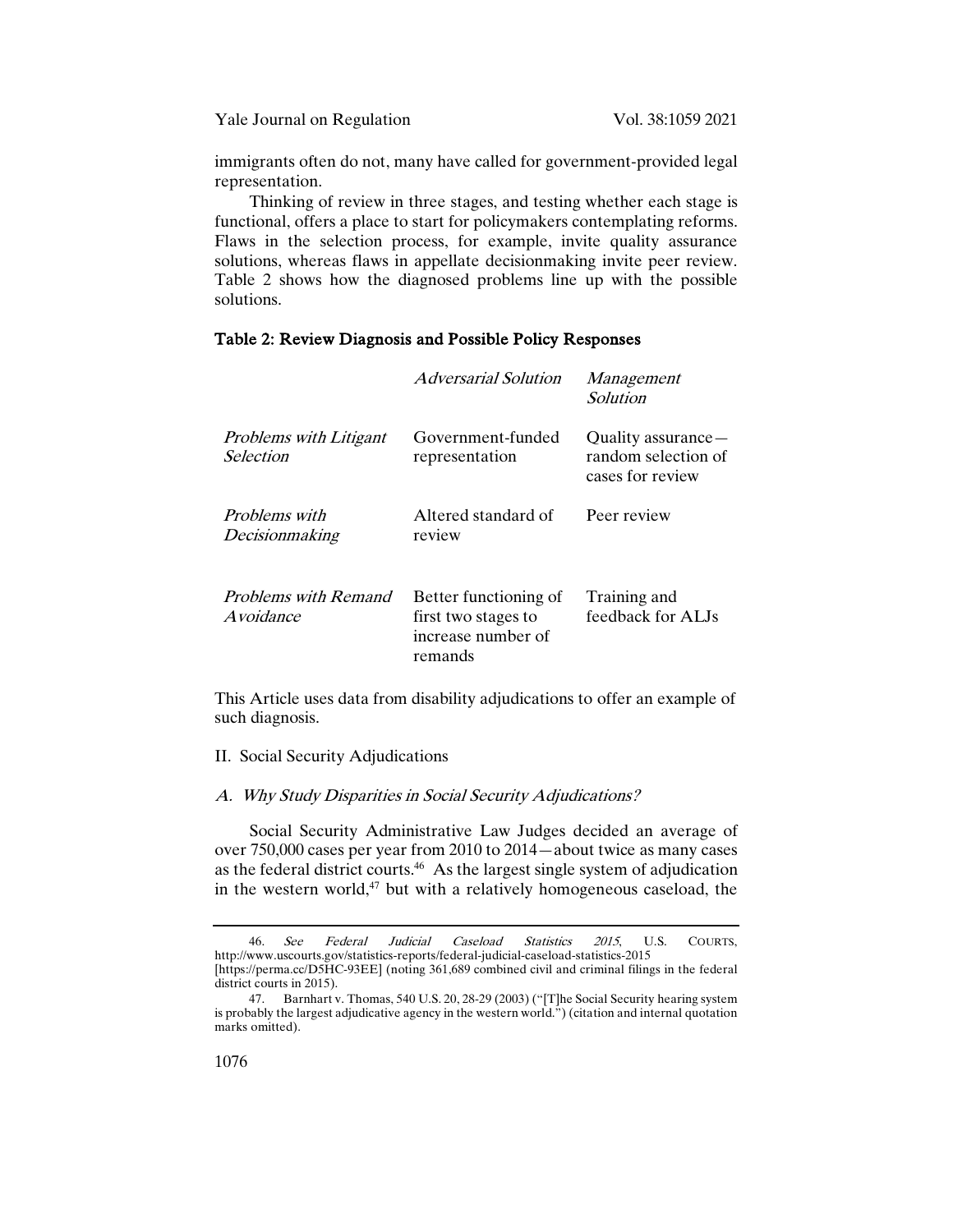disability adjudication system offers an excellent test case for theories of appeal and administrative review. This study uses newly available individual-level case-tracking data to examine whether and how the Social Security Appeals Council reduces disparities in ALJs' decisions to grant benefits.

The disability process employs over 8,000 examiners and over 1,500 ALJs, and the stakes of disability adjudications are high. District Judge Jack B. Weinstein has described disability appeals as in many respects "more wrenching than sentencing determinations  $\dots$  [G] rant or denial  $\dots$ may mean permitting [claimants] to live in dignity or consigning them to poverty and charity."48 Moreover, the accuracy of the Social Security adjudication system has important policy implications. The SSDI caseload has nearly tripled since 1989.<sup>49</sup> Inaccurate denials harm claimants; inaccurate allowances strain public resources and discourage claimants from working.

Scholars have long wrestled with large disparities across ALJs and have proposed a wide variety of policy changes that might enhance consistency. This Article advances that literature by testing whether Appeals Council review in fact already promotes consistency across ALJs. I apply the three-step theory of review to examine the mechanisms through which Appeals Council review might function: litigants' decisions about whether to appeal, Appeals Council decisions about whether to affirm the ALJ's decision, and ALJs' reactions to remands.

The Social Security Administration has repeatedly attempted to reduce the size of disparities across ALJs and especially to rein in ALJs with high allowance rates. Those attempts have met resistance from ALJs determined to protect their decisional independence. In *Nash v. Califano*,<sup>50</sup> a group of ALJs challenged a series of actions taken by SSA to supervise them; those actions included monthly quotas for decisions and explicit consideration of ALJs' grant rates; deviations from the average were discouraged.51 The court held that the ALJs had standing to pursue their claim, and it certified a class.<sup>52</sup> Soon after, Congress passed the so-called Belmon Amendment, which required the Appeals Council to resume review, on its own motion, of ALJs' decisions to grant benefits;<sup>53</sup> SSA chose to target judges with high allowance rates. In response, the

<sup>48.</sup> Jack B. Weinstein, Equality and the Law: Social Security Disability Cases in the Federal Courts, 35 SYRACUSE L. REV. 897, 898 (1984).

<sup>49.</sup> Nicole Maestas, Kathleen J Mullen & Alexander Strand, Does Disability Insurance Receipt Discourage Work? Using Examiner Assignment to Estimate Causal Effects of SSDI *Receipt*, 103 AM. ECON. REV. 1797, 1798 fig.1 (2013).<br>50. 613 F.2d 10 (2d Cir. 1980).

<sup>50.</sup> 613 F.2d 10 (2d Cir. 1980).

<sup>51.</sup> Id. at 14.

<sup>52.</sup> Nash v. Califano, 31 Fed. R. Serv. 2d 1119 (W.D.N.Y. 1981).

<sup>53.</sup> Pub. L. 96-265, § 304, 94 Stat. 441, 453-57 (1980).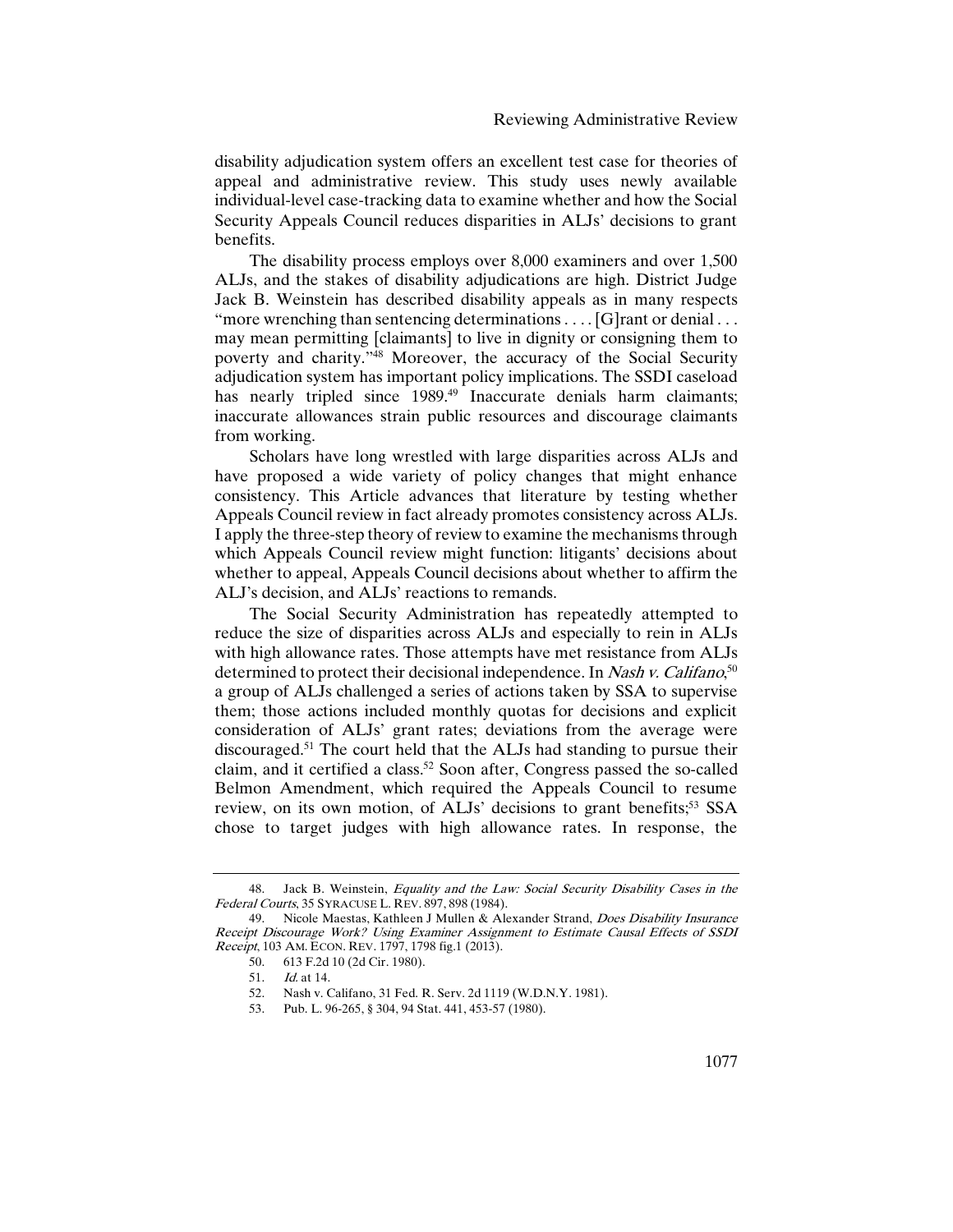#### Yale Journal on Regulation Vol. 38:1059 2021

Association of Administrative Law Judges brought suit against the Secretary of Health and Human Services, arguing that such targeting violated the Administrative Procedure Act.54 Once again, however, the court did not resolve the underlying dispute. Although it concluded that SSA's implementation of the Belmon Amendment had violated the APA, it nonetheless dismissed the case and declined to grant prospective relief because SSA had, during litigation, ceased targeting individual ALJs with high allowance rates.<sup>55</sup>

#### B. The Disability Claims Process

Examiners in state Disability Determination Services offices are the first officials to review applications for disability, mostly using written medical evidence. If the examiner rejects an application, the claimant can request "reconsideration"—a written appeal, once again evaluated by a state DDS office. If the application is rejected at the reconsideration stage, the claimant can appeal again, this time in an oral hearing before a federal ALJ. Next, if the Appeals Council denies review or affirms the decision below, the claimant may appeal once again in federal district court and appeal the decision of that court to a Court of Appeals, and even on to the Supreme Court.

At every stage of review—initial review, reconsideration, ALJ hearing, and Appeals Council review—the determination of disability takes place in five steps.<sup>56</sup> First, SSA asks whether the claimant is currently employed—in SSA terminology, whether the claimant is engaged in substantial gainful activity (sometimes abbreviated SGA). If so, then the claimant is not disabled, and the inquiry ends. Second, SSA determines whether the claimant has a sufficiently severe and lasting medical impairment, or set of impairments, to qualify as disabled. If not, the case ends there. Third, SSA considers whether one or more of these impairments fits within a predetermined category of disabling impairments—a so-called "listing" found in an Appendix to the regulations governing disability determinations.<sup>57</sup> If the impairments fit a listing, the claimant is considered disabled, and the inquiry ends. If the impairments do not fit a listing, SSA considers the extent to which these impairments may nonetheless prevent work—in SSA jargon, the claimant's "residual functional capacity."58 At the fourth stage, SSA evaluates whether the

<sup>54.</sup> Ass'n of Admin. Law Judges, Inc. v. Heckler, 594 F. Supp. 1132, 1133 (D.D.C. 1984), amended sub nom. Ass'n of Admin. Law Judges, Inc. v. Heckler, No. 83-0124, 1985 WL 71829 (D.D.C. July 2, 1985); see 5 U.S.C. § 556 (2018) (specifying duties of employees presiding at hearings); 5 U.S.C. § 4301(2)(E) (2018) (prohibiting performance ratings for ALJs).

<sup>55.</sup> Heckler, 594 F. Supp. at 1143.

<sup>56.</sup> Regulations set out the same five-step evaluation process for SSDI and SSI. See 20 C.F.R. § 404.1520(a) (2020) (SSDI); id. § 416.920 (2020).

<sup>57.</sup> Listing of Impairments, 20 C.F.R. pt. 404, subpt. P, app. 1 (2020).

See 20 C.F.R. § 404.1520(a)(4) (2020).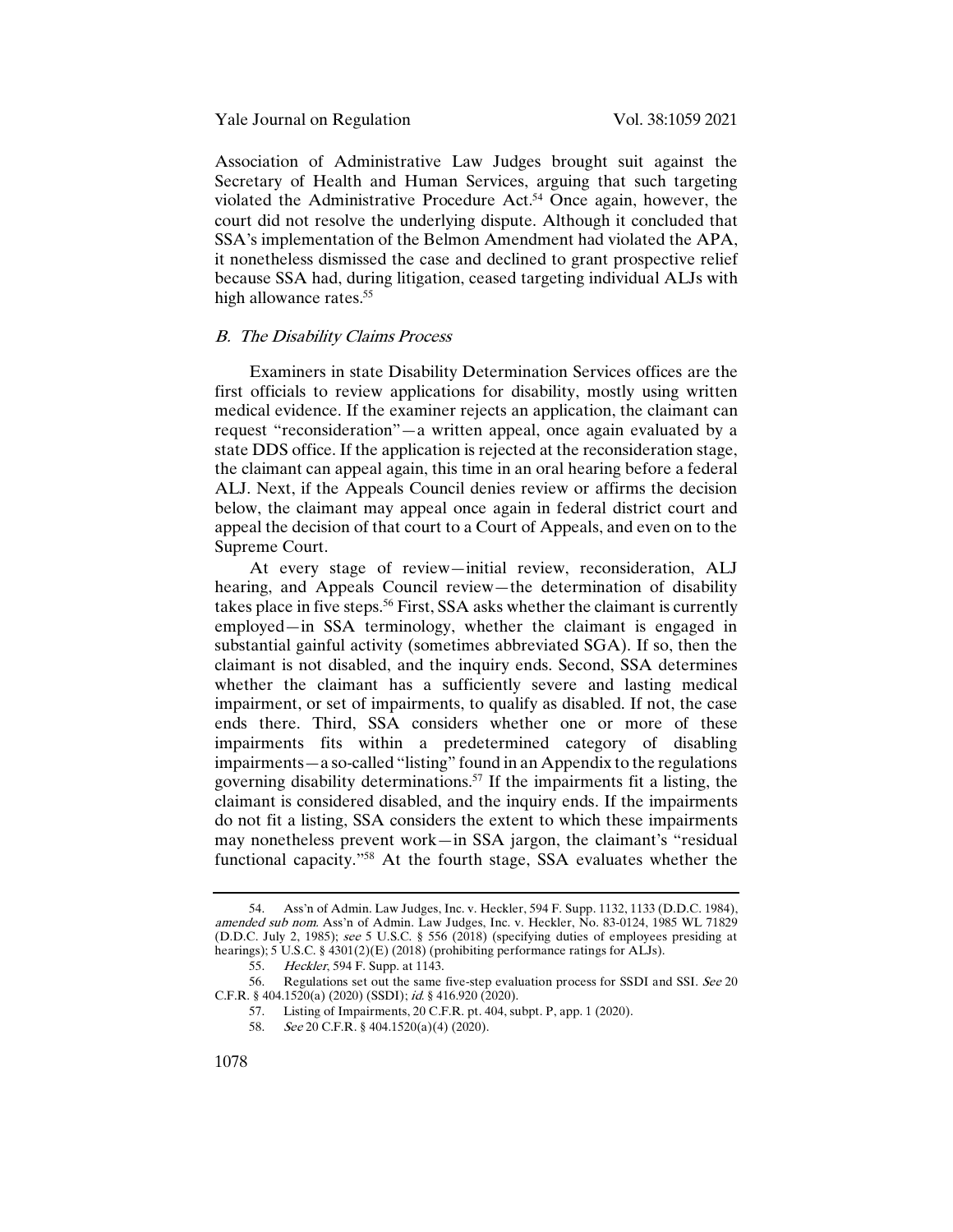claimant's residual functional capacity would allow her to do the type of work that she has done in the past. If so, she is not disabled. If not, then the final stage of the inquiry concerns whether the claimant could adjust and perform some other type of work in the economy. At this last stage, SSA considers not only evidence of the claimant's impairments but also other characteristics, such as age and education.

This five-step test applies regardless of whether a claimant is seeking Supplemental Security Income (SSI) or Social Security Disability Insurance (SSDI), but for each program, the ALJ must make an additional determination before the final award. To grant Supplemental Security Income, the ALJ must determine that the claimant is indigent, and to grant Social Security Disability Income, the ALJ must determine that the claimant is insured—in other words, that the claimant has paid Social Security taxes for long enough to receive benefits.<sup>59</sup>

This Article's analysis begins at the level of ALJ review, which is already the third stage of review.60 By beginning the analysis at the ALJ review stage, I consider only about one third of all disability claims that are denied at the initial level; two thirds never proceed past reconsideration.<sup>61</sup> Yet ALJ review is nonetheless a meaningful place to start. ALJ hearings are formal adjudications under the Administrative Procedure Act, and they include a range of procedural protections: claimants have a right to counsel (at their own expense), and they may present witnesses and appear in person or by video conference.<sup>62</sup>

Within sixty days of receiving a full or partial denial of benefits from an ALJ, a claimant may request review, in writing, by the Appeals Council.63 The request for review is accomplished by filling out a simple one-page form (HA-520).<sup>64</sup> The claimant need not make legal arguments or provide briefing, and there is no filing fee.

<sup>59.</sup> HAROLD J. KRENT & SCOTT MORRIS, ADMINISTRATIVE CONFERENCE OF THE U.S., ACHIEVING GREATER CONSISTENCY IN SOCIAL SECURITY DISABILITY ADJUDICATION: AN EMPIRICAL STUDY AND SUGGESTED REFORMS 5-6 (2013).

<sup>60.</sup> In ten so-called "prototype" states, the reconsideration stage of review has been eliminated, so ALJ review makes up the second stage of the process. See DI 12015.100 Disability<br>Redesign Prototype Model, SOC. SECURITY ADMIN. (Jan. 3, 2020), Redesign Prototype Model, SOC. SECURITY ADMIN. (Jan. 3, 2020), https://secure.ssa.gov/poms.nsf/lnx/0412015100 [https://perma.cc/MXT9-ZRXK].

<sup>61.</sup> In 2010, there were a total of 2,838,485 total disability-adjudication outcomes at all levels of the system; during the period of this study (2010-2014), there were an average of more than 800,000 ALJ-level outcomes per year. See Office of Ret. & Disability Policy, Annual Statistical Report on the Social Security Disability Program, 2011, SOC. SECURITY ADMIN., tbl.59, https://www.ssa.gov/policy/docs/statcomps/di\_asr/2011/sect04.html#table59 [https://perma.cc/YTG2-EAP8].

<sup>62.</sup> 20 C.F.R. § 404.950 (2020).

<sup>63.</sup> Information About Requesting Review of and Administrative Law Judge's Hearing Decision, Soc. SECURITY ADMIN., https://www.ssa.gov/appeals/appeals\_process.html SECURITY ADMIN., https://www.ssa.gov/appeals/appeals\_process.html [https://perma.cc/6SUA-P9S4].

<sup>64.</sup> Request for Review of Hearing Decision/Order, SOC. SECURITY ADMIN., https://www.ssa.gov/forms/ha-520.pdf [https://perma.cc/TW4K-4S5Y].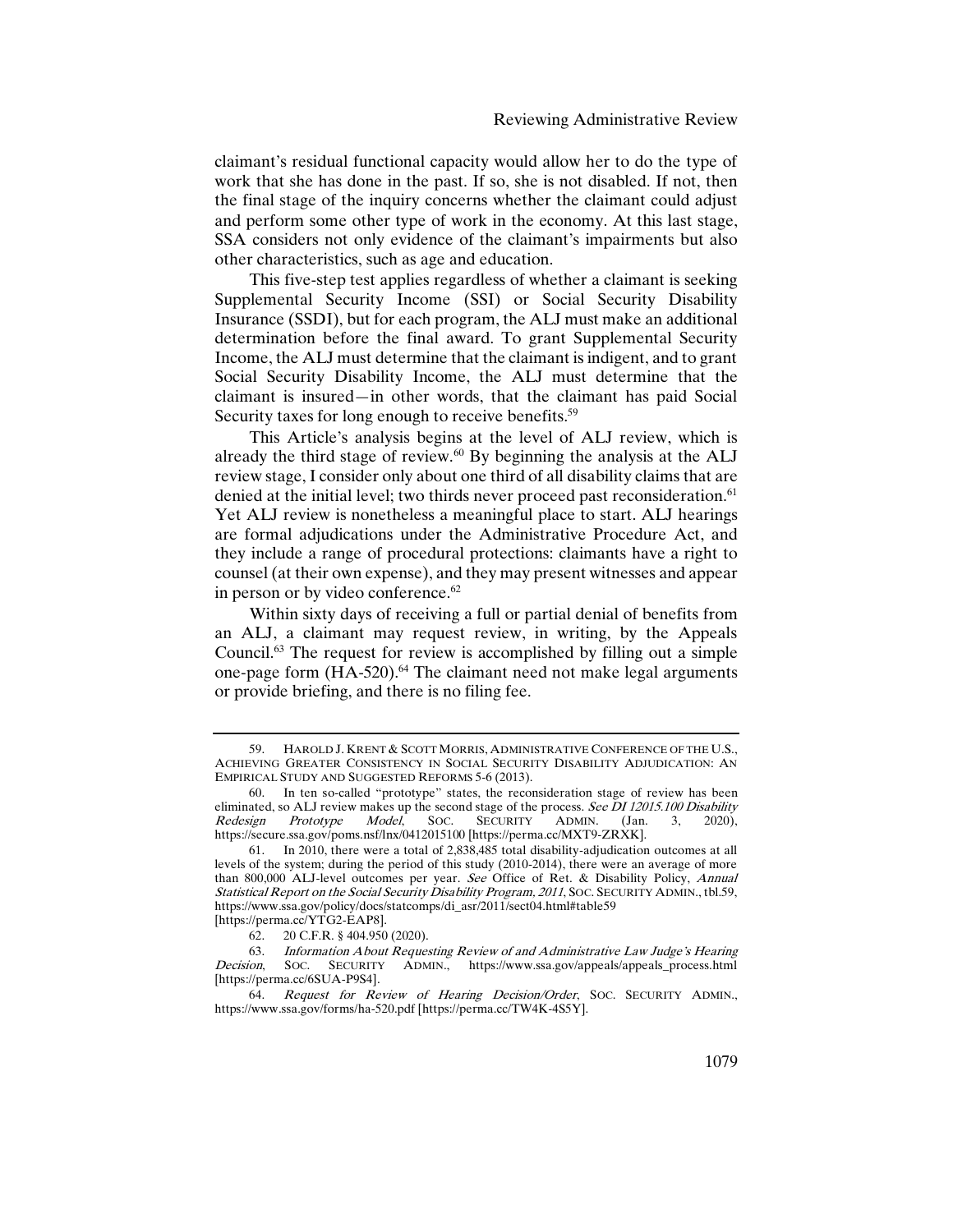Review within the Appeals Council takes place in two stages. First, an analyst—who may or may not be an attorney—reviews the appeal and makes a recommendation about whether it should receive "review"—a term of art within the Appeals Council that means review by two Administrative Appeals Judges.<sup>65</sup> If the analyst recommends denial of review, the appeal goes to one of fifty-six Appeals Officers, who are attorneys, but who lack the authority to grant review. Instead, they issue only denials, though they may forward cases on to an Administrative Appeals Judge if they disagree with the analyst and believe that review should be granted. When either the analyst or the Appeals Officer believes that an appeal should receive review, that appeal makes its way to one of seventy Administrative Appeals Judges, who are authorized to grant review.66 That Administrative Appeals Judge may still decide to deny review, but more often he or she brings in a second Administrative Appeals Judge.<sup>67</sup> If that second judge agrees that it should be reviewed, the appeal proceeds to consideration on the merits—what the Appeals Council calls review. Between FY 2010 and FY 2014, the rate at which the Council granted review ranged from 25% to 16%.<sup>68</sup>

Once review is granted, the Appeals Council (through two Administrative Appeals Judges) may reach one of several decisions. First, it may fully or partially affirm or reverse the ALJ's decision.<sup>69</sup> Second, it may dismiss a claim for benefits on any ground available to the ALJ.<sup>70</sup> Third, it may vacate the ALJ's decision and remand the case to the ALJ. In practice, however, a decision to have a second AAJ conduct review is a decision to reverse: 97% of review decisions are remands or favorable dismissals. (Figure 4 shows this process.)

The Appeals Council may also decide to initiate review on its own motion, allowing it to review a small number of allowances in addition to the many denials that are appealed by claimants.<sup>71</sup> Such review is known as pre-effectuation review, since it precedes the effectuation of benefits that follows a grant by an ALJ. That review must be initiated within sixty days of the final ALJ decision.72 SSA's regulations foresee review of cases

<sup>65.</sup> Telephone Interview with Judge (Apr. 28, 2016).<br>66. KRENT & MORRIS *supra* note 59, at 53.

<sup>66.</sup> KRENT & MORRIS, *supra* note 59, at 53.<br>67. *I-3-8-11. Administrative Appeals Judge* 

I-3-8-11. Administrative Appeals Judge's Actions, SOC. SECURITY ADMIN. (June 5, 2015), https://www.ssa.gov/OP\_Home/hallex/I-03/I-3-8-11.html [https://perma.cc/69F7-8RWW].

<sup>68.</sup> AC Grant Review Actions as a Percentage of All AC Dispositions, Soc. SECURITY ADMIN., https://www.ssa.gov/appeals/DataSets/AC02\_AC\_GrantReview\_All\_Dispositions.html [https://perma.cc/3323-6X4F]. Note that the data furnished to me by FOIA request did not include a variable indicating whether review was granted; instead, I am able to identify cases that involve more than one AAJ.

<sup>69.</sup> GN 03104.350 Appeals Council (AC) Jurisdiction, SOC. SECURITY ADMIN., at A.2, https://secure.ssa.gov/poms.nsf/lnx/0203104350 [https://perma.cc/4AJR-YSCN].

<sup>70.</sup> Id.

<sup>71.</sup> 20 C.F.R. § 404.969 (2020).

<sup>72.</sup> Id.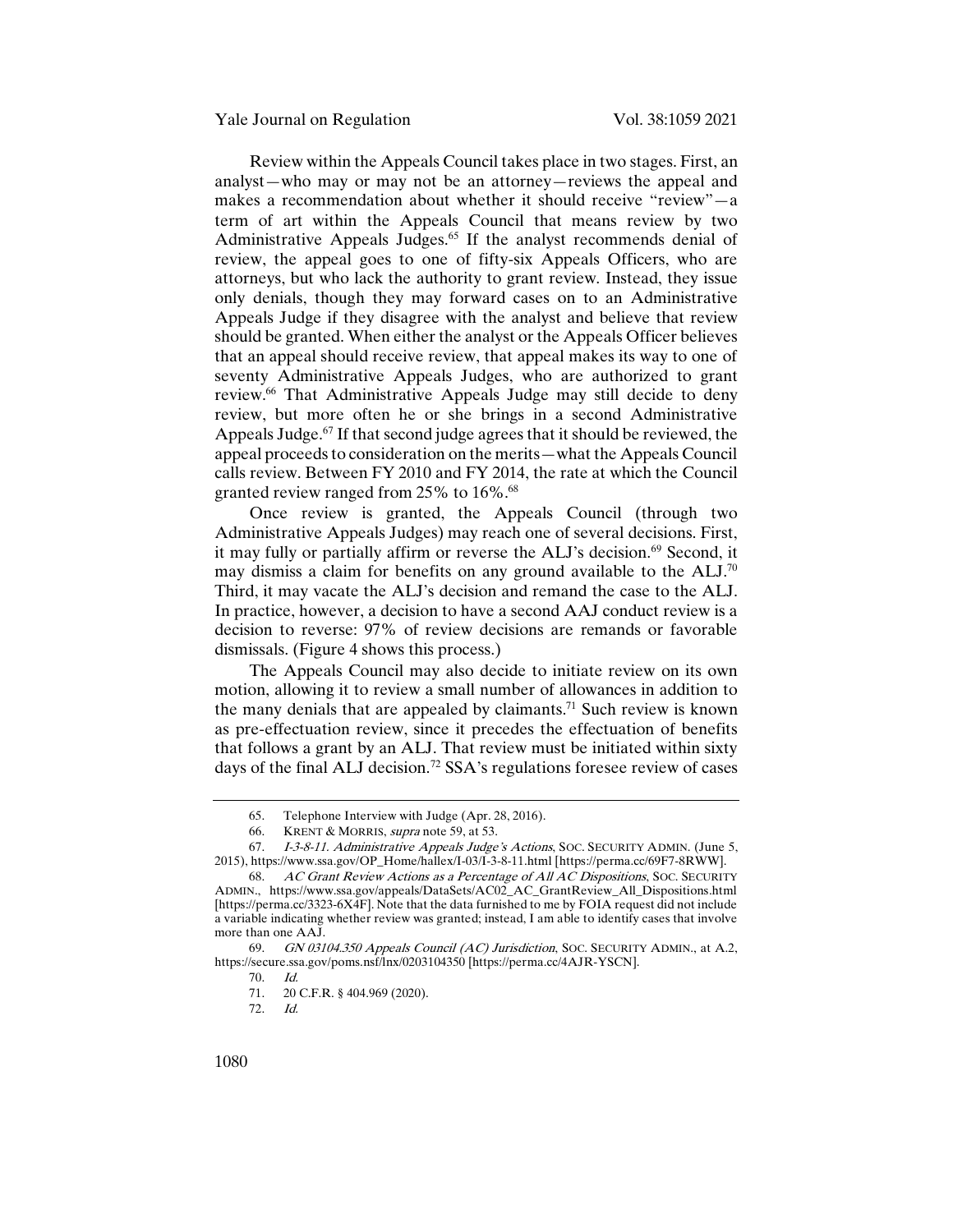## Reviewing Administrative Review

identified through random and selective sampling, as well as of cases identified as wrongly decided by another branch of the agency.<sup>73</sup> Such review is relatively rare; in 2011, it accounted for less than 4% of the Council's caseload.74 Unfortunately, such cases are imperfectly identified in the database released to me. Although I was able to identify cases in which the Appeals Council conducted review despite a grant of benefits, and I removed those from the analysis below, I could not identify own motion review cases where the claimant lost or partly lost. Those cases therefore remain in the data, but given their small number, they are extremely unlikely to have affected the results here.

<sup>73.</sup> *Id.* ("We may refer a case requiring effectuation to the Appeals Council if, in the view of the effectuating component, the decision cannot be effectuated because it contains a clerical error affecting the outcome of the claim; the decision is clearly inconsistent with the Social Security Act, the regulations, or a published ruling; or the decision is unclear regarding a matter that affects the claim's outcome.").

<sup>74.</sup> KRENT & MORRIS, *supra* note 59, at 52.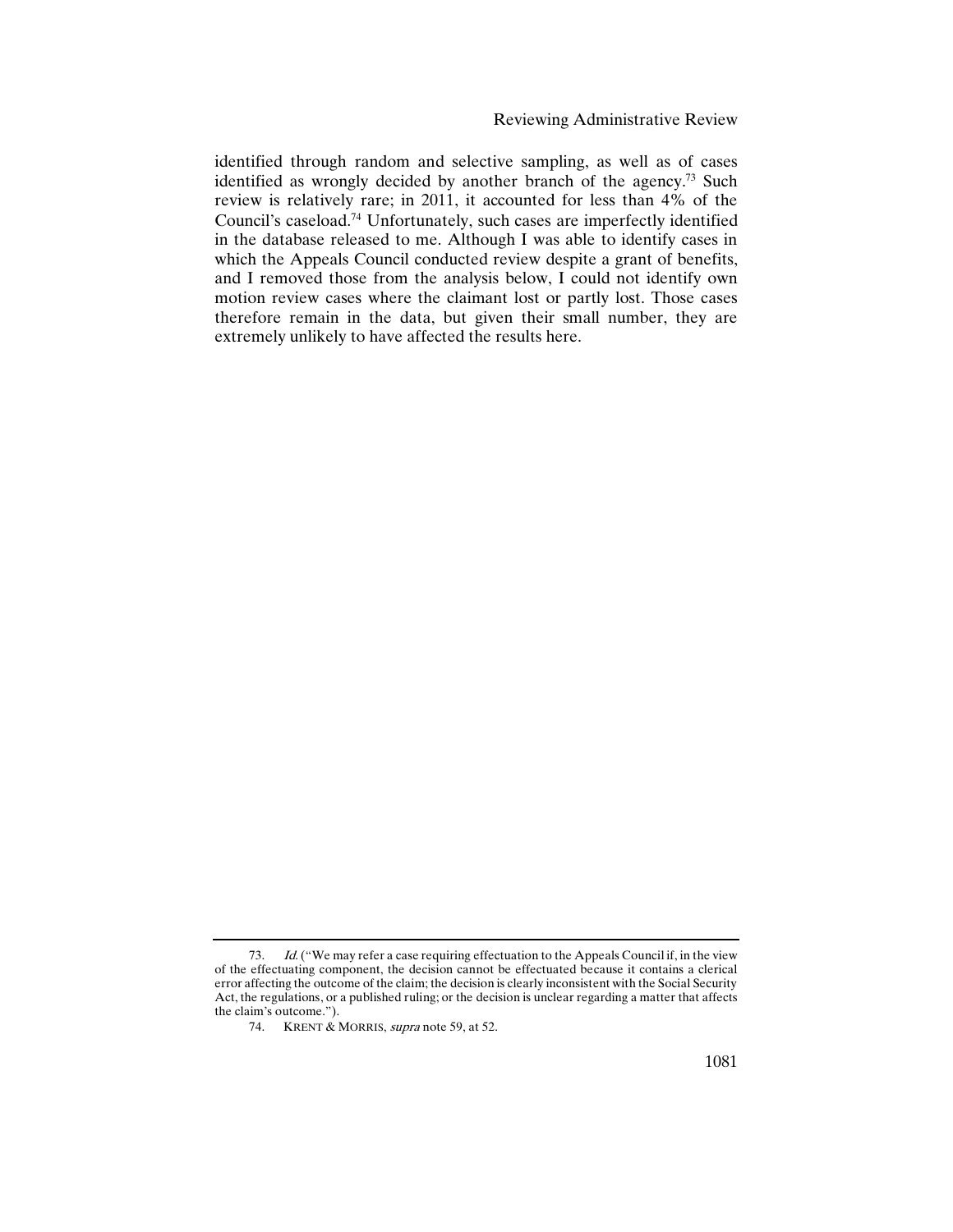Yale Journal on Regulation Vol. 38:1059 2021



### Figure 4: Within-Agency Disability Appeals Process

## C. Scholarship on Social Security Adjudications

Disparities in ALJ decisionmaking have prompted handwringing from both lawmakers and scholars. In 2011, Sam Johnson, the Chairman of the Subcommittee on Social Security (Committee on Ways and Means) asked the Inspector General to provide information on ALJ workloads, policies, and procedures. Part of the Inspector General's response was a report of 24 ALJs who were outliers in terms of their grant rate or their workload.<sup>75</sup> The report noted large disparities—for example, allowance rates varying from 9% to 95% within a single office<sup>76</sup>—but also found that

<sup>75.</sup> OFFICE OF THE INSPECTOR GEN., SOC. SECURITY ADMIN., A-12-11-01138, OVERSIGHT OF ADMINISTRATIVE LAW JUDGE WORKLOAD TRENDS 8 (2012). 76. Id.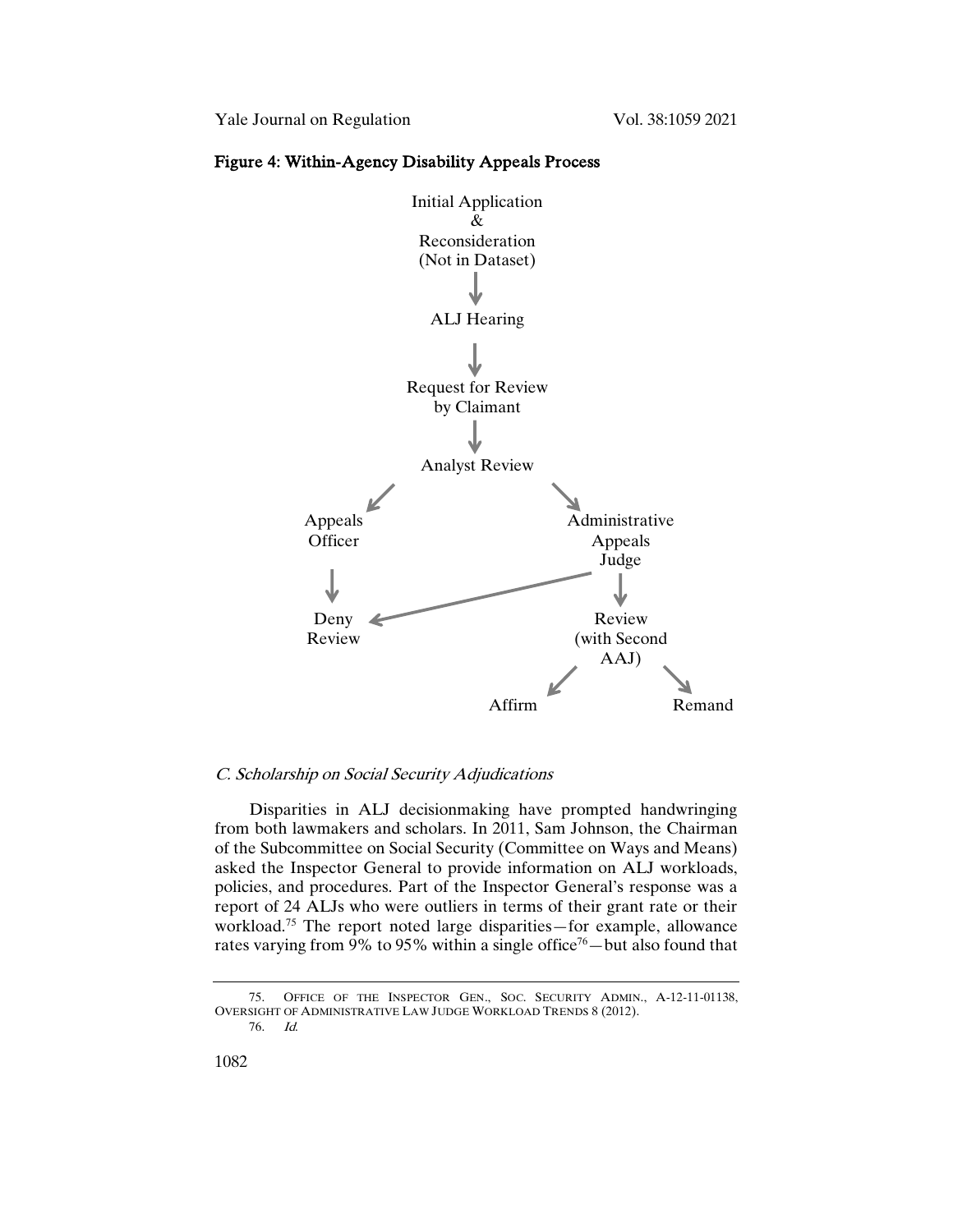many of the 24 outliers in its sample appeared less extreme when the nature of their caseload was taken into account.

The size of ALJs' caseloads does not appear to drive the disparities. Harold J. Krent and Scott Morris used disposition data from SSA to examine correlates of ALJ allowance rates, $\hat{\tau}$  and they found a modest positive association between allowance rates and cases processed. They suggested, however, that time pressure did not play a large role in encouraging allowances. In particular, they examined decisions during the month of September, when the fiscal year is ending and the deadline for ALJs' annual case target looms, and they found that, despite completing more cases in that month, ALJs did not increase their allowance rate.<sup>78</sup>

Economists, meanwhile, have seen the variance in adjudicators' dispositions as an opportunity for causal inference. An important recent article by Nicole Maestas and coauthors combines administrative data from the earlier stages of the disability adjudication process with earnings data to study the effect of benefits receipt on employment and income.79 The authors take advantage of (nearly) random assignment of disability applications to state-level examiners within the same Disability Determination Services office to offer a convincing estimate of this causal effect. This effect is large: the authors estimate that, for applicants with marginal claims to benefits—that is, those whose claims some examiners would grant and others deny—granting benefits reduces the chances of employment by 28% in the two years after receipt and 16% four years after.80 These estimates highlight the importance of benefits decisions: grants and denials carry serious consequences, not only for claimants and government expenditures but also for the labor supply.

I focus on a related but distinct set of costs: the costs of inconsistent and unpredictable benefits decisions. Maestas et al. measure part of one of these costs: they find that the longer the disability determination process takes, the lower the chance that a claimant will later find employment if denied benefits.<sup>81</sup> If the Appeals Council more effectively reduced disparities across ALJs, this cost might initially increase, since more claimants would have a chance of obtaining reversals of benefits denials. Over time, however—especially with expanded review of benefits grants, rather than just of denials—a more effective review process would reduce

<sup>77.</sup> KRENT & MORRIS, *supra* note 59, at 10-11.

<sup>78.</sup> Id. at 26-28. Although the focus of this Article is on ALJ decisionmaking, federal district judges display inconsistency in deciding such cases as well, with large disparities in remand rates both within and across district courts. Harold J. Krent & Scott Morris, Inconsistency and Angst in District Court Resolution of Social Security Disability Appeals, 67 HASTINGS L.J. 367, 404 n.164 (2016).

<sup>79.</sup> Maestas et al., supra note 49.

<sup>80.</sup> *Id.* at 1818-19.<br>81 *Id.* at 1822 (est.

Id. at 1822 (estimating a depreciation in the chance of employment of approximately 0.4% per month over four months).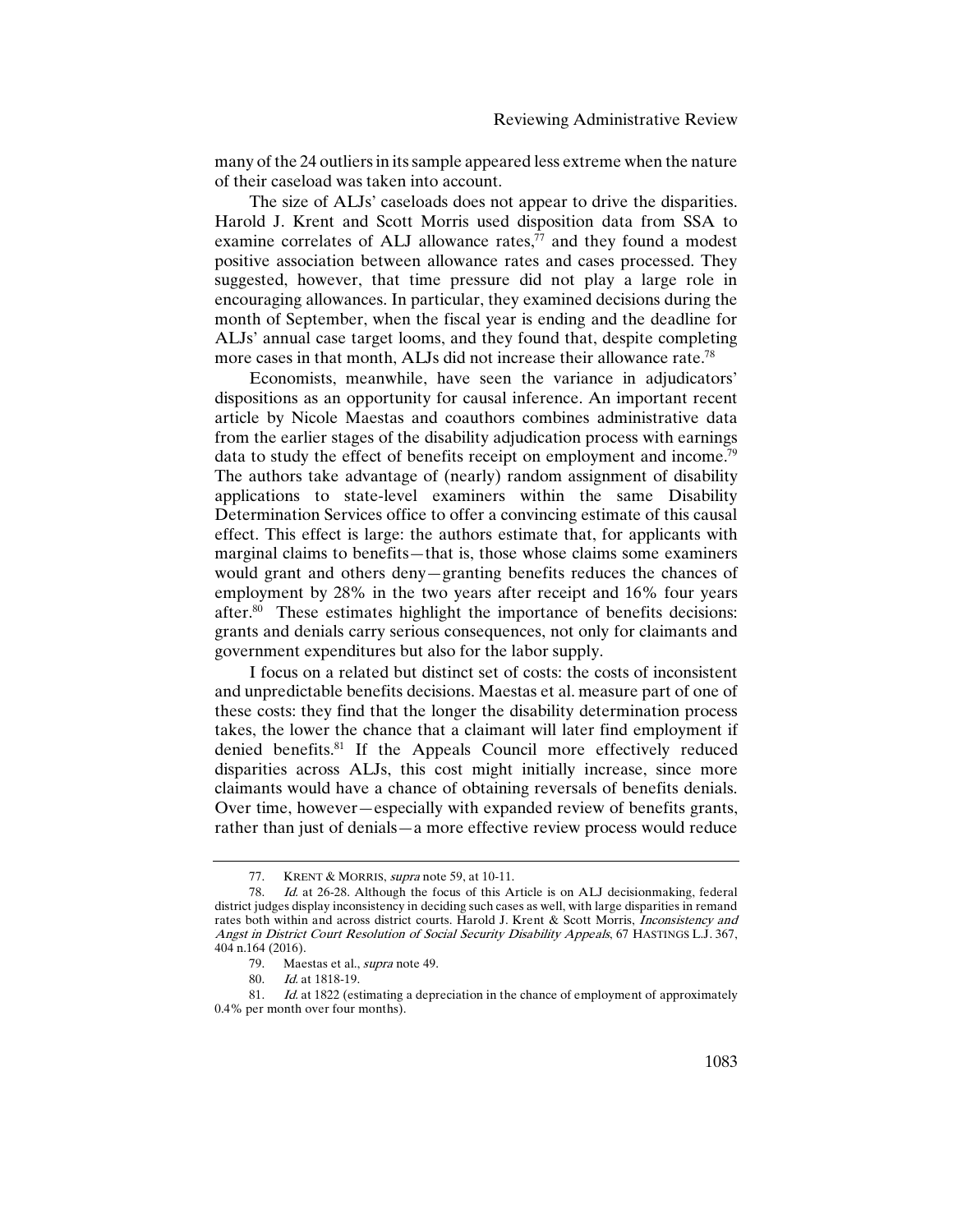the costs of uncertainty by decreasing disparities across adjudicators and ultimately lowering the number of initial disability claims.

Finally, scholars and officials have collaborated to describe possible reforms to the system. In 1990, Charles H. Koch, Jr. and David A. Koplow released an Administrative Conference study on the role and effectiveness of the Social Security Appeals Council.82 Koch and Koplow pointed out that objective measurement of the accuracy of disability decisions is likely impossible, for several reasons. The appellate outcome is far from the last word on accuracy: review is asymmetric, with only denials of benefits reaching appeal, and cases change throughout the process, since new evidence may be introduced on appeal.<sup>83</sup> Koch and Koplow concluded that the Appeals Council was overwhelmed by its caseload and that any significant reforms would need to start with mechanisms for reducing that caseload. They found that a typical day for an Appeals Council member began with the receipt of two or three dozen new cases, meaning that simple denials might receive only a few minutes of attention each.<sup>84</sup> Perhaps more disturbing still, Koch and Koplow concluded that "ALJs generally do not see the Appeals Council as a legitimate appellate body."85 ALJs' common criticisms included the view that Appeals Council adjudicators lacked training and experience and that the Council was subject to political manipulation.<sup>86</sup>

More optimistically, in a 2015 article, Gerald K. Ray and Jeffrey S. Lubbers describe a collaboration between the Administration Conference and the Appeals Council to learn from the adjudication data that SSA collects.87 They emphasize the role of electronic processes in improving the quality of decisions, of decision trees in identifying noncompliance with agency policy, and of data analysis in identifying anomalies. These steps arose partly from Administrative Conference studies urging further use of the adjudication data at SSA's disposal.<sup>88</sup> The changes also broaden quality assurance measures that have long been in place. In 1981, Deborah A.

86. Id. at 293-94.

88. See Krent & Morris, supra note 78, at 370-71; see also ADMIN. CONFERENCE OF THE U.S., SSA DISABILITY BENEFITS PROGRAMS: THE DUTY OF CANDOR AND SUBMISSION OF ALL EVIDENCE (2012) (considering whether SSA should require claimants to disclose evidence unfavorable to their case); STEPHANIE J. TATHAM & MATHEW LEE WIENER, ADMIN. CONFERENCE OF THE U.S., EVALUATING SUBJECTIVE SYMPTOMS IN DISABILITY CLAIMS 54-55 (2012).

<sup>82.</sup> Charles H. Koch, Jr. & David A. Koplow, The Fourth Bite at the Apple: A Study of the Operation and Utility of the Social Security Administration's Appeals Council, 17 FLA. ST. U. L. REV. 199 (1990).

<sup>83.</sup> Id. at 271-75.

<sup>84.</sup> Id. at 239-40.

<sup>85.</sup> Id. at 294.

<sup>87.</sup> Gerald K. Ray & Jeffrey S. Lubbers, A Government Success Story: How Data Analysis by the Social Security Appeals Council (with a Push from the Administrative Conference of the United States) Is Transforming Social Security Disability Adjudication, 83 GEO. WASH. L. REV. 1575 (2015).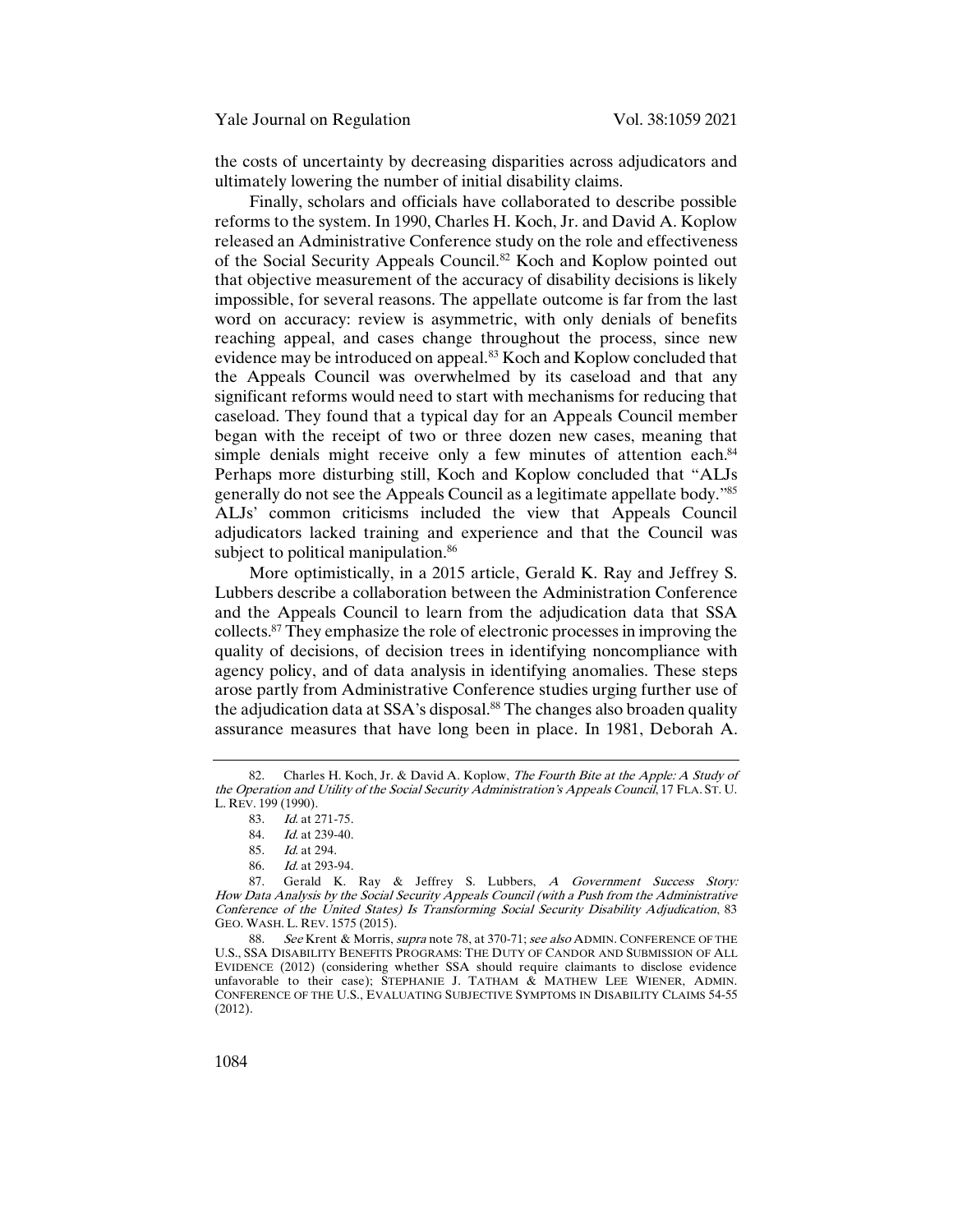Chassman and Howard Rolston took up Mashaw's call for further use of quality assurance, describing the implementation of such a system for disability adjudications.89 They concluded that the program had only had a limited impact so far, but that it had the potential to lead to significant improvements through the use of discriminant analysis to identify errors. The authors also observed quality assurance results that matched the selection results in this Article: errors were much more common in appealed denial decisions than in those that remained unappealed.<sup>90</sup>

Finally, a 2016 study by Jonah Gelbach and David Marcus offers a thorough and useful account of the role of judicial review in Social Security disability determinations.<sup>91</sup> Gelbach and Marcus largely focus on the role of federal district courts, but in the process they also offer one of the best accounts of the actual work processes of ALJs and the Appeals Council.92 Ultimately, they provide a rich account of the reasons for frequent remands from federal district court (as well as for variation in remand rates across districts); they also offer a series of detailed policy recommendations. Most relevant here is their recommendation that the agency focus more on experimentalist attempts to facilitate mutual learning and perhaps less on supervision for technical policy compliance.<sup>93</sup>

These proposals are only the tip of the iceberg. Other scholars have canvassed policy alternatives ranging from a specialized Article I court for review of disability claims to the replacement of the all-or-nothing disability judgment with a graduated disability scale, similar to the scale used for veterans' benefits.<sup>94</sup> What scholars have not yet produced is an empirical appraisal of each stage of the Appeals Council process. Such an appraisal helps in choosing among the many proposed reforms.

#### III. Reviewing Appeals Council Review

#### A. Data and Descriptive Statistics

The data come from a FOIA request to the Social Security Administration, submitted in March 2014 and fulfilled in September 2015. The dataset includes all cases appealed to ALJs, including cases arising through continuing review of initial grants of benefits, that were closed during fiscal years 2010-2014. (The fiscal year runs from October 1-

<sup>89.</sup> Deborah A. Chassman & Howard Rolston, Social Security Disability Hearings: A Case Study in Quality Assurance and Due Process, 65 CORNELL L. REV. 801, 801-03 (1981).

<sup>90.</sup> Id. at 819.

<sup>91.</sup> JONAH B. GELBACH & DAVID MARCUS, ADMIN. CONFERENCE OF THE U.S., A STUDY OF SOCIAL SECURITY DISABILITY LITIGATION IN THE FEDERAL COURTS (2016).

<sup>92.</sup> Id. at 17-30.

<sup>93.</sup> Id. at 168-71.

<sup>94.</sup> See, e.g., Paul Verkuil & Jeffrey Lubbers, Alternative Approaches to Judicial Review of Social Security Disability Cases, 55 ADMIN. L. REV. 733, 736 (2003) (describing Article I proposals); Autor & Duggan, supra note 45, at 94.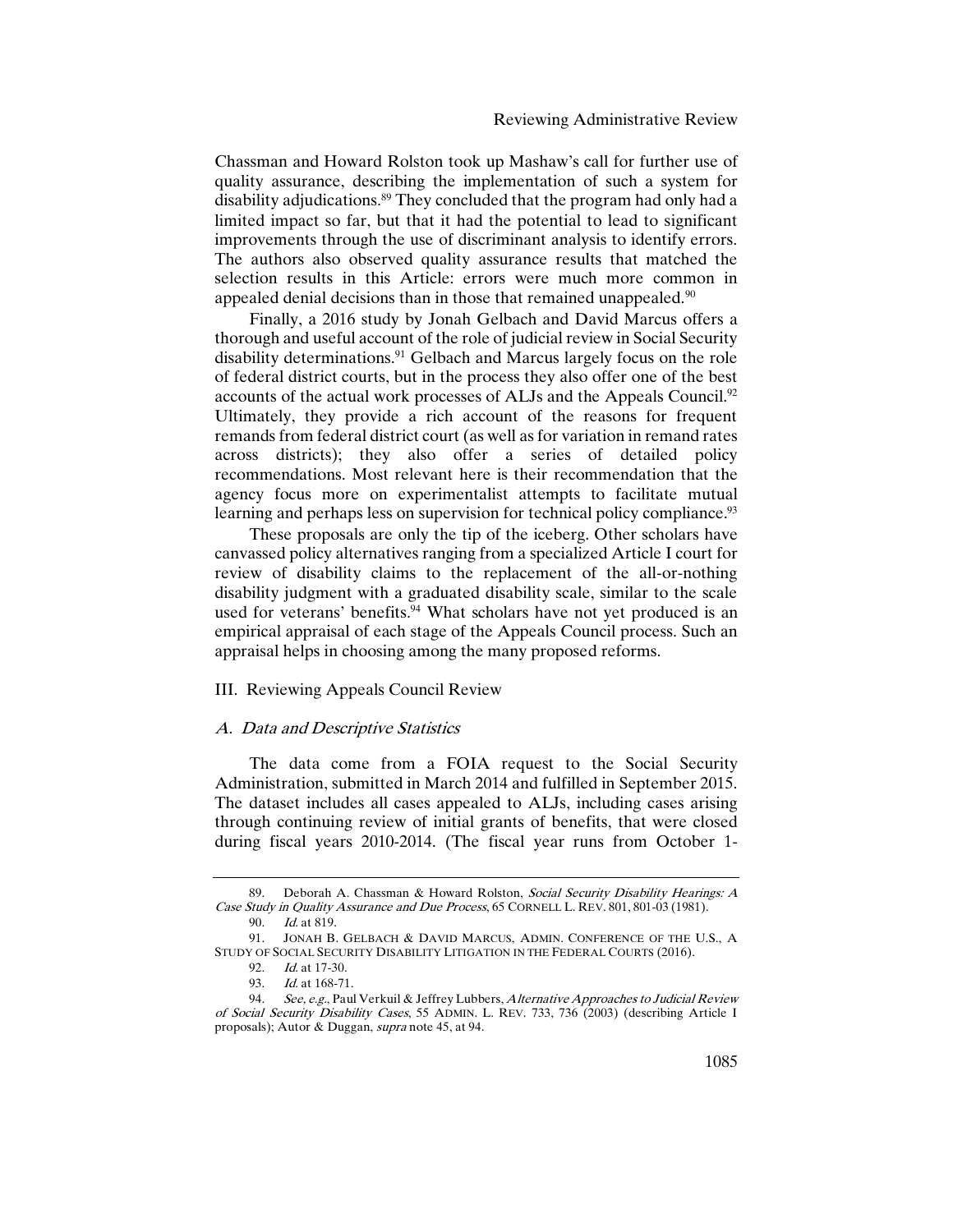September 30.) Because appeals can take more than a year to be decided, I use only ALJ decisions reached between 2010 and 2012. In order to take advantage of the quasi-experiment provided by random assignment of cases to judges, and to match cases across levels of adjudication, I use a subset of the dataset for the estimates described below. Appendix A provides the details of these sample restrictions, as well as a description of the ways in which the assumption of random assignment of cases to judges does not hold in many hearing offices and time periods. In the subset of hearing offices and time periods used in the analysis below, observable patterns in the data are consistent with random assignment.

The data include the dates on which hearings and appeals were requested and decided, as well as the dates of the final dispositions by ALJs and the Appeals Council. Each case includes the sex and birth date of the claimant, as well as whether he or she was represented by a lawyer (although this field is inconsistently left blank). Crucially, the data include unique identifiers for the ALJ who decided the case as well as the hearing office at which it was decided; an identifier for the Appeals Officer or Administrative Appeals Judge who decided the case is also included. Table 3 shows descriptive statistics, displaying the age and sex of successful and unsuccessful claimants, as well as whether they are represented by an attorney. In both datasets, SSI and SSDI claims are treated separately, but I combine them for the bulk of the analysis because both claims require a determination of disability.95 I categorize an outcome before an ALJ as a win if, for either an SSDI or SSI claim (or both), the ALJ makes a decision favorable to the claimant. The results in Tables  $3 \& 4$  come from the restricted sample that I use throughout the Article, but the numbers in the full sample are similar.

Table 3 shows the winnowing of cases during the appeals process, displaying the percentage of claimants who appeal (among those who lost at least one of their claims before the ALJ), the percentage who reach an Administrative Appeals Judge, the percentage who reach a panel of two judges, and the percentage who obtain reversal or remand. Figure 4 accompanies Table 4, showing the within-agency appeals process in the form of a flow chart.

<sup>95.</sup> Combining the two types of claims makes sense because I am interested in whether a claimant obtained benefits; I only count a decision as negative if an individual obtained neither type of benefits.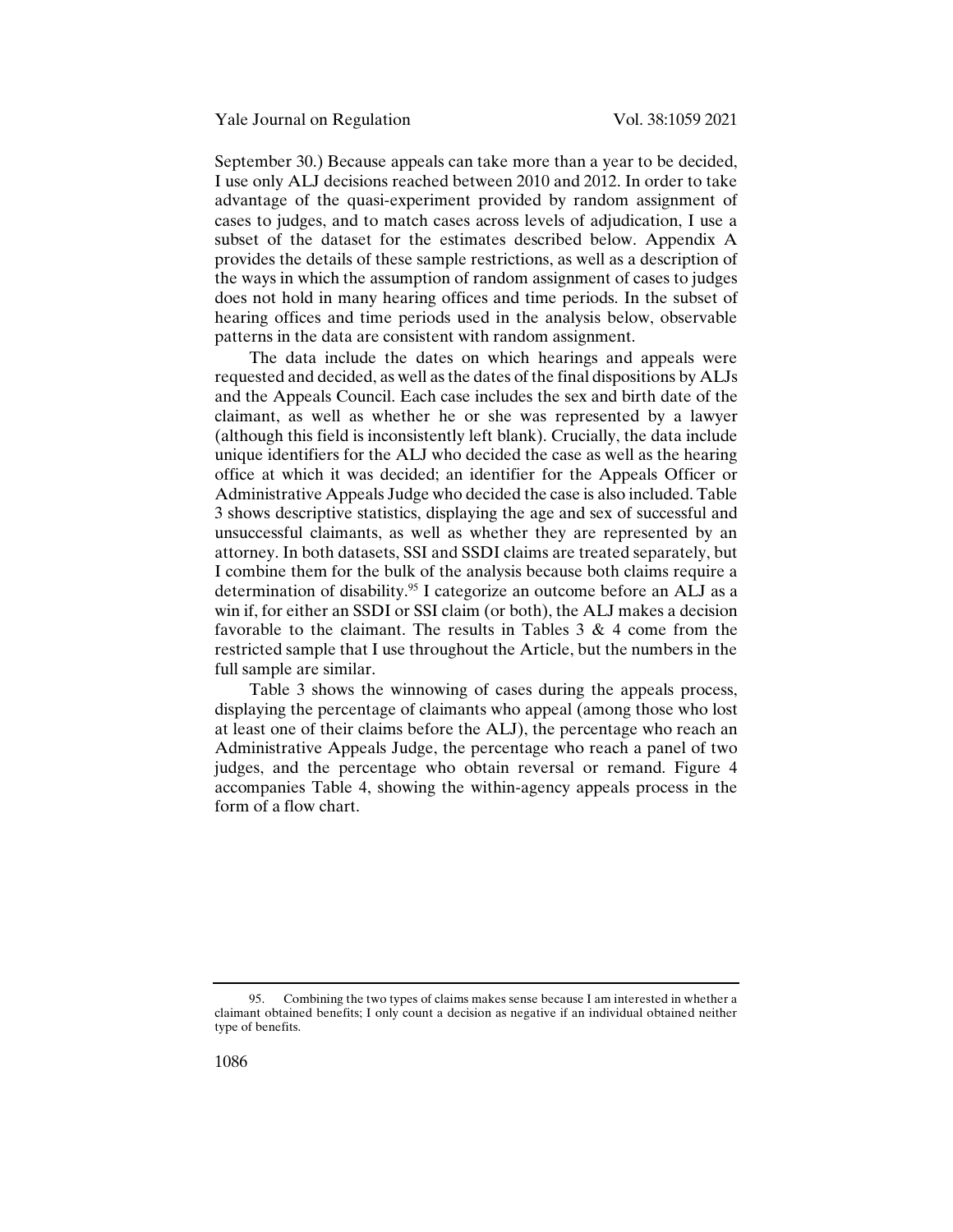|                      | Age<br>(Years) | Percent<br>Male | Percent<br>Represented |  |  |
|----------------------|----------------|-----------------|------------------------|--|--|
| Unsuccessful         |                |                 |                        |  |  |
| Claimants            | 39             | 50%             | 57\%                   |  |  |
| Successful Claimants | 45             | 51%             | 80%                    |  |  |
| Total                | 42             | 50%             | 69%                    |  |  |

## Table 3: Outcomes by Age, Sex, and Representation

## Table 4: Winnowing of Cases on Appeal

| Stage of Proceeding                         | Number of<br>Cases | Percent of Previous<br>Stage |
|---------------------------------------------|--------------------|------------------------------|
| Initial Hearing<br>Appealable Loss (SSDI or | 663,901            | 100%                         |
| SSI)                                        | 325,915            | 49%                          |
| Appeal<br>Review by at Least One            | 143,242            | 44%                          |
| AAJ                                         | 76,910             | 54%                          |
| Review by Two AAJs<br>Remand or Favorable   | 26,828             | 35%                          |
| Dismissal                                   | 26,108             | 97%                          |

Nearly half of all disappointed claimants file an appeal—a large proportion, particularly given the relative rarity of remand. This may reflect the lack of a filing fee and little need for briefing. Once an appeal is filed, actual review—in which two Administrative Appeals Judges evaluate the case on its merits—is rare. About half of all appeals reach an Administrative Appeals Judge, and review occurs in fewer than 20%. The rest are directed by an analyst to an Appeals Officer for denial. If a case receives review by two AAJs, finally, it is nearly certain to result in a remand or a favorable dismissal; the effective decision to remand occurs with the decision to review.

## B. Litigant Selection

The theory of review predicts that litigants are more likely to appeal the decisions of judges who are systematically harsher. In the context of disability adjudications, I expect claimants to appeal more often when they are denied benefits by a harsher judge. I expect this partly because the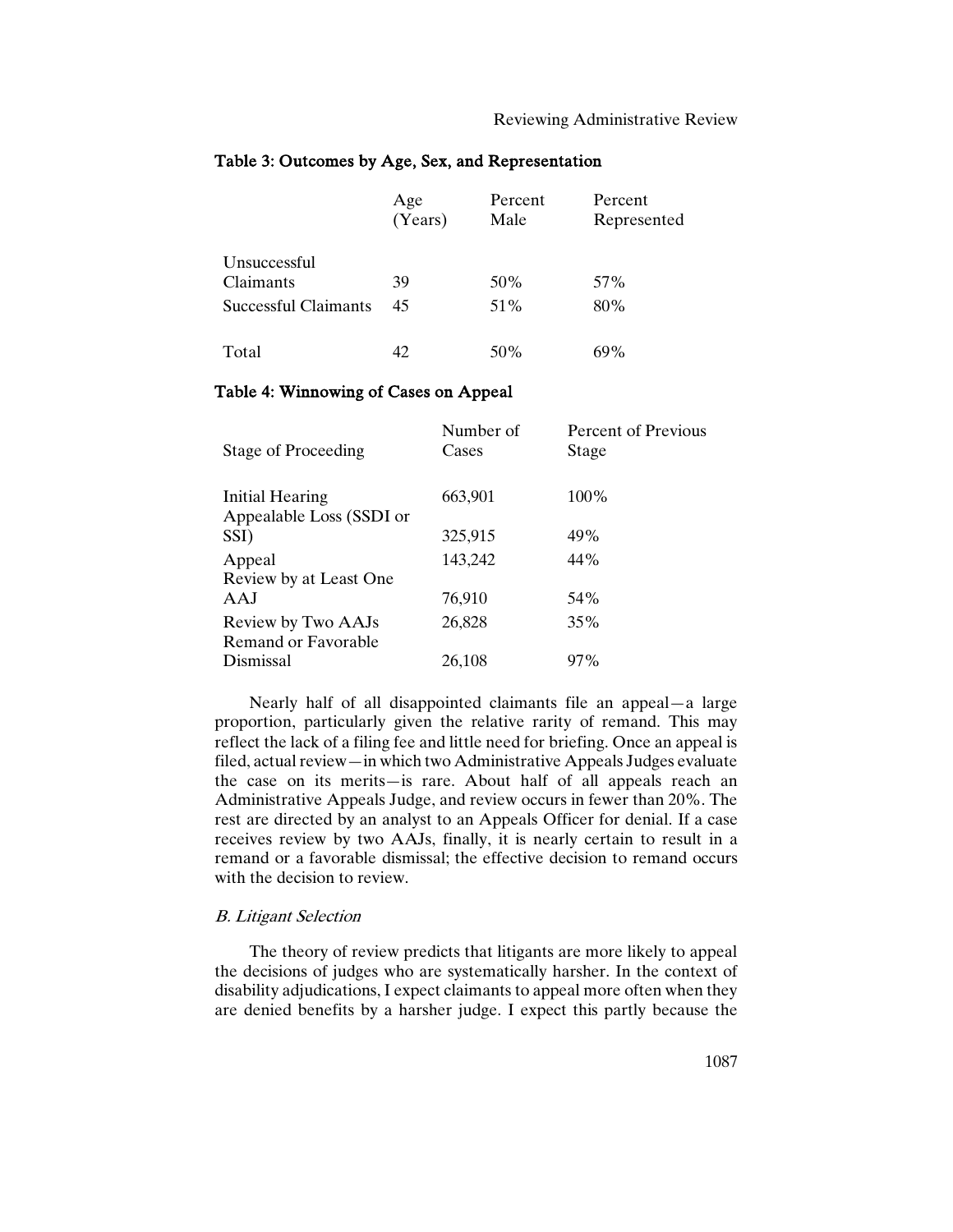Yale Journal on Regulation Vol. 38:1059 2021

Social Security Administration makes public the number of decisions each ALJ has reached each year, as well as how many were awards and how many were denials.<sup>96</sup> Websites make the data easily available to claimants and their lawyers.<sup>97</sup> Because claimants know both the overall grant rate of their ALJ, and whether they consider the denial of their benefits unfair, I expect that:

 $H_i$ : Assignment to an ALJ with a lower allowance rate (compared to the rates of others in his or her hearing office) increases the probability that a claimant will appeal a denial of benefits.<sup>98</sup>

Figure 5 shows a visual test of this hypothesis. As predicted, claimants are more likely to appeal the decisions of harsher judges.<sup>99</sup> Each dot represents one judge; the vertical axis shows claimants' rate of appeal (by judge), and the horizontal access shows the judge's allowance rate relative to the rates of the other judges in his or her hearing office, with the average set to zero.100 Looking from top left to bottom right, as the ALJ's allowance rate increases, the likelihood that his or her decisions will be appealed decreases.

The same pattern holds in linear regressions (Table 5) that include office-year fixed effects (which controls for the idiosyncratic characteristics of individual hearing offices and individual years).101 The regressions also control for claimants' age and sex, as well as whether each claimant had a lawyer.<sup>102</sup> In any case, I show estimates with and without controls, so the reader can choose among specifications. The estimates suggest a 31-38% percent difference in rates of appeal between judges with 0% and 100% relative allowance rates. This translates into a 13-15 percentage point decrease in the chance of appeal from a denial when moving from a judge

101. I use linear probability models throughout.

102. Given the assumption of random assignment within courts, controlling for these claimant characteristics should not be necessary to correct bias, but the controls may increase the precision of the estimates.

<sup>96.</sup> *ALJ Disposition Data FY 2021*, Soc. Security Admin., https://www.ssa.gov/appeals/DataSets/03\_ALJ\_Disposition\_Data.html [https://perma.cc/D3HL-J7KQ].

<sup>97.</sup> See, e.g., Disability Judges: Administrative Law Judge Case Statistics, DISABILITY JUDGES (2021), https://www.disabilityjudges.com [https://perma.cc/D89C-7RR5] (allowing allowance-rate searches by judge name and state).

<sup>98.</sup> Although assignment of cases to judges in the sample appears close to random, that randomness does not mean that judge allowance rates themselves are randomly assigned. Instead, random assignment to a judge means random assignment to a cluster of characteristics, of which the allowance rate is one measure.

<sup>99.</sup> Note that the appeal rate includes only cases in which the claimant was denied benefits (either SSDI or SSI), so this correlation is not simply mechanical.

<sup>100.</sup> I consider disparities only within (rather than across) hearing offices, and I test for random assignment of cases to judges. I find strong evidence that cases are not, in fact, randomly assigned in many hearing offices. In order to draw valid inferences about the size of disparities, I concentrate on a subset of hearing offices and time periods in which assignment appears to have been random. The Appendix offers details.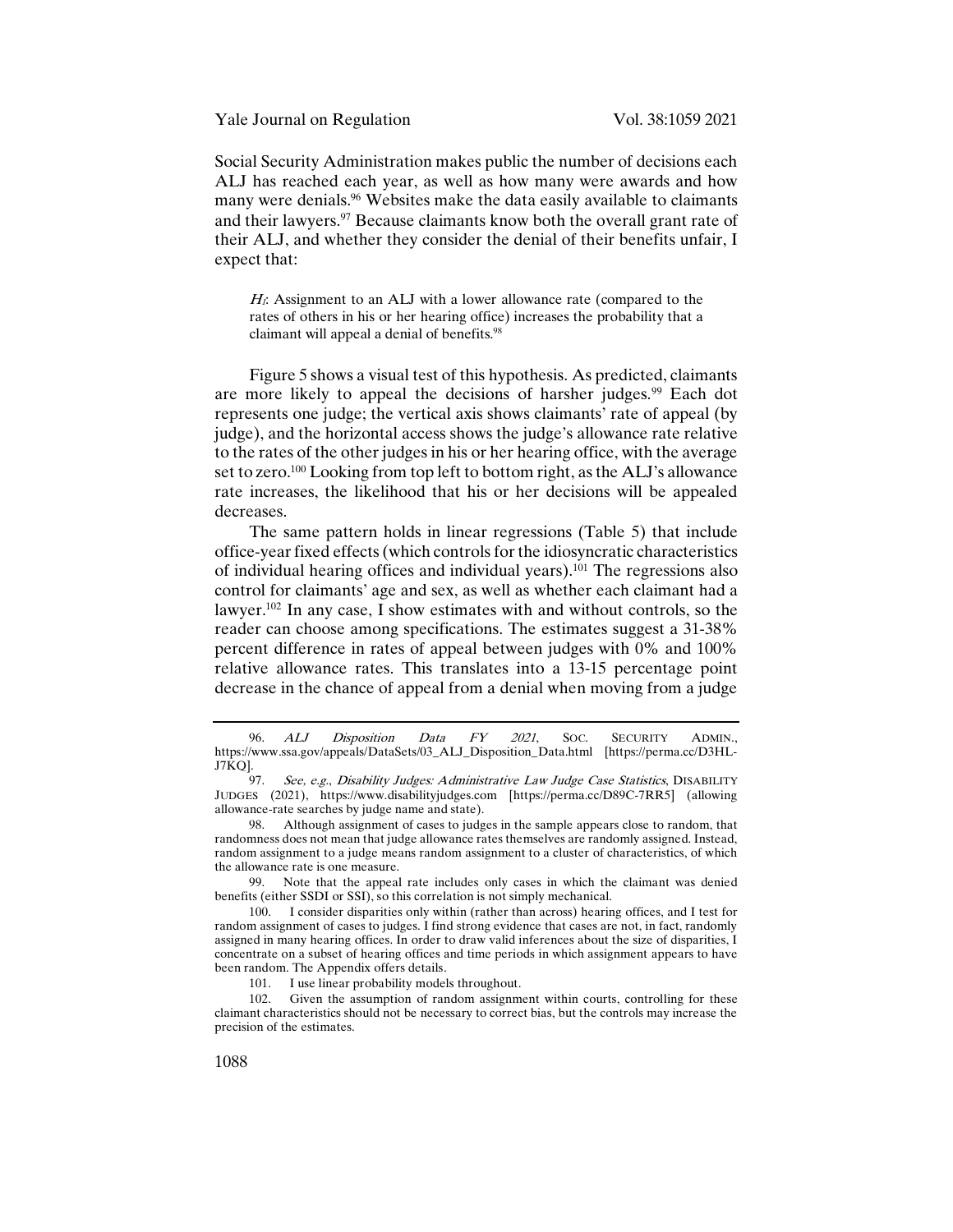20% less generous than his or her office average to one 20% more generous. Since the rate of appeal is just under 45% during this period, that is approximately a 30% relative increase in the chance of appeal—a large increase. Table 5 shows these regression estimates.



#### Figure 5: Claimant Selection

Note: Each circle represents 1/100<sup>th</sup> of the range of ALJ allowance rates (centered around each hearing office mean); each circle contains the cases of one or more ALJs within that range. Larger circles indicate more cases.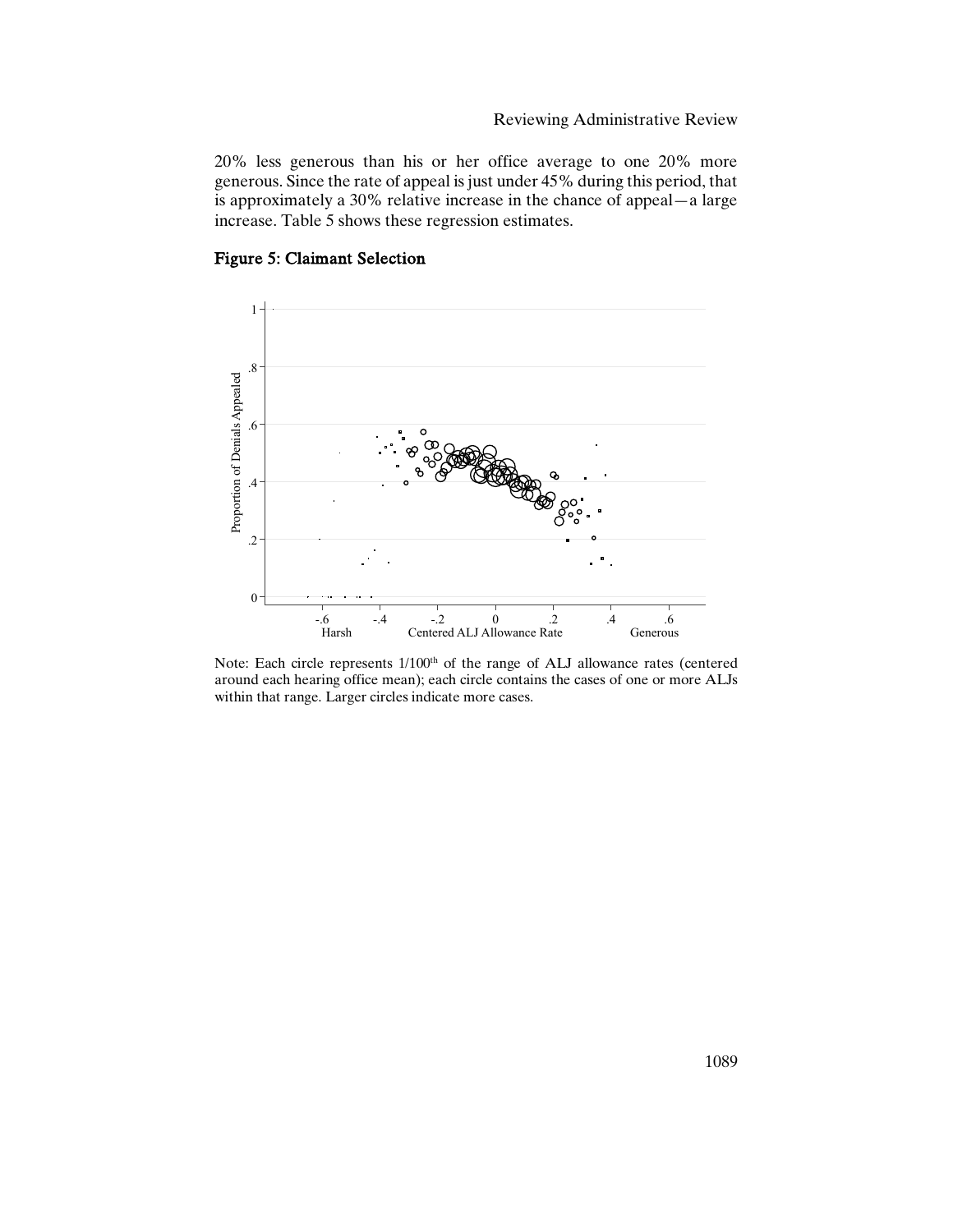#### Table 5: Claimant Selection

Dependent variable is 1 if claimant appeals

|                                                  | (1)        | (2)         | (3)         |
|--------------------------------------------------|------------|-------------|-------------|
| Demeaned ALJ                                     | $-0.38***$ | $-0.31***$  | $-0.25***$  |
| <b>Allowance Rate</b>                            | (0.015)    | (0.013)     | (0.016)     |
| $Sex (Male=1)$                                   |            | $0.025***$  | $0.025***$  |
|                                                  |            | (0.0018)    | (0.0018)    |
| Representation                                   |            | $0.26***$   | $0.25***$   |
|                                                  |            | (0.0032)    | (0.0032)    |
| Age                                              |            | $0.0013***$ | $0.0013***$ |
|                                                  |            | (0.000085)  | (0.000085)  |
| Representation*ALJ                               |            |             | $-0.12***$  |
| <b>Allowance Rate</b>                            |            |             | (0.025)     |
| $\boldsymbol{N}$                                 | 325915     | 325734      | 325734      |
| $0 + 1 + 1 + 1 =$<br>$\sim$ - $\sim$ 41. - - - - |            |             |             |

Standard errors in parentheses Models include year and office fixed effects Standard errors clustered on ALJ  $p < 0.05$ , \*\*  $p < 0.01$ , \*\*\*  $p < 0.001$ 

The first stage of the review process works as expected. Litigants select more extreme opinions for appeal, sparing the Appeals Council the task of sifting through all ALJ decisions. This result is credible: because the assignment of the ALJ is nearly random, we can interpret these results as showing the causal effect of that assignment.

There is, however, one wrinkle. The effect of ALJs' allowance rates on claimants' choices about whether to appeal depends partly on whether those claimants are represented. That pattern is shown by the last row in Table 5—the interaction term (Representation\*ALJ Allowance Rate). That term represents the association between appeals and the combination of representation and the judge's grant rate. The negative coefficient means that claimants without a lawyer (or other representative) are less influenced by the allowance rate of their ALJ than those who are represented.<sup>103</sup> Note, however, that the presence of an attorney is *not* 

<sup>103.</sup> The dataset does not indicate whether the representative is an attorney; nonattorneys may represent claimants as well. Note that the coefficient on representation alone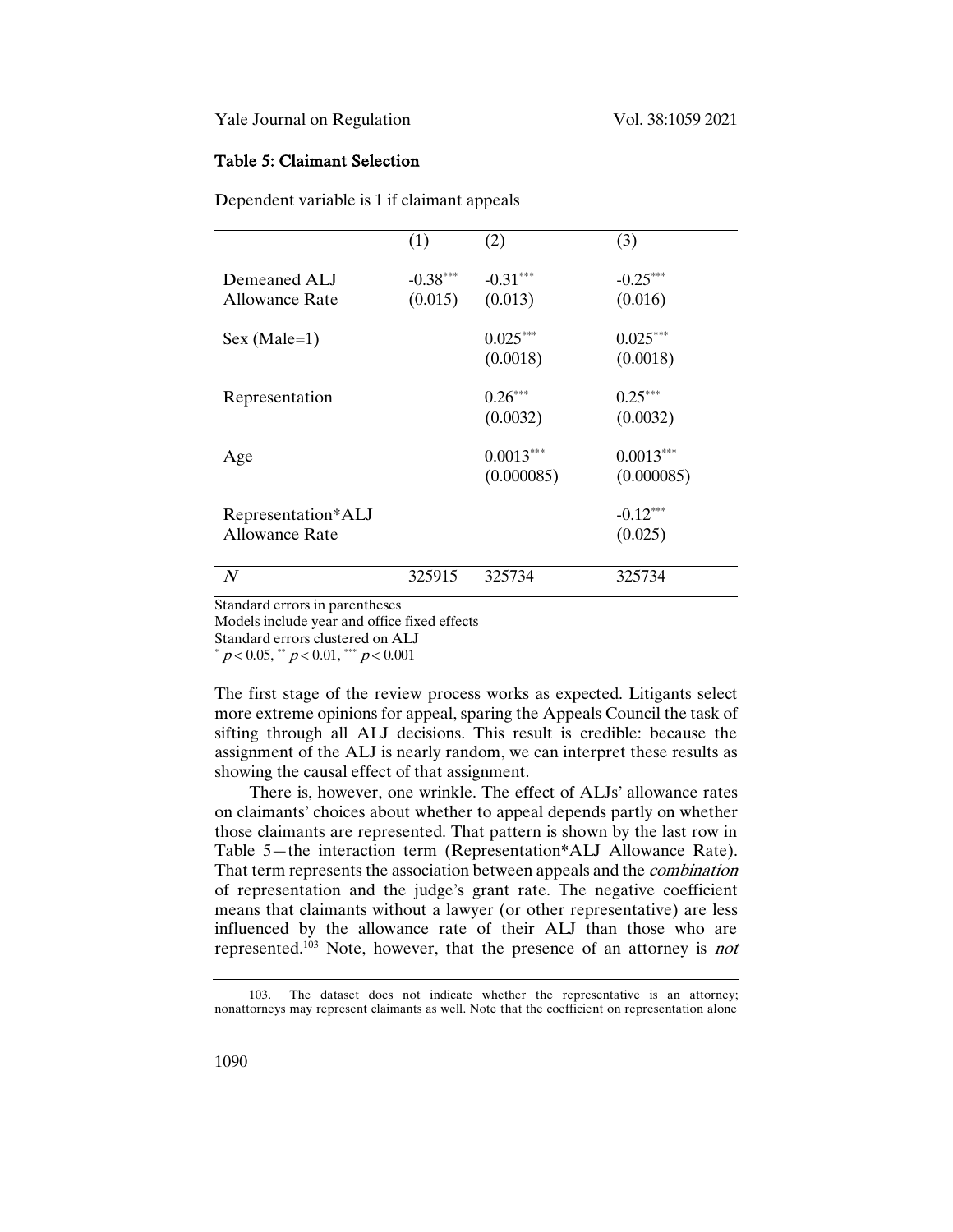#### Reviewing Administrative Review

randomly assigned; for example, claimants with better cases may have more success in finding a lawyer to take their case on contingency. The presence of a lawyer therefore might or might not suggest that the lawyer has a causal effect. It is also possible that some characteristic of the claimant, leading to representation, has an effect on whether the claimant appeals, and that the regressions are picking up that effect. In sum, it is clear that being assigned to a harsher judge makes claimants more likely to appeal. Having a lawyer might also make them more likely to appeal—but the evidence for that is not causal, since attorneys are not randomly assigned.

Claimant selection of cases works: claimants systematically choose more often to appeal the decisions of harsher judges. This does not mean, however, that the selection process is perfect. It may well be, for example, that unrepresented claimants too often fail to appeal, and that random sampling of denials in their cases would enhance consistency. Moreover, the observed effect, though large, could be larger still; in an ideal world, harsher judges might be even more likely to see their decisions appealed. And we know for certain that there is no selection process for generous ALJs' decisions, since the government cannot appeal. Yet this finding should, at a minimum, lead policymakers to hesitate before implementing a reform—such as a quality assurance system that randomly selects cases for review—that eliminates the role of claimants in selecting cases for appeal.

#### C. Decisionmaking

After claimants have chosen cases for appeal, the Appeals Council must evaluate those appeals for (1) an abuse of discretion by the ALJ, (2) legal error, (3) findings not supported by substantial evidence, and (4) "a broad policy or procedural issue that may affect the general public interest."104 The Appeals Council may also consider new evidence on appeal, but only if it relates to the claimant's condition before the ALJ hearing.<sup>105</sup> Assuming that harsher ALJs are more likely to make legal errors and factual findings that harm the claimant's chances, and that harsher ALJs are more likely to abuse their discretion in that direction, those ALJs should more often be reversed when claimants appeal—as long as, as I have suggested earlier, claimants do not have perfect information about whether a decision was extreme. I test the following hypothesis:

simply shows that people with lawyers are more likely to appeal—an unsurprising result that could reflect the effect of either the presence of a lawyer or some other systematic difference between represented and unrepresented cases.

105.  $Id$ 

<sup>104.</sup> 20 C.F.R. § 404.970 (2020).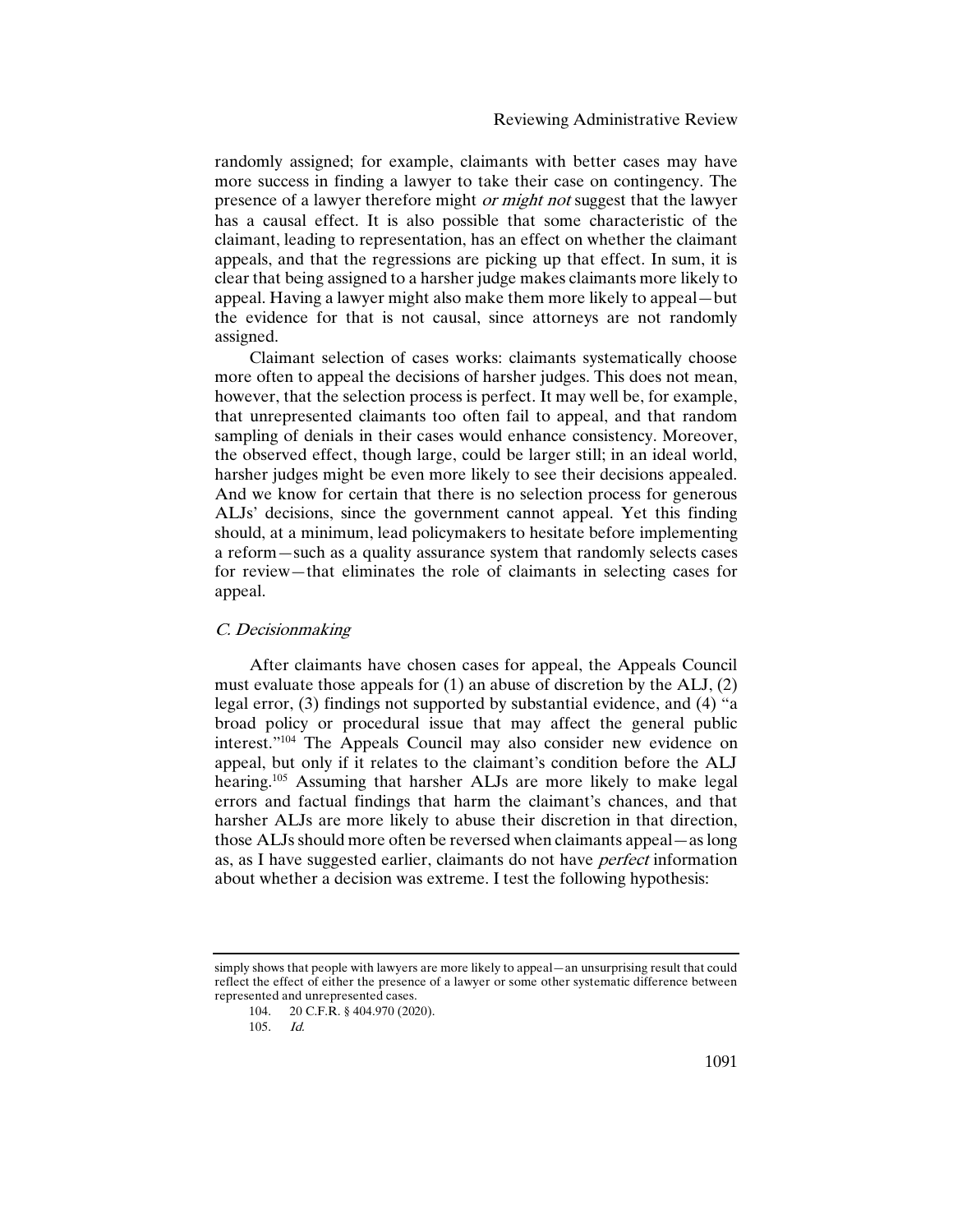#### Yale Journal on Regulation Vol. 38:1059 2021

 $H_2$ : Appeals from ALJs with lower allowance rates are more likely to result in reversals than appeals from those ALJs' more generous colleagues.

Testing this hypothesis yields the opposite of the expected result: the higher the ALJ's allowance rate, the higher his or her reversal rate. Figure 6 shows this visually. This means that more generous ALJs—those who more rarely deny claims—are nonetheless more likely to be reversed on the rare occasions when they do deny such claims. Regressions with officeyear fixed effects and other controls confirm this strange pattern. The results are in Table 6 below. This second main result relies on the nearrandom assignment of judges to cases, and it therefore has a causal interpretation: assignment to a harsher judge does not, on average, cause claimants to appeal more often.

Notably, however, the pattern in Figure 6 looks slightly nonlinear. In fact, Figure 6 might at first seem to show that the decisionmaking process is working, since more extreme judges are more likely to be reversed, regardless of whether they are generous or harsh. But recall that the reversals here are only of denials. The appeals process is therefore making both very harsh and very generous judges more generous.

Judges who are extremely harsh relative to their peers (more than 20 percentage points below their hearing office average) may be slightly more likely to be reversed, as the theory predicts. But so are judges who are more generous than their peers, and the effect is stronger for those generous judges. That pattern might make sense if the government were also appealing, but it is harder to make sense of given that the only appeals in the data here are those in which the claimant lost before the ALJ. I call this pattern only slightly nonlinear, and do not draw strong conclusions from it, because (in sharp contrast to Figure 5) the trend looks roughly flat through most of the data.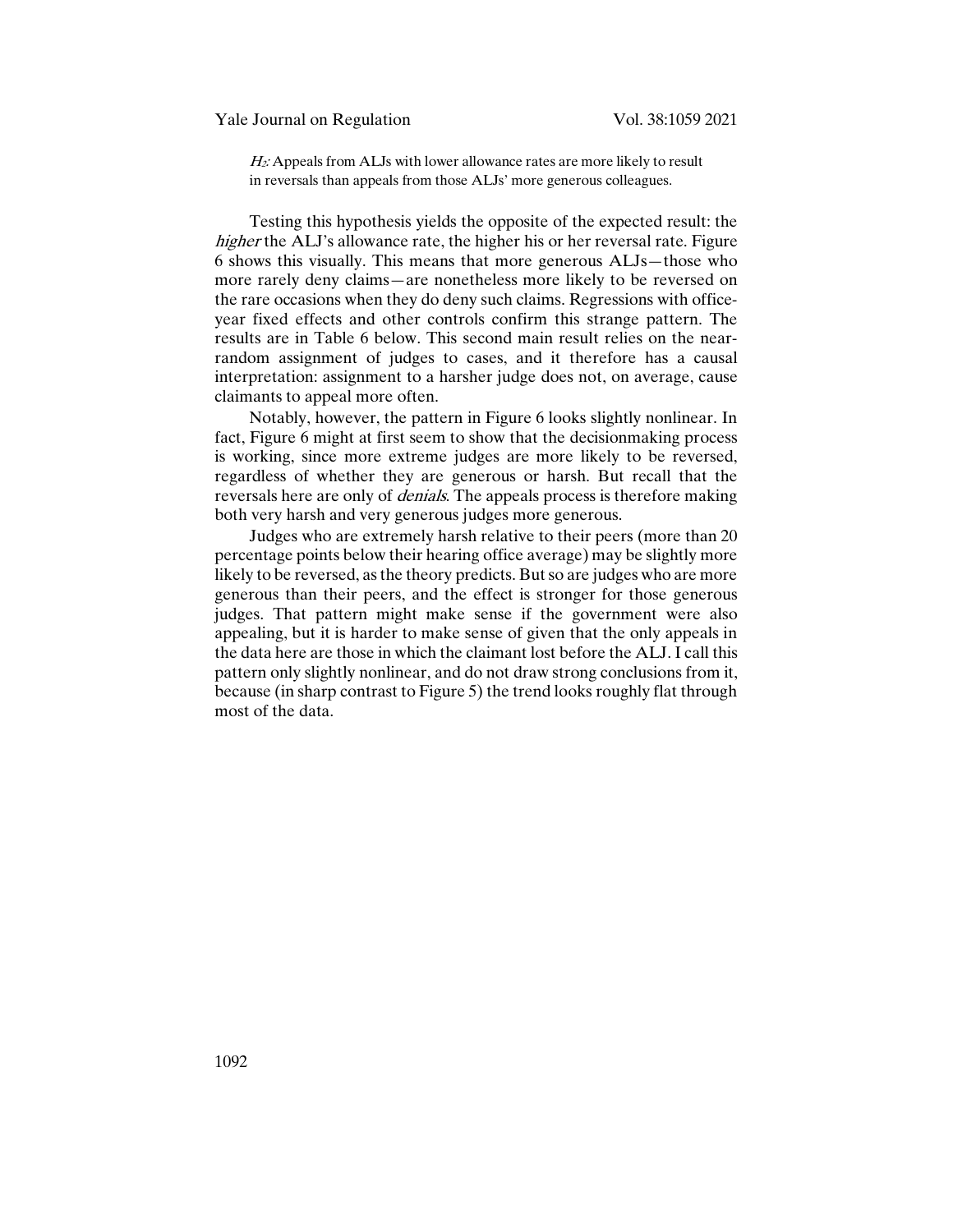

Figure 6: Reversals at the Appeals Council

Note: Each circle represents 1/100<sup>th</sup> of the range of ALJ allowance rates (centered around each hearing office mean); each circle contains the cases of one or more ALJs within that range. Larger circles indicate more cases.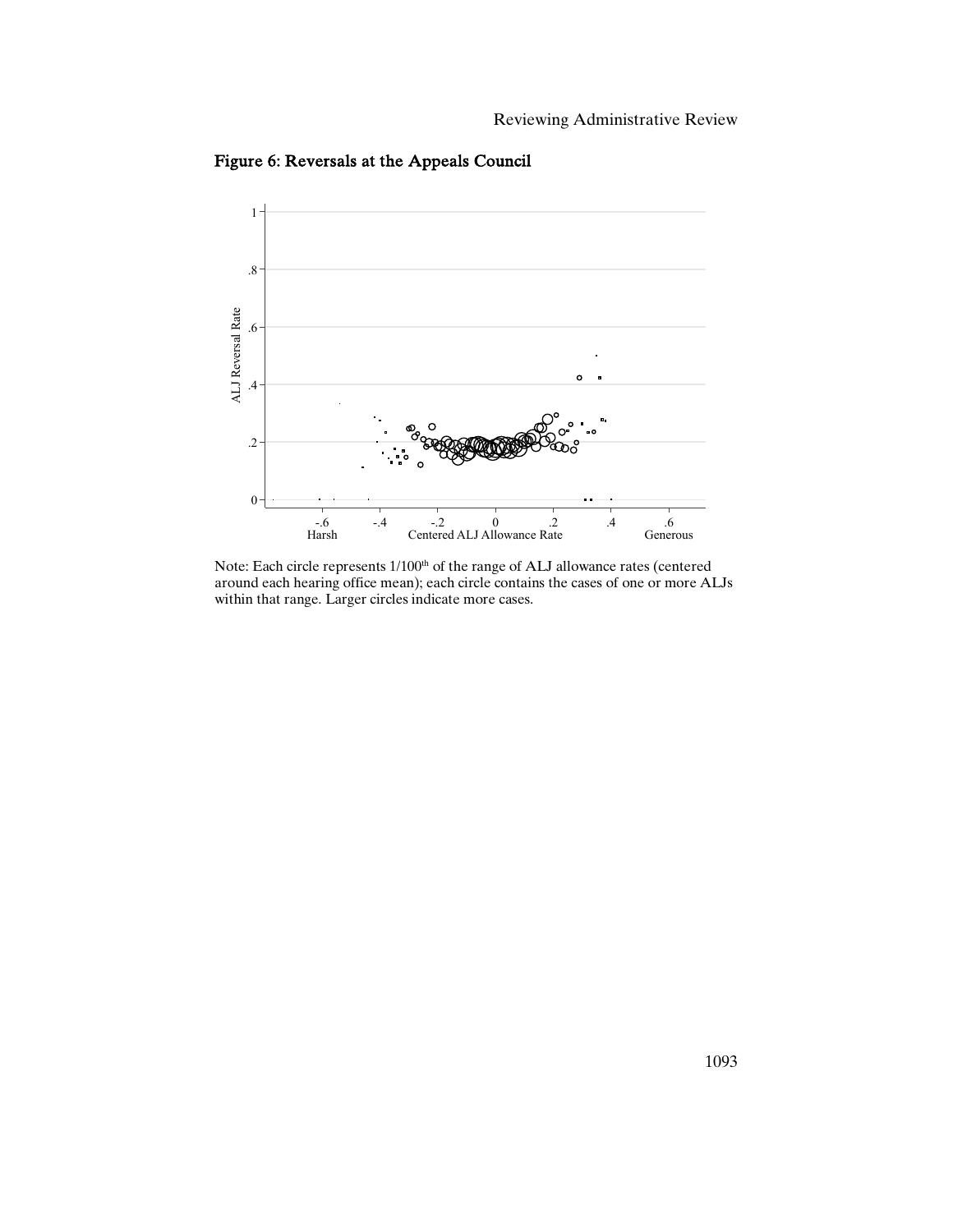Yale Journal on Regulation Vol. 38:1059 2021

#### Table 6: Appellate Decisionmaking

|                                | (1)       | (2)         | (3)         |
|--------------------------------|-----------|-------------|-------------|
| Demeaned ALJ                   | $0.047^*$ | $0.057**$   | $0.10***$   |
| Allowance Rate                 | (0.018)   | (0.018)     | (0.024)     |
| $Sex (Male=1)$                 |           | $-0.00067$  | $-0.00067$  |
|                                |           | (0.0020)    | (0.0020)    |
| Representation                 |           | $-0.025***$ | $-0.027***$ |
|                                |           | (0.0026)    | (0.0028)    |
| Age                            |           | $0.0019***$ | $0.0019***$ |
|                                |           | (0.000081)  | (0.000081)  |
| Representation*ALJ             |           |             | $-0.062**$  |
| <b>Allowance Rate</b>          |           |             | (0.023)     |
| $\boldsymbol{N}$               | 142904    | 142770      | 142770      |
| Standard errors in parentheses |           |             |             |

Dependent variable is 1 if claimant obtains reversal or remand

Models include year and office fixed effects Standard errors clustered on ALJ  $p < 0.05$ , \*\*  $p < 0.01$ , \*\*\*  $p < 0.001$ 

What might explain this pattern? One possibility is that judges at both ends of the distribution are more careless, and that the appeals process is detecting those errors. But it remains troubling that claimants denied benefits by an ALJ 40% more generous than the hearing office mean are actually more likely to succeed on appeal than claimants denied benefits by a median ALJ. One would have expected the opposite: that only truly meritless cases would be denied by extremely generous ALJs, and that those denials would be very unlikely to be overturned on appeal.

The most plausible explanation for this strange pattern is that different types of cases are appealed from harsher and more generous judges. Denials of benefits by generous ALJs are much more likely to be dismissals (usually for failure to appear). This is unsurprising, though not immediately obvious. Because generous ALJs are more likely to exercise their discretion in favor of claimants, a smaller proportion of their denials should reflect exercises of discretion against claimants, and a correspondingly larger proportion should be relatively nondiscretionary denials, such as dismissals. Dismissals, unlike other denials, automatically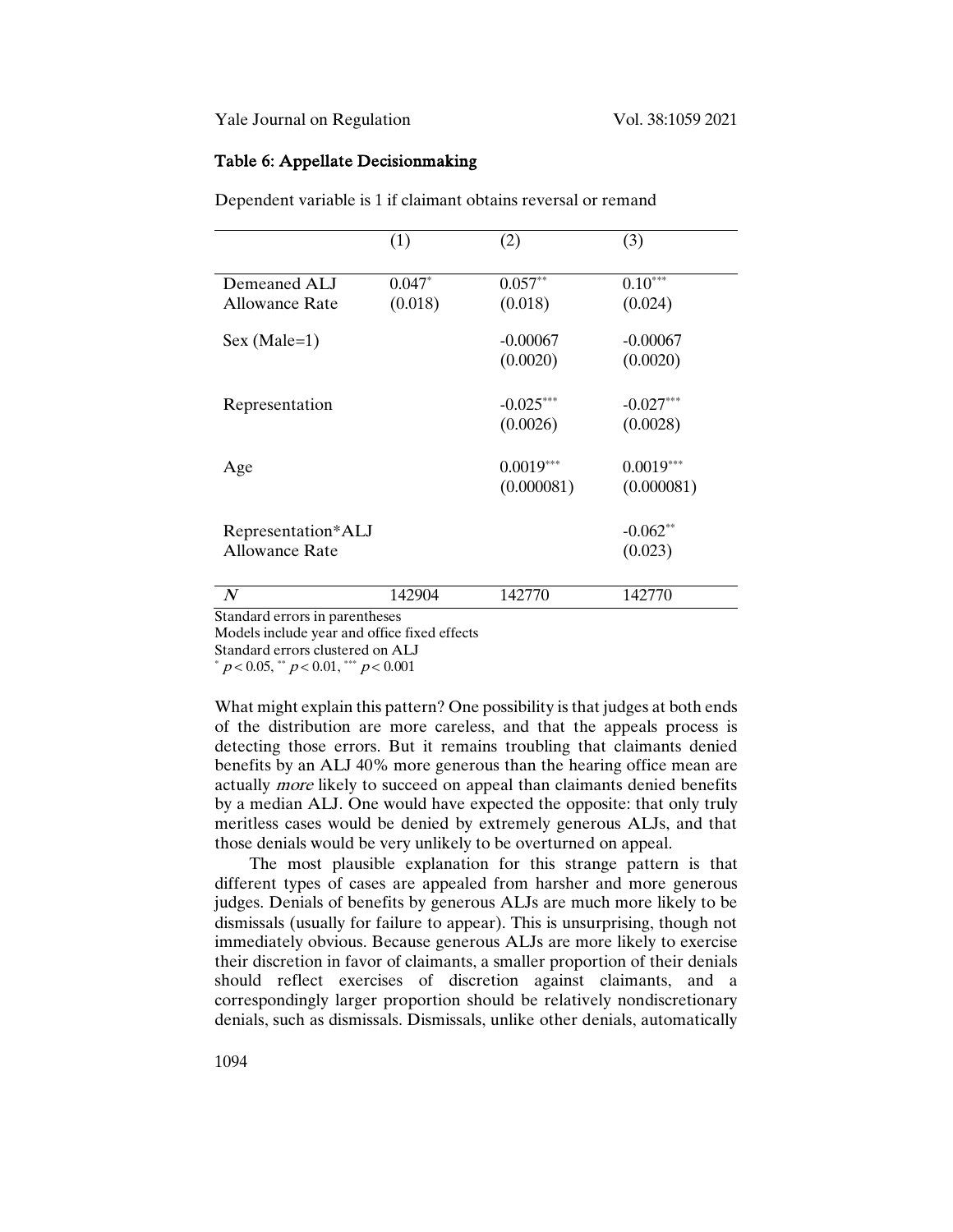reach an Administrative Appeals Judge.106 Dismissals may therefore be driving the unexpected pattern in the data.

Controlling for ALJs' dismissal rate offers evidence for this view. Table 7 shows the same basic regressions as in Table 6, but the second and third models now control for the rate at which ALJs dismiss cases. Adding that term to the regression eliminates the counterintuitive effect of ALJ allowance rates on reversal rates: the appeals process targets dismissals for particularly stringent review, and that targeting happens to reverse generous judges' denials. Here, I must acknowledge that dismissals are not randomly assigned, and that this result is not a simple causal one: it is possible that those judges with higher dismissal rates are different in other respects that drive these results. Moreover, the association with dismissals is smaller when I include other variables in the model (though it persists when I disaggregate the stages of review below). Dismissals may therefore be systematically associated with representation, age and gender. Still, given the qualitative evidence, I think it is likely that dismissals partly drive the pattern shown in Figure 6.

<sup>106.</sup> Interview with Appeals Council Official, in Falls Church, Va. (May 20, 2016).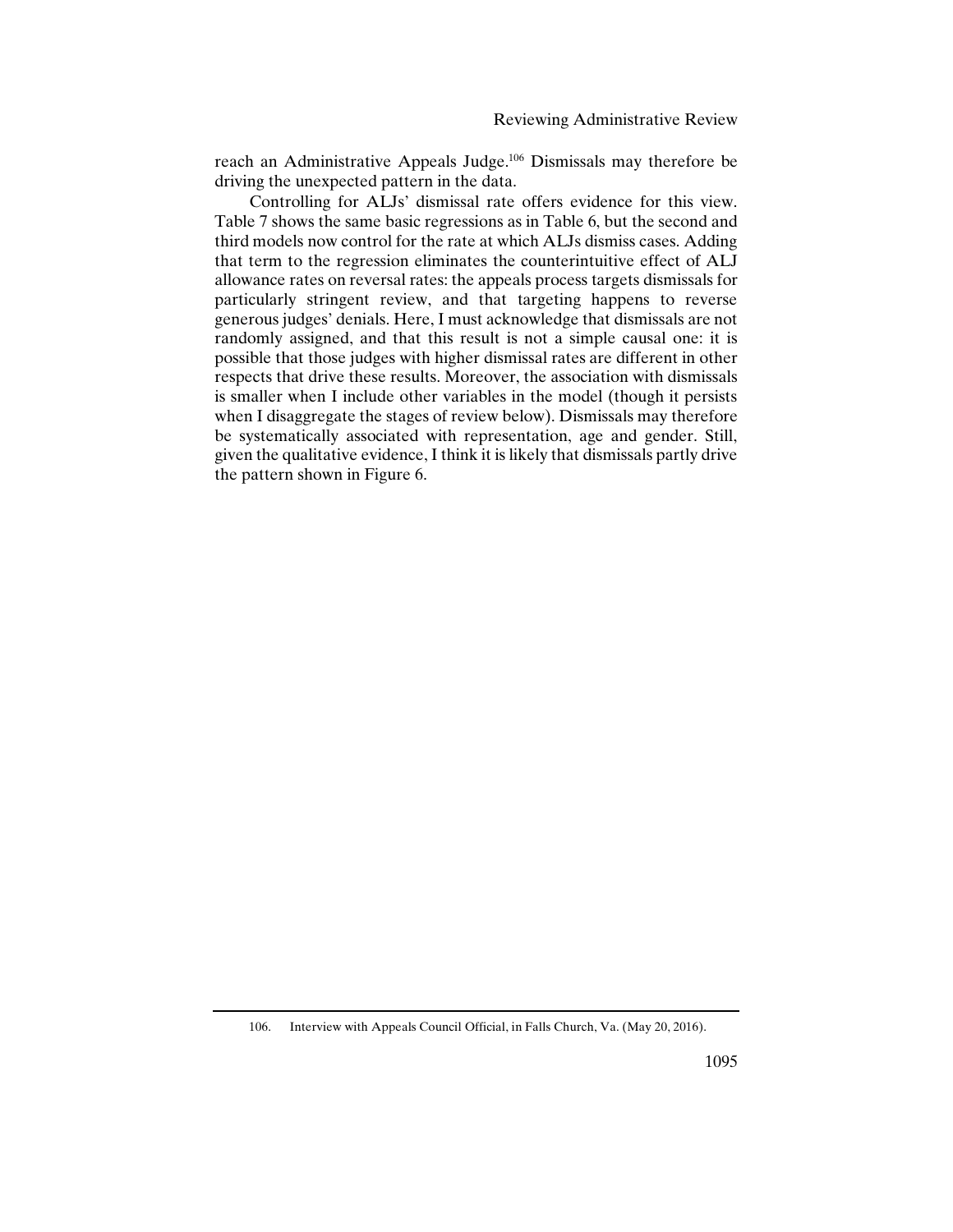## Table 7: Dismissal Rates and Reversal Rates

|                       | (1)      | (2)       | (3)         |
|-----------------------|----------|-----------|-------------|
| Demeaned ALJ          | $0.047*$ | 0.0020    | 0.033       |
| <b>Allowance Rate</b> | (0.018)  | (0.022)   | (0.027)     |
| Demeaned ALJ          |          | $0.13***$ | 0.053       |
| Dismissal Rate        |          | (0.028)   | (0.030)     |
| $Sex (Male=1)$        |          |           | 0.0031      |
|                       |          |           | (0.0020)    |
| Representation        |          |           | $0.012***$  |
|                       |          |           | (0.0027)    |
| Age                   |          |           | $0.0022***$ |
|                       |          |           | (0.000081)  |
| Representation*ALJ    |          |           | $-0.019$    |
| <b>Allowance Rate</b> |          |           | (0.024)     |
| $\boldsymbol{N}$      | 142904   | 142904    | 134096      |

Dependent variable is 1 if claimant obtains reversal or remand

Standard errors in parentheses Models include year and office fixed effects

Standard errors clustered on ALJ

 $p < 0.05$ , \*\*  $p < 0.01$ , \*\*\*  $p < 0.001$ 

Although controlling for dismissal rates accounts for the perverse pattern of more reversals for more generous judges, it does not generate the expected, opposite pattern. Why not? Here, I offer a guess based on interviews and aggregate statistics. ALJs said that the Appeals Council rarely questions ALJs' overall findings and conclusions; instead, it focuses on the adequacy of the ALJ's articulated rationale at each step of the opinion. This approach partly reflects the deference that the Appeals Council owes ALJs' findings: the Council affirms those findings if they are supported by substantial evidence, but it reverses any legal error, since it does not defer to ALJs' legal determinations.

Perhaps, then, dismissals are one portion of a more general story. If the Appeals Council focuses particularly on clear errors in the ALJ's reasoning, it may be less likely to reverse on relatively discretionary grounds. Unfortunately, the individual-level data released to me contain little information about the reasons for either ALJ or Appeals Council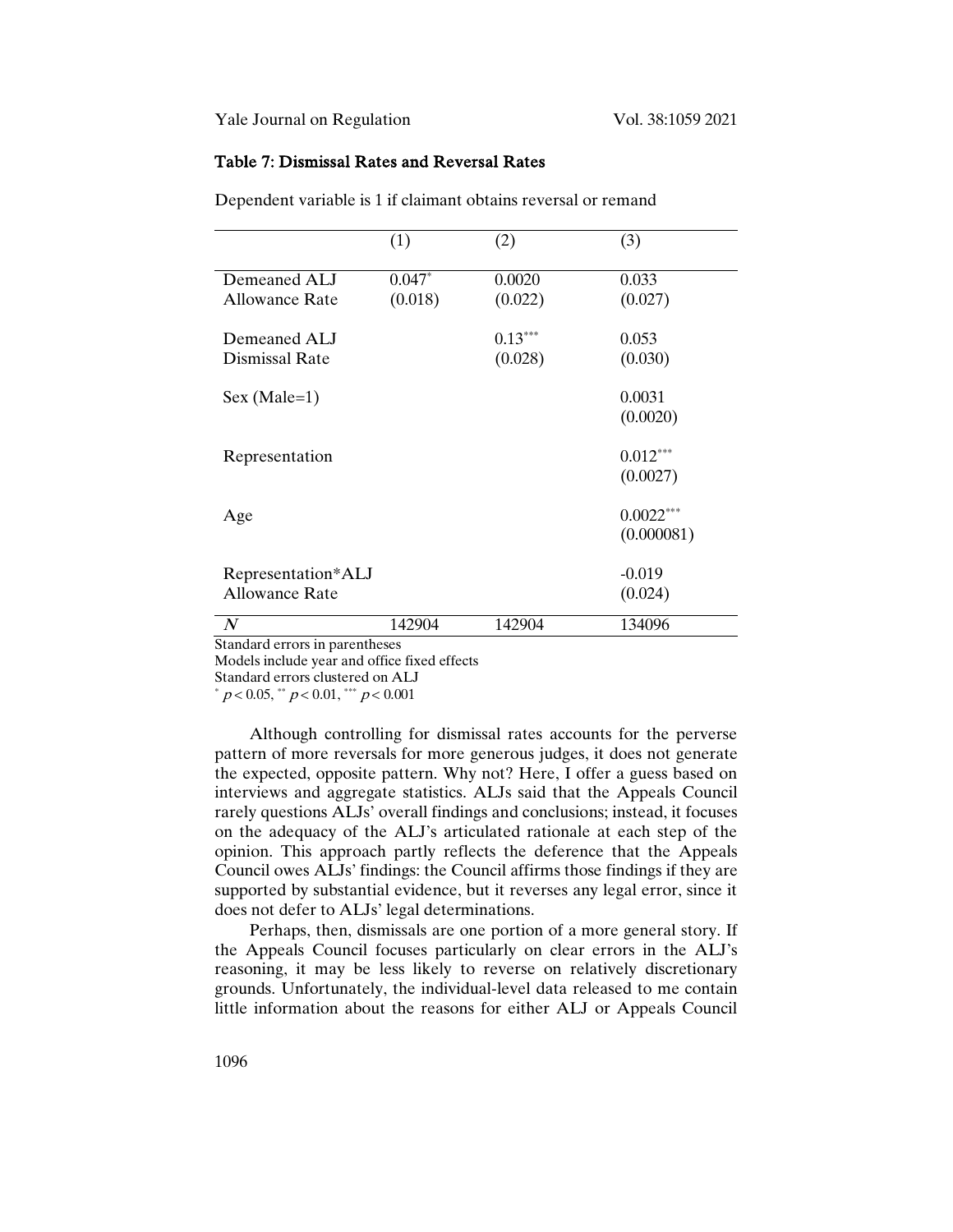decisions. The Appeals Council does, however, publish aggregate statistics on the most common reasons for remand.

These data support the view that the Appeals Council focuses on errors in ALJs' articulation of reasons. Table 8, reproduced from the SSA website,<sup>107</sup> shows the most common remand reasons in 2014. (These reasons have changed little from year to year.)

### Table 8: Remand Reasons

| Percent of Cited |                                                  |
|------------------|--------------------------------------------------|
| Reasons          | Remand Reason                                    |
| 8.7              | Inadequate Evaluation: Mental Limitations        |
| 6.2              | New Evidence on Appeal                           |
| 3.9              | Failure to Discuss Doctor's Opinion              |
| 3.8              | <b>Inadequate Consideration: Mental Disorder</b> |
| 3.8              | Inadequate Evaluation: Limits on Exertion        |
| 2.7              | Inadequate Evaluation: Limits on Manipulation    |
|                  | Inadequate Rationale: Weight Given               |
| 2.6              | <b>Consultative Examination</b>                  |
| 2.4              | <b>Failure to Discuss Source</b>                 |
|                  | Inadequate Articulation: Reasons to Reject       |
| 2.4              | Doctor's Opinion                                 |
| 2.2              | Other                                            |
|                  |                                                  |

Eight of the nine reasons (excluding Other) concern the adequacy of the ALJ's articulation of reasons for the decision. The ninth—new evidence presented for review—reflects a factor outside the control of the ALJ. This list reflects the Appeals Council's focus on the adequacy of ALJs' reasoning; unlike a federal court of appeals, the Appeals Council cannot affirm on any ground that the record supports. For example, in some cases, a nonexamining source's opinion might be useless (or at least relatively unhelpful), but a remand could result if that opinion is not identified or discussed. The same point applies to the other remand reasons.

Perhaps the counterintuitive pattern in reversals also reflects decisionmaking procedures within the Appeals Council. The individuallevel data allow a more detailed look at the stages of that process. Recall that the first Appeals Council employee to look at a request for review is

1097

<sup>107.</sup> Top 10 Remand Reasons Cited by the AC on Remands of RRs or Own Motion Reviews, SECURITY ADMIN., Reviews, SOC. SOC. SECURITY ADMIN., https://www.ssa.gov/appeals/DataSets/AC07\_Top\_10\_RR\_and\_OM.html [https://perma.cc/7ZWH-SPYX].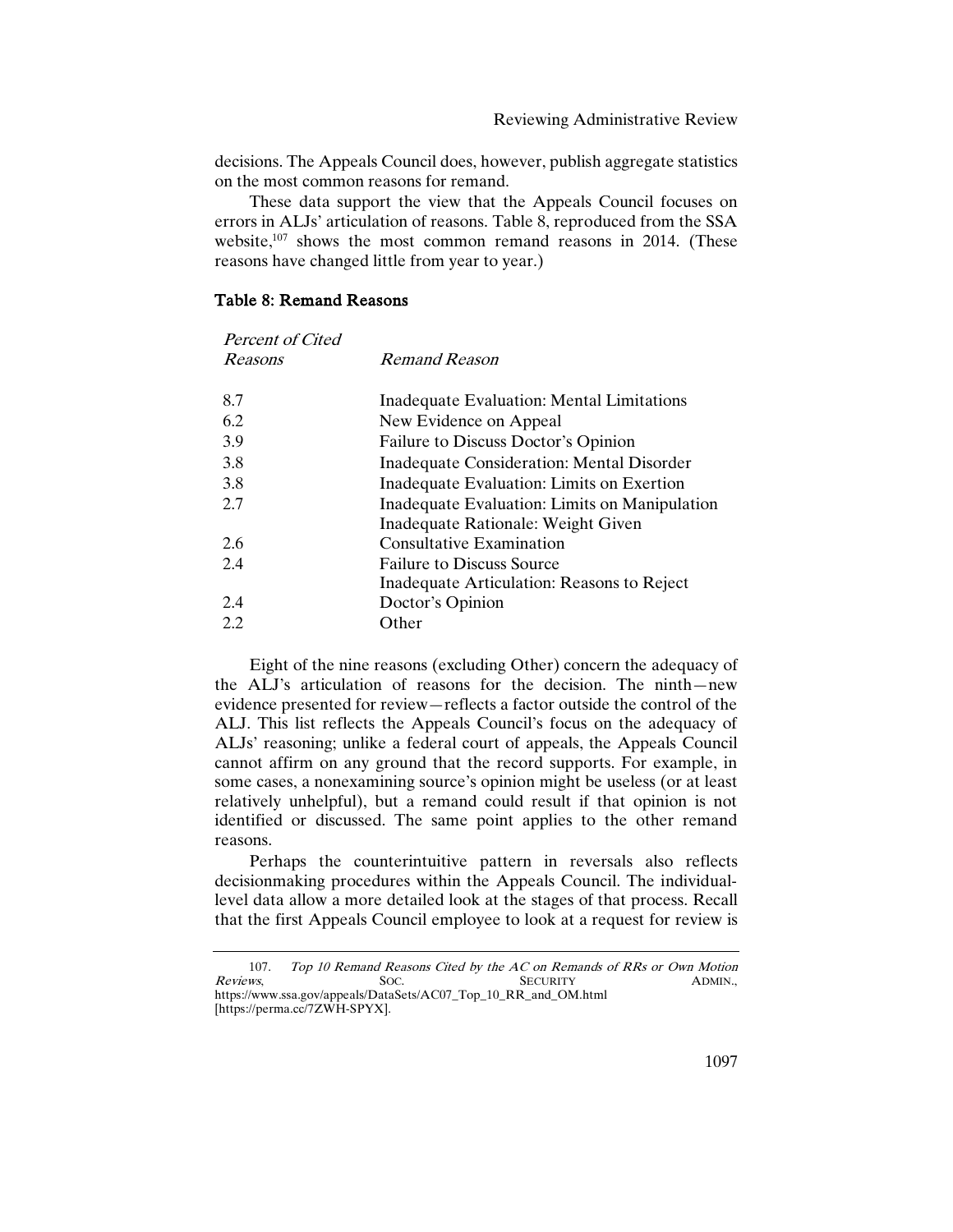an analyst, who may or may not be an attorney. The analyst uses a sevenpage electronic worksheet to assess whether the ALJ complied with SSA policies at each step of the decision.108 The details of the worksheet are confidential, but Appeals Council officials describe it as based on common problems identified in ALJ opinions—the types of problems listed in Table 8 above. After filling out the worksheet, the analyst makes a recommendation; if the analyst recommends review, the case goes on to an Administrative Appeals Judge, and if the analyst recommends denial of review, the case usually, but far from always, goes to an Appeals Officer. The database records whether a request for review was denied by an Appeals Officer or an Administrative Appeals Judge.<sup>109</sup> It is at this stage of Appeals Council review that the surprising pattern in decisionmaking is strongest: judges with high allowance rates are much more likely to have requests for review decided by an AAJ. Again, this pattern mostly disappears with a control for judges' dismissal rates. Tables 9 and 10 show the effect of judges' allowance rates at each stage of the Appeals Council decisionmaking process. Table 9 shows these effects without controlling for judges' dismissal rates; Table 10 includes that control variable.

Here, I should pause to emphasize that this set of regressions showing the relationship between dismissal rates, representation, and remands does not have a straightforward causal interpretation. Neither dismissal nor representation is randomly assigned. Unlike Tables 5 and 6, then, in which the coefficients have a straightforward quantifiable interpretation, Tables 7-10 offer only clues about the reasons for the puzzling decisionmaking pattern—quantitative clues that require qualitative context.

<sup>108.</sup> Interview with Appeals Council Official, in Falls Church, Va. (May 20, 2016).

<sup>109.</sup> I distinguish between the two types of adjudicators using the fact that Appeals Officers can issue only denials of review. I therefore categorize adjudicators with zero percent review rates as Appeals Officers. Since Appeals Officers can and sometimes do become Administrative Appeals Judges, I perform this categorization by month.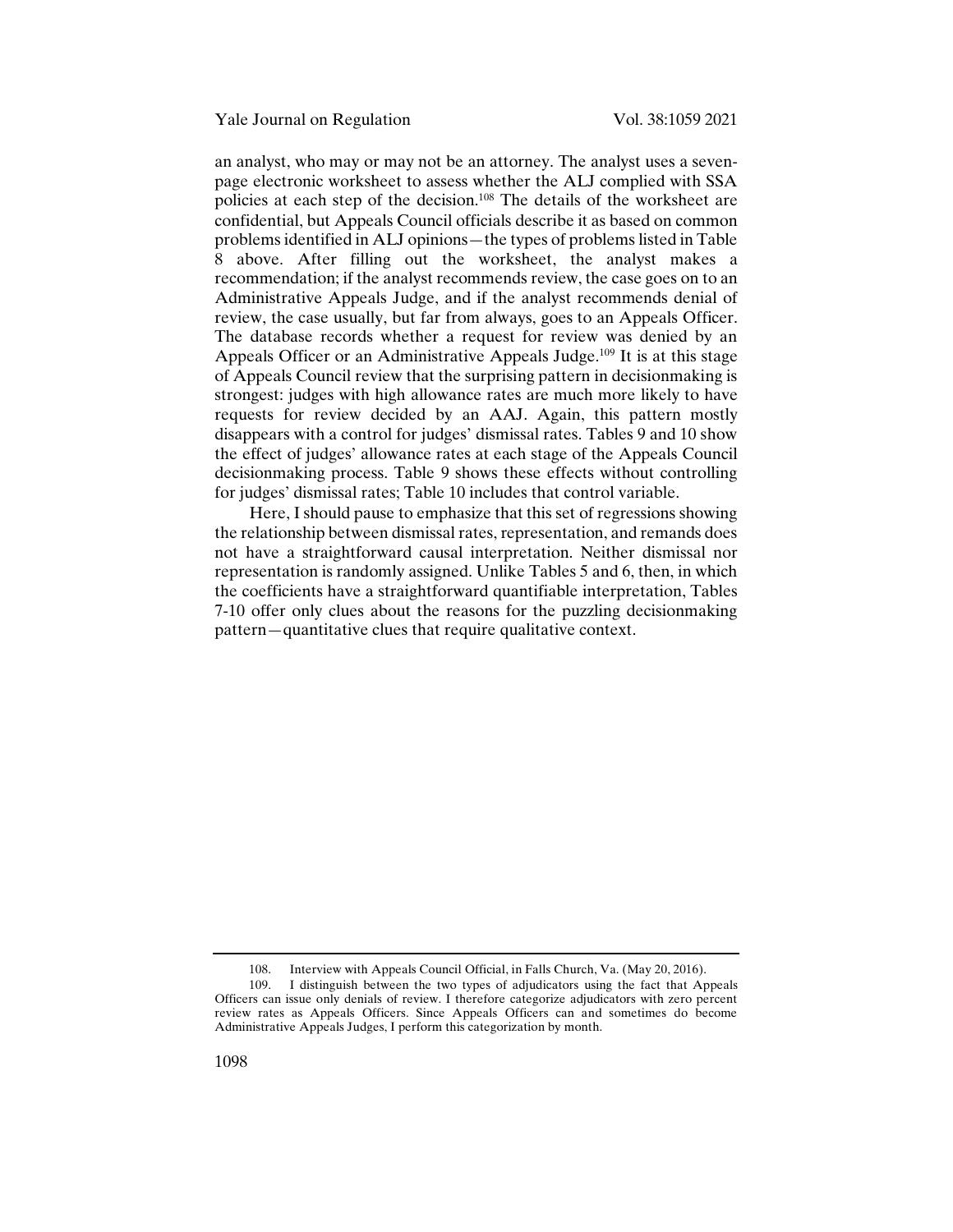|                                             | (1)<br>Appeal<br>Reaches<br>an AAJ | (2)<br><b>Appeal Receives</b><br>Review (Given<br>that It Reaches<br>an AAJ) | (3)<br>Reversal or<br>Remand<br>(Given<br>Review) |
|---------------------------------------------|------------------------------------|------------------------------------------------------------------------------|---------------------------------------------------|
| Demeaned ALJ                                | $0.12***$                          | $0.068*$                                                                     | $0.029*$                                          |
| <b>Allowance Rate</b>                       | (0.027)                            | (0.033)                                                                      | (0.014)                                           |
| $Sex (Male=1)$                              | $-0.0015$<br>(0.0025)              | 0.0025<br>(0.0033)                                                           | $-0.0030$<br>(0.0021)                             |
| Representation                              | $-0.075***$                        | $0.0097*$                                                                    | $-0.0091***$                                      |
|                                             | (0.0036)                           | (0.0042)                                                                     | (0.0022)                                          |
| Age                                         | $0.0015***$<br>(0.00010)           | $0.0027***$<br>(0.00013)                                                     | 0.000011<br>(0.000078)                            |
| Representation*ALJ<br><b>Allowance Rate</b> | $-0.054$<br>(0.028)                | $-0.028$<br>(0.034)                                                          | $-0.051**$<br>(0.017)                             |

| Table 9: Effect of ALJ Allowance Rates by Stage of Appeals Council |  |  |  |  |
|--------------------------------------------------------------------|--|--|--|--|
| Decisionmaking                                                     |  |  |  |  |

| Oran dand amam tu mammada asas |  |  |  |  |
|--------------------------------|--|--|--|--|

Standard errors in parentheses

Models include year and office fixed effects Standard errors clustered on ALJ

 $*$   $p < 0.05$ ,  $*$   $p < 0.01$ ,  $*$   $*$   $p < 0.001$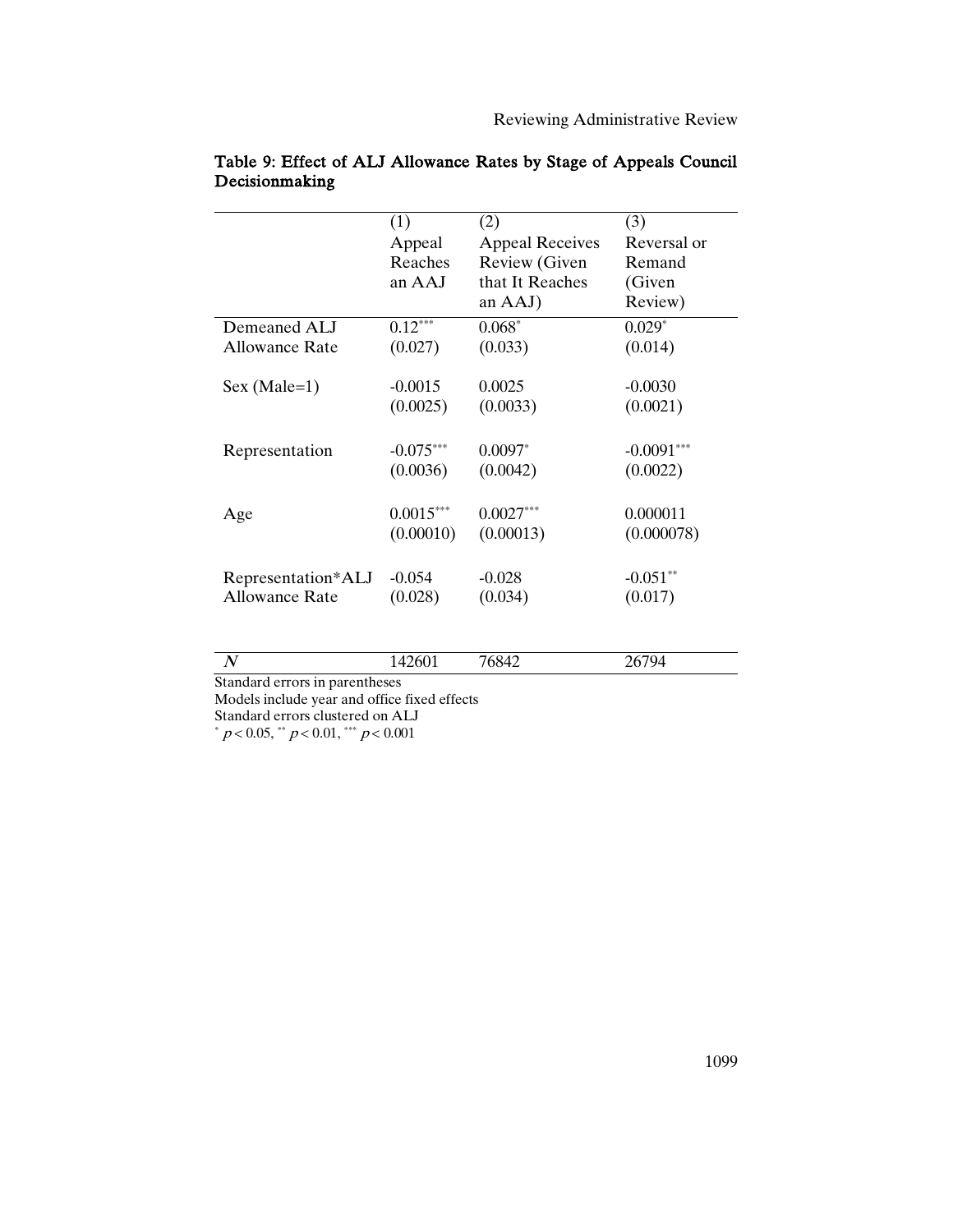|                       | (1)         | (2)             | (3)          |
|-----------------------|-------------|-----------------|--------------|
|                       | Appeal      | Appeal          | Reversal or  |
|                       | Reaches an  | Receives        | Remand       |
|                       | A A J       | Review (Given   | (Given       |
|                       |             | that It Reaches | Review)      |
|                       |             | an AAJ)         |              |
| Demeaned ALJ          | $0.057*$    | 0.034           | 0.022        |
| <b>Allowance Rate</b> | (0.028)     | (0.037)         | (0.015)      |
|                       |             |                 |              |
| Demeaned              | $0.16***$   | $0.087*$        | 0.018        |
| <b>Dismissal Rate</b> | (0.024)     | (0.042)         | (0.014)      |
| (Among Denials)       |             |                 |              |
|                       |             |                 |              |
| $Sex (Male=1)$        | $-0.0014$   | 0.0026          | $-0.0030$    |
|                       | (0.0025)    | (0.0033)        | (0.0021)     |
|                       |             |                 |              |
| Representation        | $-0.073***$ | $0.011*$        | $-0.0089***$ |
|                       | (0.0035)    | (0.0042)        | (0.0023)     |
|                       |             |                 |              |
| Age                   | $0.0015***$ | $0.0027***$     | 0.000012     |
|                       | (0.00010)   | (0.00013)       | (0.000078)   |
|                       |             |                 |              |
| Representation*ALJ    | $-0.048$    | $-0.024$        | $-0.050**$   |
| <b>Allowance Rate</b> | (0.028)     | (0.034)         | (0.017)      |
|                       |             |                 |              |
| $\boldsymbol{N}$      | 142601      | 76842           | 26794        |

| Table 10: Effect of ALJ Allowance Rates by Stage of Appeals Council |
|---------------------------------------------------------------------|
| Decision making (Accounting for Dismissals)                         |

Standard errors in parentheses

Models include year and office fixed effects

Standard errors clustered on ALJ

 $p < 0.05$ , \*\*  $p < 0.01$ , \*\*\*  $p < 0.001$ 

Interviews with former AAJs, ALJs, and an Appeals Council analyst suggest a possible explanation for the particularly large effect of judge allowance rates at the initial stage of sorting requests for review between Appeals Officers and Administrative Appeals Judges. When analysts are unsure of the right outcome,<sup>110</sup> they are more likely to bring the case to an AAJ, who has the power to issue either decision. Analysts are perhaps more likely to be unsure about their recommendation when they find some error in the ALJ's articulation of reasons for the decision, even if that error is minor. ALJs with high allowance rates may have higher rates of policy

<sup>110.</sup> Telephone Interview with Former Appeals Council Analyst (May 19, 2016).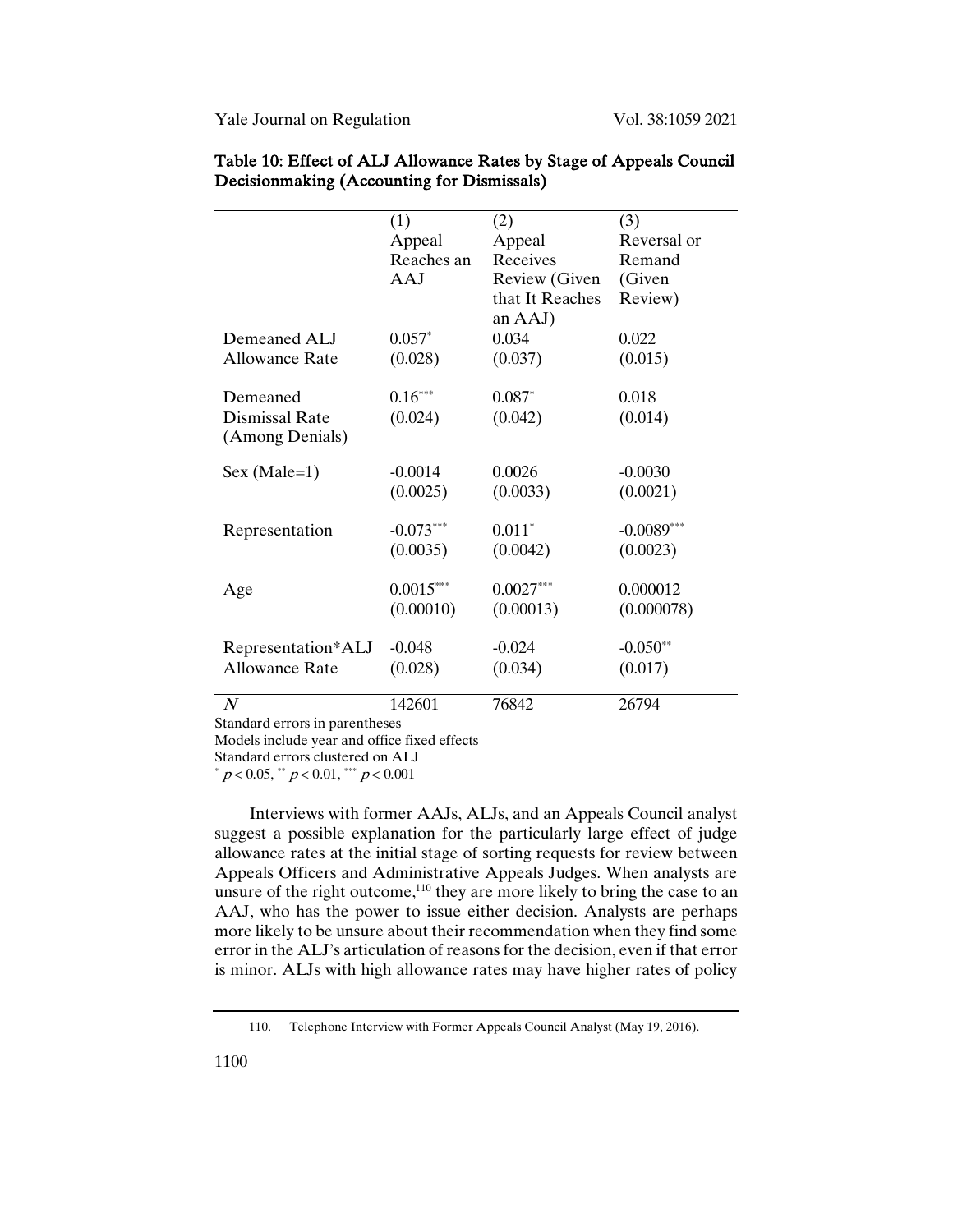noncompliance in the articulation of the rationale for denials. Denials by more generous judges may also more commonly be easy cases, in which the ALJ need not strain to reach a denial decision. Paradoxically, the strength of the evidence underlying a denial might lead the ALJ not to articulate a rationale as carefully, making the Appeals Council analyst unsure whether to refer a case to an Appeals Officer or an Administrative Appeals Judge. $111$ 

This hypothesis is consistent with the views of ALJs, who complain about the technical nature of the remands that they receive. One ALJ, for example, when asked to describe examples of remands, described two highly technical errors.<sup>112</sup> First, he complained that the Appeals Council is too demanding of ALJs in presenting the reasons for dismissals for failure to appear at a hearing. "Dismissals consume an inordinate amount of time," he said. "No other court requires a judge to jump through all the hoops the Appeals Council does to reach a claimant. We almost have to prove that the claimant got the notice." Second, he described being reversed because he had failed to enter a piece of evidence into the record—and then realizing that his failure reflected the fact that the evidence had been submitted the day after he had issued his decision. (Recall that the Appeals Council will accept new evidence as long as it is related to the period before the ALJ hearing.)

Other ALJs offered similar accounts. One retired judge, who served both on the Appeals Council and as an ALJ, said he thought that the Appeals Council rarely reversed on the ground that an ALJ abused his or her discretion or reached a factual finding unsupported by substantial evidence. "I don't think they are substituting their judgment," he said.<sup>113</sup> Much more common were reversals on the basis of new evidence or for legal error.

To sum up, I have offered causal evidence that assignment to a harsher judge does not make claimants more likely to obtain a remand after appealing. The decisionmaking stage of Appeals Council review does not promote uniformity in ALJ decisionmaking. My hypotheses about the mechanisms driving this result—the checklist-like focus on procedure at the Appeals Council, combined with deferential review of factual conclusions and the lack of a harmless error doctrine—depend more on the qualitative evidence and are therefore more speculative.

Of course, the lack of a consistency-enhancing effect of the decisionmaking process is offset by the effect of the selection process. Taken together, the selection and decisionmaking phases of Appeals

113. Telephone Interview with Former Administrative Law Judge (May 11, 2016).

<sup>111.</sup> This possibility suggests a potential tradeoff between error correction and consistency promotion: it may be that the most generous ALJs do make more errors. But the result—that they receive remands at a higher rate, pushing their allowance rates higher still seems unintended.

<sup>112.</sup> Telephone Interview with Administrative Law Judge (Apr. 27, 2016).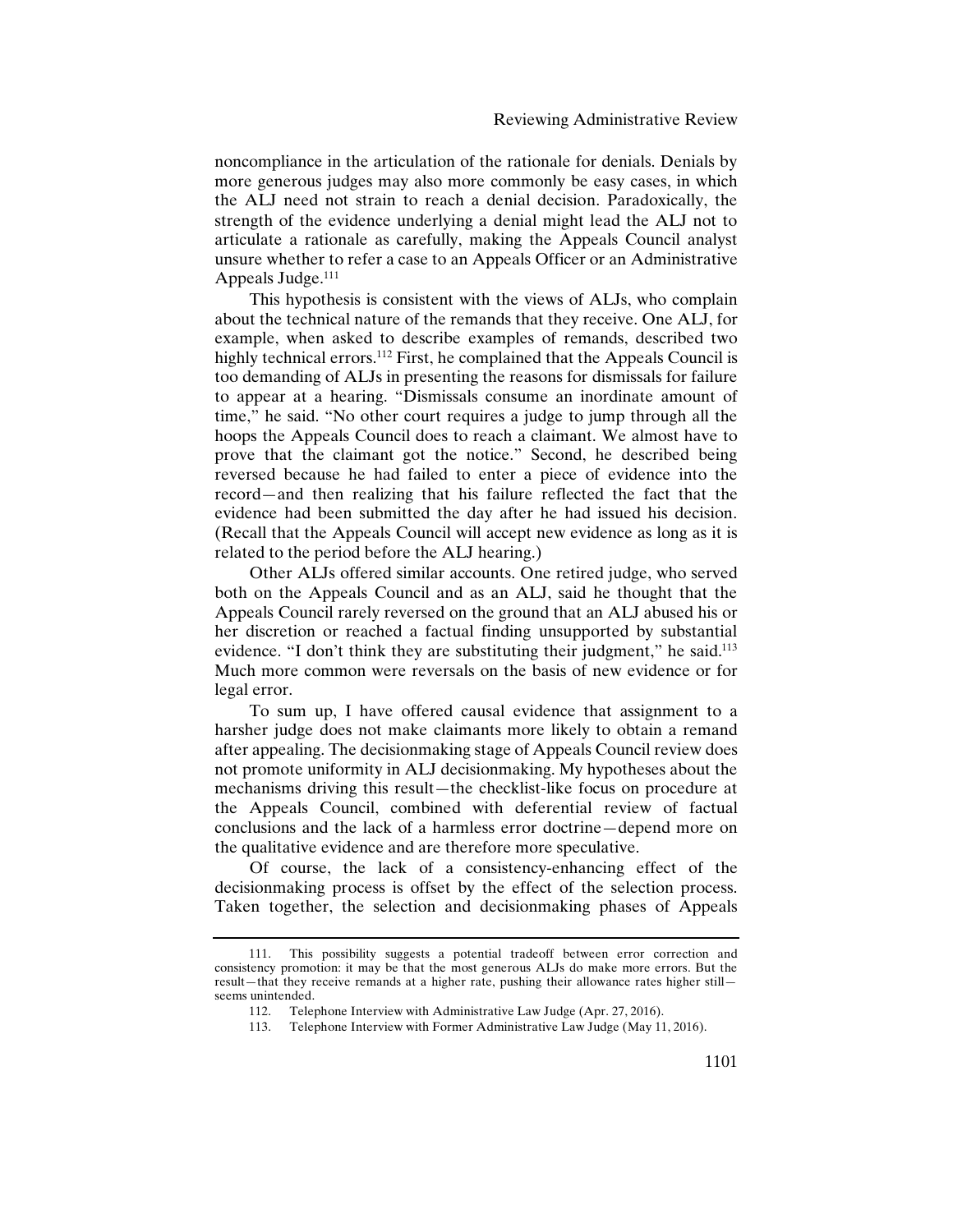#### Yale Journal on Regulation Vol. 38:1059 2021

Council review do exert a small consistency-promoting (discretionlimiting) effect. Table 11 shows estimates of the overall effect of the process—that is, the effect of ALJ allowance rates on whether denials are both appealed and reversed. These estimates therefore combine selection and decisionmaking effects. Since the consistency-enhancing effect of the selection process is larger than the consistency-defeating effect of the decisionmaking process, the effect of the process overall is to promote consistency, but to a very modest degree. The results suggest about a 1-2 percentage-point decrease in the chance of appeal and remand when moving from a judge 20% less generous than his or her office average to a judge 20% more generous. In other words, the appeals process does limit discretion but not enough to make a large dent in the cross-ALJ disparities.

|                       | (1)         | (2)          | (3)          |
|-----------------------|-------------|--------------|--------------|
| Demeaned ALJ          | $-0.056***$ | $-0.042***$  | $-0.026***$  |
| Allowance Rate        | (0.0084)    | (0.0083)     | (0.0077)     |
| $Sex (Male=1)$        |             | $0.0048***$  | $0.0049***$  |
|                       |             | (0.00095)    | (0.00095)    |
| Representation        |             | $0.038***$   | $0.038***$   |
|                       |             | (0.0014)     | (0.0014)     |
| Age                   |             | $0.00098***$ | $0.00098***$ |
|                       |             | (0.000038)   | (0.000038)   |
| Representation*ALJ    |             |              | $-0.026*$    |
| <b>Allowance Rate</b> |             |              | (0.011)      |
| $\boldsymbol{N}$      | 325915      | 325734       | 325734       |

| Table 11: Overall Effect of ALJ Allowance Rates on Appeals Council |  |  |
|--------------------------------------------------------------------|--|--|
| Reversals                                                          |  |  |

Standard errors in parentheses Models include year and office fixed effects Standard errors clustered on ALJ  $p < 0.05$ , \*\*  $p < 0.01$ , \*\*\*  $p < 0.001$ 

#### D. Remand Avoidance

The selection phase of Social Security Appeals Council review promotes consistency and thereby limits the discretion of ALJs. The decisionmaking phase does the opposite. Together, they have a slight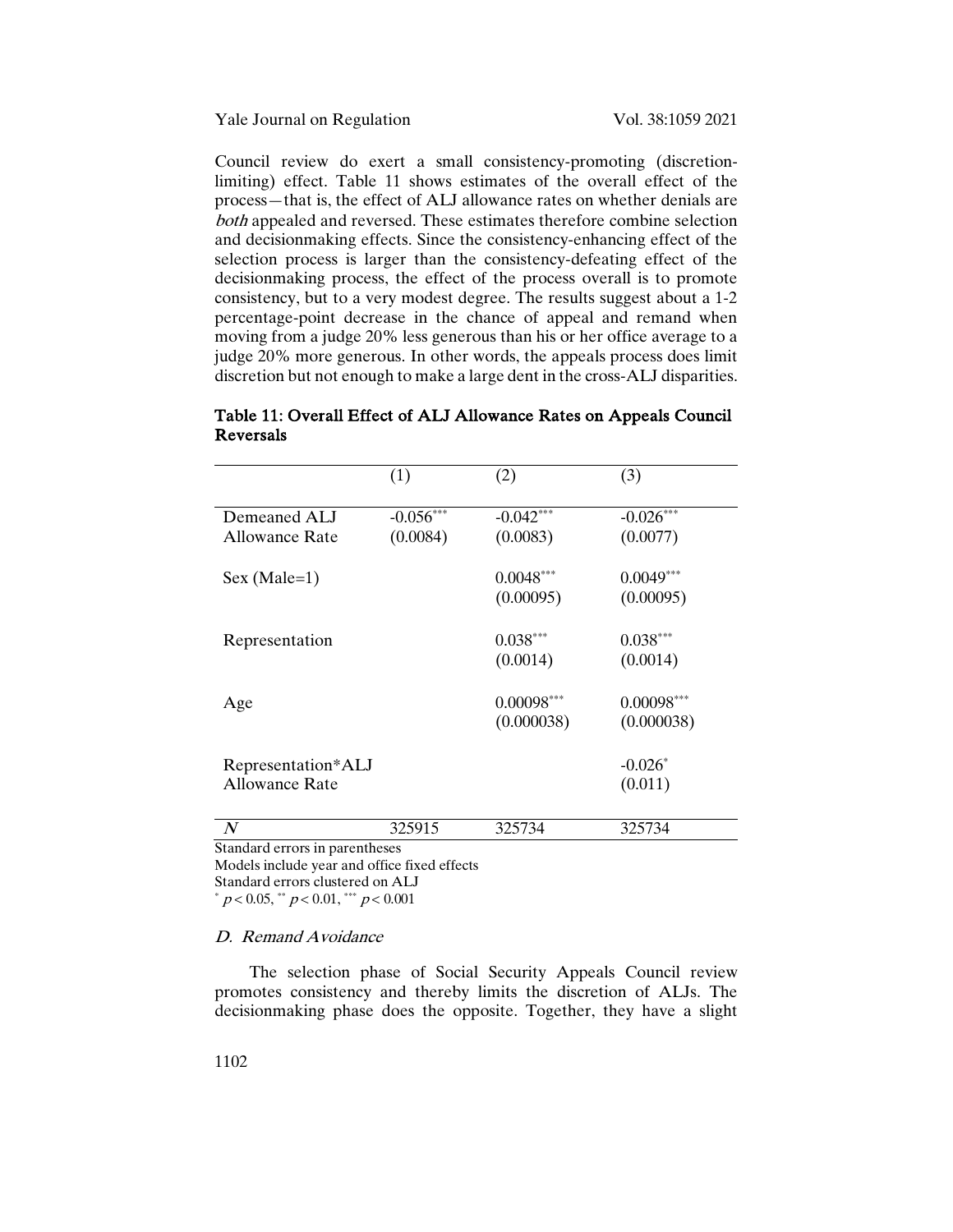consistency-enhancing effect. In the third phase, how do ALJs themselves react when they receive remands and must conduct new hearings? Recall the third implication of the theory: line-level adjudicators react to remands by avoiding the type of decision that led to remand, and they react most often in the immediate aftermath of a remand. Since remands are relatively rare for individual ALJs—most months pass without a remand for any given ALJ—and since remands arrive long after an initial decision, I am able to test whether hearing a case after remand temporarily influences a judge's decisions. I expect that:

 $H_3$ : Hearing more cases after remand in a given time period causes an ALJ to issue fewer denials in other, unrelated cases in that time period. This effect is larger soon after post-remand hearings.

Before describing the test of this hypothesis, let me pause to address a counterargument: suppose that individual remands contain very little information about the chance of reversal in other, similar cases. If so, ALJs would correctly ignore them. Remand decisions might contain little information if they were made randomly, but the results above do not have that implication. Instead, I found a small but not trivial overall consistencypromoting effect from the selection and decisionmaking processes, taken together. This finding suggests that ALJs will avoid making similar errors in the period immediately after receiving a remand and that their allowance rates will rise as a result.

To test this third hypothesis, I use panel regressions that measure whether judges issue a higher proportion of allowances, on average, in periods in which they decide additional cases after remand. I run these regressions for four different time period lengths: one week, two weeks, one month, and two months. The regressions test for an effect within each time period for each judge. Since hearings after remand arrive on an ALJ's schedule a long (and varying) time after the initial decision, there is no reason to believe that patterns in initial decisions drive the effect. Still, to interpret these regressions as measuring the causal effect of receiving a remand, we must assume that the grant rates of ALJs who received remands would have followed the same trend, had they not received remands, as those who in fact received no remands.

The results, presented in Table 12, weakly suggest that this remand avoidance effect may exist, but that it is small. An additional decision after remand in a given week makes an ALJ a little less than 0.4% more likely to issue allowances in that week. The effect is statistically significant but very small; remands are not a large factor in ALJs' decisionmaking, even in the week in which they must make a decision in light of the remand. As expected, the effect diminishes as the time period lengthens: remands influence ALJs more soon after they must hold new hearings based on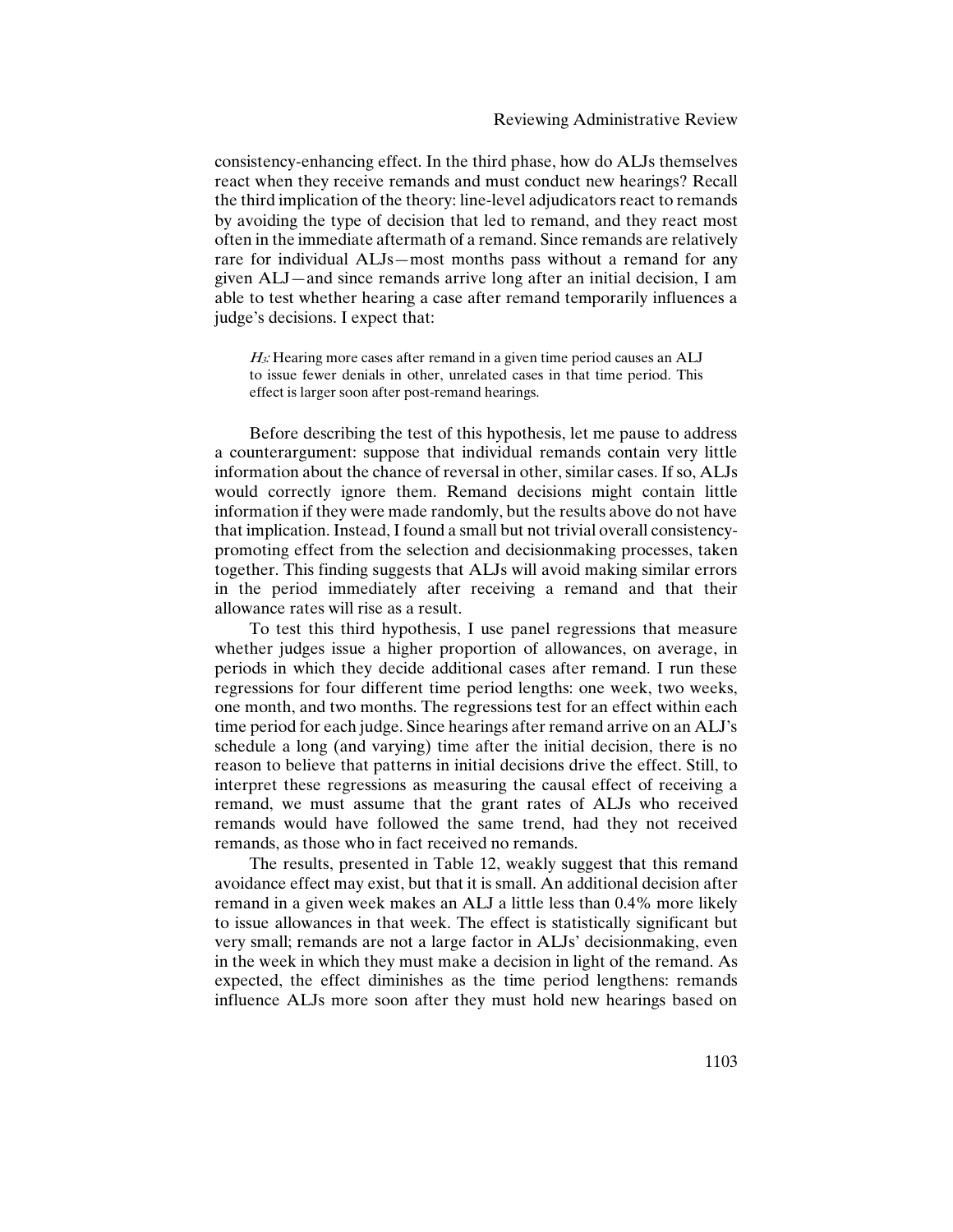those remands.114 Table 13 shows the same results, this time controlling for the age and sex of the claimant and the volume of cases before the ALJ in each time period. The results are similar.

I urge extreme caution in interpreting these results, however. In the Appendix, although I find similar results in one other specification, I also find that remands appear to have an inconsistent, opposite effect as of the date the appeals are *decided* (as opposed to the date when the ALJ hearing in the remanded case is held). I would not overinterpret this contrary evidence, either; ALJs told me that they became aware of remands only when those remands came before them. But the sensitivity of the analysis to the use of different dates should reduce confidence in the results. There is also a practical reason to doubt that remands have a large effect on ALJ behavior. Although ALJs determine the outcomes of cases, they do not write the first drafts of the decisions themselves. That task is completed by decision writers.115 Remands may therefore hold more obvious lessons for decision writers than for ALJs.116

If ALJs' remand avoidance does in fact have a small impact on outcomes, it is worth noticing that the effect might be larger if remands were more frequent. For example, if some ALJs were to receive ten to twenty remands in a month, these results might imply a one-to-two percentage increase in allowance rate for those ALJs. Although the effect of remands might attenuate as more are received, the opposite is also possible: more remands might have increasing effect as they have a discernible impact on a judge's workload.

In sum, there is weak, limited evidence of a small effect of remands on ALJ behavior. Soon after receiving a remand, ALJs change their behavior in a way that may make further remands less likely. If this effect is real, decreased deference from the Appeals Council—and the resulting increase in remands—could create a virtuous cycle, causing ALJs to alter their decisions and cross-ALJ disparities to decrease.

<sup>114.</sup> This larger effect in smaller time periods may reflect both proximity in time to the remand and the fact that, in shorter periods, the same number of remands makes up a larger proportion of the relevant cases that the ALJ is deciding.

<sup>115.</sup> For a discussion of the role of decision writers, see generally OFFICE OF THE INSPECTOR GEN., SOC. SECURITY ADMIN,, A-12-18-50579, DECISION-WRITING BACKLOG IN THE OFFICE OF HEARING OPERATIONS (2019).

<sup>116.</sup> I am grateful for Harold Krent for this point.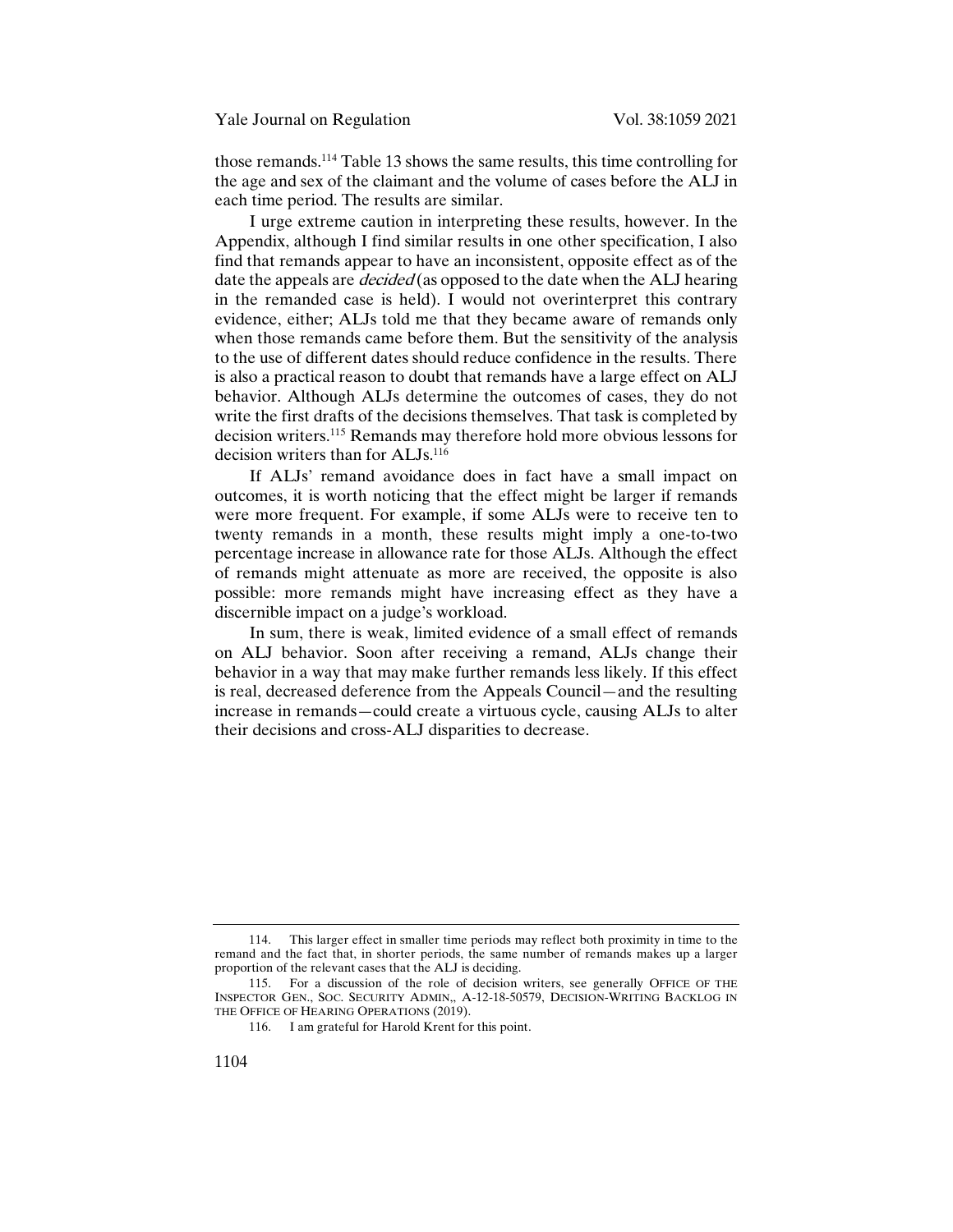## Table 12: ALJs React to Remands

Dependent variable is 1 if claimant wins

|                  | (1)         | (2)                                                      | (3)         | (4)               |
|------------------|-------------|----------------------------------------------------------|-------------|-------------------|
|                  | One Week    | <b>Two Weeks</b>                                         | One Month   | <b>Two Months</b> |
| Number           | $0.0037***$ | $0.0020***$                                              | $0.0012***$ | $0.00061*$        |
| of               | (0.00056)   | (0.00046)                                                | (0.00035)   | (0.00028)         |
| Remands          |             |                                                          |             |                   |
| $\boldsymbol{N}$ | 2576337     | 2576340                                                  | 2576341     | 2576341           |
|                  |             | Standard errors in parentheses (clustered on office-ALJ) |             |                   |

Models include time period and office-ALJ fixed effects

 $p < 0.05$ , \*\*  $p < 0.01$ , \*\*\*  $p < 0.001$ 

## Table 13: ALJs React to Remands (with Control Variables)

Dependent variable is 1 if claimant wins

|                  | (1)           | (2)              | (3)           | (4)               |
|------------------|---------------|------------------|---------------|-------------------|
|                  | One Week      | <b>Two Weeks</b> | One Month     | <b>Two Months</b> |
| Number           | $0.0037***$   | $0.0023***$      | $0.0017***$   | $0.00099***$      |
| οf               | (0.00055)     | (0.00044)        | (0.00034)     | (0.00026)         |
| Remands          |               |                  |               |                   |
|                  |               |                  |               |                   |
| Sex              | $-0.00064$    | $-0.00064$       | $-0.00065$    | $-0.00065$        |
| $(Male=1)$       | (0.0012)      | (0.0012)         | (0.0012)      | (0.0012)          |
|                  |               |                  |               |                   |
| Age              | $0.000023***$ | $0.000023***$    | $0.000023***$ | $0.000023***$     |
|                  | (0.00000024)  | (0.00000024)     | (0.00000024)  | (0.00000024)      |
|                  |               |                  |               |                   |
| Total            | $0.00021*$    | 0.000081         | $-0.000046$   | $-0.000074*$      |
| Cases            | (0.00011)     | (0.000076)       | (0.000052)    | (0.000034)        |
| $\boldsymbol{N}$ | 2572567       | 2572570          | 2572571       | 2572571           |

Standard errors in parentheses

Models include month and office-ALJ fixed effects

Standard errors clustered on office-ALJ

\*  $p < 0.05$ , \*\*  $p < 0.01$ , \*\*\*  $p < 0.001$ 

## IV. Comparisons and Implications

This Article has proposed a method of diagnosing problems in systems of review. In the Social Security context, that method offers reasons for reformers to focus their attention on decisionmaking processes and criteria at the Appeals Council. The same method can yield insights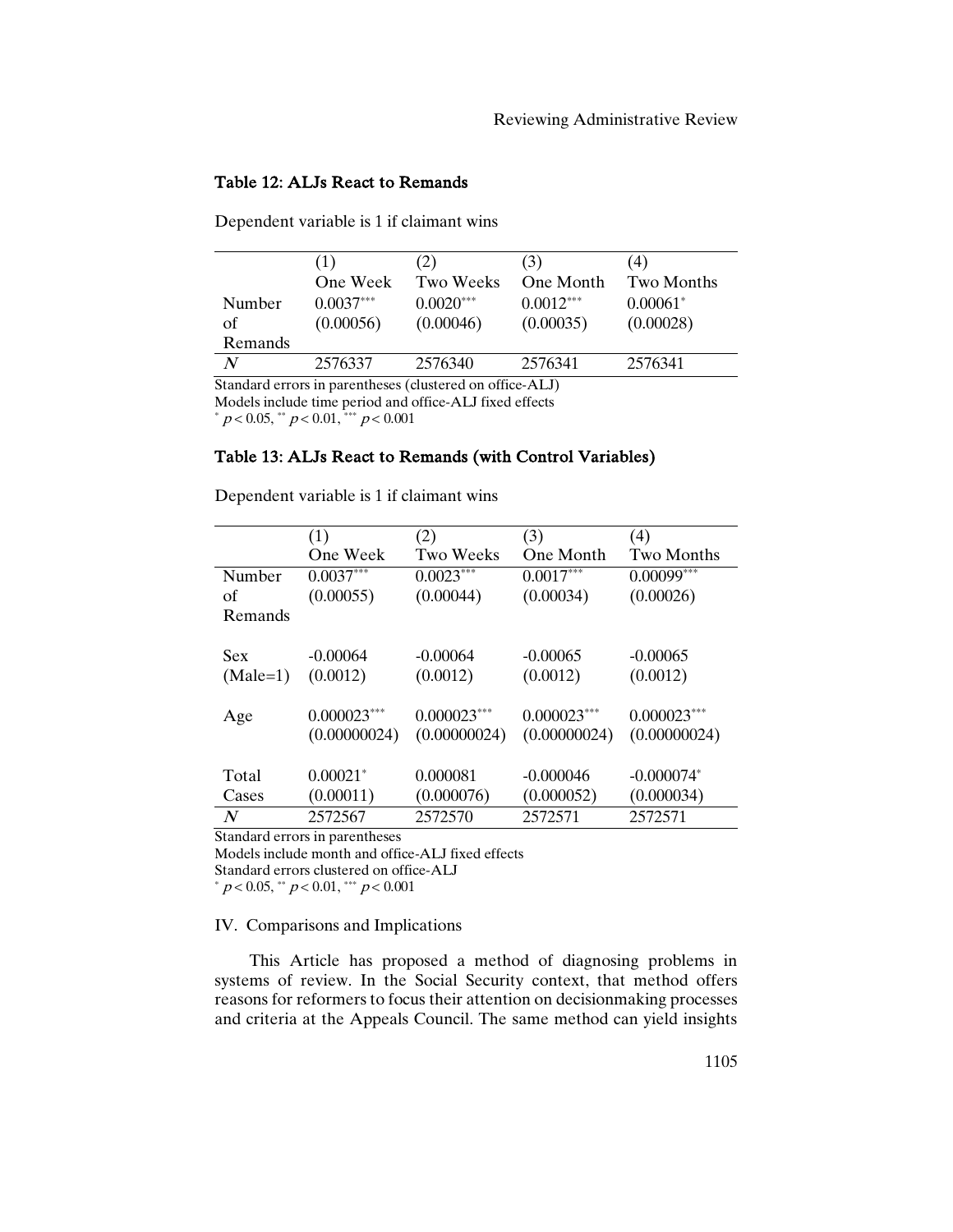not only for other agencies, but also for other areas in which the government must supervise decisionmakers. This Part first surveys two areas where the empirical results are already in: patent and immigration adjudication. In both areas, the method reveals the systems' relative strengths and weaknesses. This Part concludes by comparing all three areas of adjudication (patent, immigration, and disability) and discussing lessons for the disability adjudications.

Why compare Social Security adjudications with patent and immigration adjudications? The systems share not only institutional features but also a policy challenge: large disparities across adjudicators in grant rates.117 In Figure 7, I compare the distribution of ALJs' allowance rates with the equivalent distributions for immigration judges, patent examiners, and federal district judges making decisions about whether to incarcerate a criminal defendant. The disability, immigration, and incarceration rates are centered around zero (that is, demeaned): I subtract the hearing office (or immigration court) average from each judge's allowance rate. This means that the rates reflect within-office comparisons only—except in the patent context. To create this comparison, I rely on Frakes and Wasserman's work on patent adjudications, as well as Crystal Yang's work on sentencing disparities, and on my past work on immigration adjudications.<sup>118</sup>

The comparison supports widespread concerns about disparities in disability, immigration, and patent adjudications: disparities in federal judges' incarceration decisions are far smaller than those in any of the three agencies. This is not to say that federal judges might not generate similarly disparate outcomes in other contexts. In particular, Krent and Morris find large disparities in Social Security outcomes both within and across federal district courts,<sup>119</sup> but I lack the data to place those disparities on the same scale here. In addition, disparities across patent examiners appear larger than those across immigration judges and Social Security ALJs, but the immigration and disability disparities shown below are disparities within hearing offices and immigration courts, whereas the patent disparities do not include that adjustment.<sup>120</sup>

<sup>117.</sup> See, e.g., Michael D. Frakes & Melissa F. Wasserman, Patent Trial and Appeal Board's Consistency-Enhancing Function, 104 IOWA L. REV. 2417, 2427-29 (2019); JAYA RAMJI-NOGALES ET AL., supra note 2, at 325-39.

<sup>118.</sup> Crystal S. Yang, Have Inter-Judge Sentencing Disparities Increased in an Advisory Guidelines Regime? Evidence from Booker, 89 N.Y.U. L. REV. 1268, 1300-26 (2014).

<sup>119.</sup> Krent & Morris, supra note 77, at 404 n.164.

<sup>120.</sup> Frakes and Wasserman make a similar adjustment with a variety of control variables, and that adjustment does decrease the dispersion. See Frakes & Wasserman, *supra* note 117, at 2429 fig.2. To make this comparison, I use their reported standard deviation in examiner grant rates. Id. at 2427.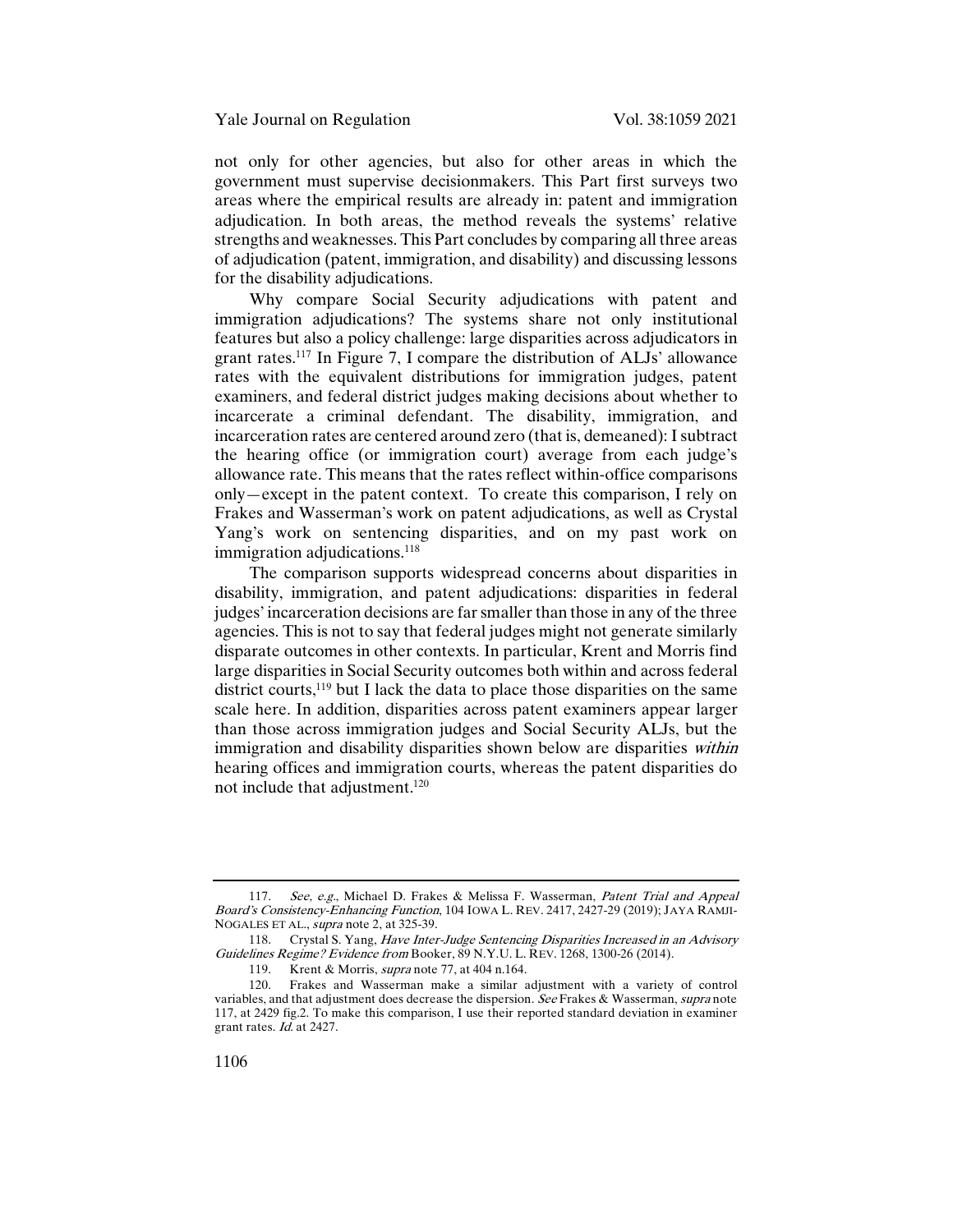#### Figure 7: Disparities Compared



Figure 7 shows a remarkable commonality across these three agencies. In all three, the adjudicator's identity is often decisive for the outcome of the case. And for each agency, we now have some evidence on how and whether review processes increase consistency. The theory proposed in this Article makes meaningful comparisons possible and leads to suggestions for further research.

#### A. Patent Adjudication

Patent adjudications offer a natural comparison for Social Security disability adjudications, with a similar scale (over 600,000 decisions in 2017 alone121) and a similar agency appeals process. And Melissa Wasserman and Michael Frakes, two leading empirical scholars of patent adjudications, have recently assessed the consistency-enhancing effect of a new administrative appeals process using methods similar to those proposed here. Their important finding—that an expanded patent appeals process increases consistency across patent examiners—illustrates the usefulness of the method proposed here. This method also leads to a suggested extension of their work.

Frakes and Wasserman study the effect of the Patent Trial and Appeal Board ("PTAB") on the decisionmaking of examiners—line-level decisionmakers.122 Frakes and Wasserman find that the patent rejections of restrictive examiners are more likely to be reversed on appeal than those

<sup>121.</sup> Frakes & Wasserman, *supra* note 117, at 2418.<br>122. *Id.* at 2429.

 $Id$  at 2429.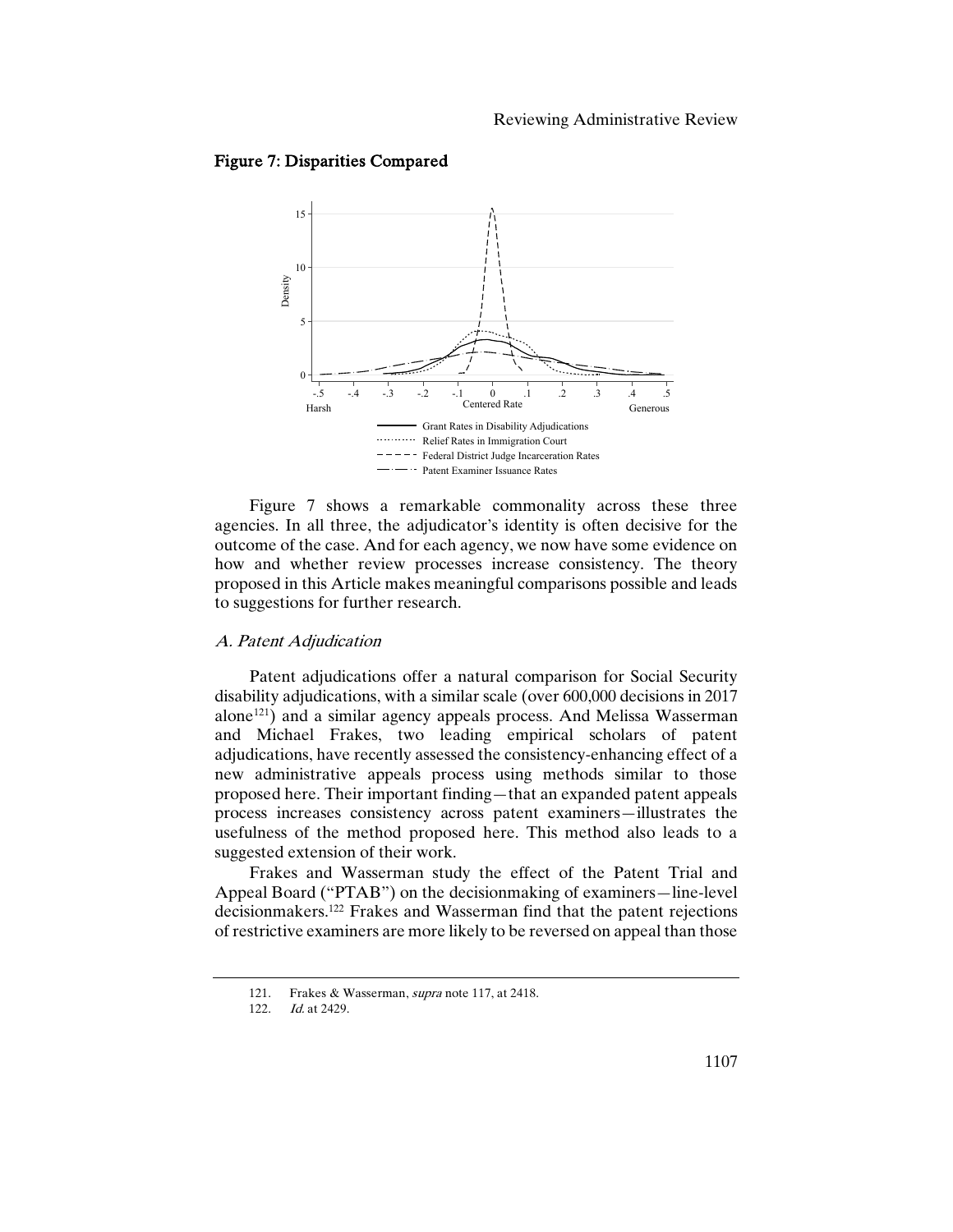of lenient examiners and that the patent issuances of lenient examiners are more likely to be targeted for PTAB review than the issuances of restrictive examiners.123 In addition, they find that examiners alter their grant rates in response to reversals by the PTAB—but also that reversals of patent rejections deter examiners more than reversals of patent issuances.124 They conclude, inter alia, that the PTAB could decrease mistaken patent issuance by more often targeting lenient patent examiners for review.

This Article's theory suggests a possible extension of Frakes and Wasserman's work. They explain that the PTAB does not choose on its own which cases to target: in the case of patent rejections, disappointed applicants choose whether to appeal, and in the case of patent issuances, third party petitioners may begin proceedings before PTAB.125 Yet Frakes and Wasserman choose, for brevity, to collapse their study of the selection and decisionmaking stages into a single stage.126 This Article's theory and empirical results suggest that by distinguishing between patent appeals' selection and decisionmaking aspects, scholars could build on their work to pinpoint which parts of the patent appeals process are most and least successful. In particular, distinguishing between the first two stages of the process could either reinforce or alter their recommendation that PTAB target lenient examiners for review. If third-party petitioners are already targeting lenient examiners heavily, but PTAB rarely reverses their decisions, then the problem would lie with PTAB's decisionmaking rather than PTAB's targeting. If, on the other hand, third-party petitioners are less likely to appeal the decisions of lenient examiners than applicants are to appeal the decisions of restrictive examiners, then the problem would indeed lie in the failure to select enough cases of lenient examiners for review.127

In sum, the patent context illustrates the wide use of this Article's theory: breaking the appeals process down into its three steps can help agencies determine where problems are hidden.

#### B. Immigration Court

Immigration proceedings also offer a natural comparison case for Social Security disability adjudications. Unlike disability hearings before

<sup>123.</sup> *Id.* at 2420, 2433<br>124. *Id.* at 2437-43, 24

<sup>124.</sup> *Id.* at 2437-43, 2445.<br>125. *Id.* at 2433.

*Id.* at 2433.

<sup>126.</sup> *Id.*<br>127. Fra

<sup>127.</sup> Frakes and Wasserman actually perform different analyses for appeals of rejections and for appeals of issuances. For appeals of rejections, they examine whether the decisions of more restrictive examiners were *both* appealed and reversed. For challenges to issuances, they examine only whether the issuance received review. Although both of these analyses are valuable, neither distinguishes between the selection and decisionmaking stages of review.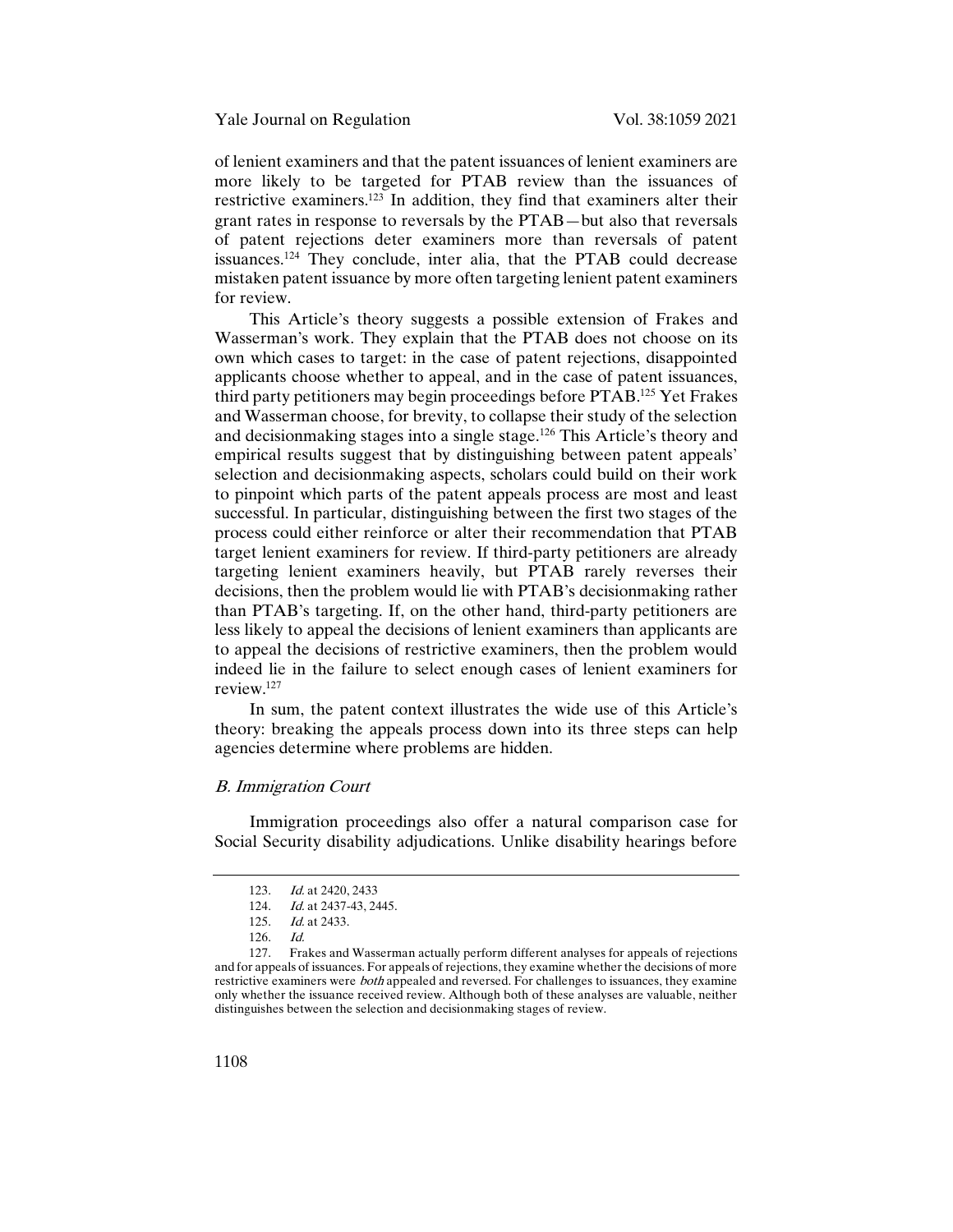ALJs, immigration court decisions are not formal adjudications under the Administrative Procedure Act,<sup>128</sup> but both take place in court-like settings, with a judge presiding in a robe. In both systems, the claimant/immigrant has the right to a lawyer at his or her expense,<sup>129</sup> though in disability adjudications, the possibility of benefits payments allows lawyers to work on contingency, making them available even to indigent claimants.130 And both systems include hierarchical, adversary systems of review. In fact, by curious coincidence, the Board of Immigration Appeals—the administrative appeals body for the immigration courts—and the Social Security Appeals Council both occupy the same nondescript office tower in Falls Church, Virginia.

In previous work on immigration appeals, I took advantage of similar near-random assignment of cases to judges to study the effect of the appeals process. I found that, when the government appeals, the process works as expected at both the first and second stages of review, but when immigrants appeal, the process fails to promote uniformity at either stage.131 By considering each stage of review, the analysis pointed to the source of the problem: immigration judges not only decide whether to order immigrants removed but also affect whether immigrants appeal. They do so partly by controlling the length of immigration proceedings, which (in nondetained cases) routinely last years. The longer an immigrant has before his or her final hearing, the more likely he or she is to have a lawyer, and therefore to appeal an adverse decision. Harsher immigration judges order immigrants deported sooner in their proceedings, making them less likely to appeal. This dynamic prevents the appeal selection process from functioning correctly: since many meritorious cases never reach the Board of Immigration Appeals, Board review does not promote consistency at the second stage, either.

Finally, developing this three-step theory of review led me to realize that my previous work on immigration appeals was incomplete: it only assessed the first two stages of review. As a result, I returned to the data to assess the third stage of review.132 I found that the third and last stage of

<sup>128.</sup> See generally 5 U.S.C. § 554 (2018).

<sup>129.</sup> See 42 U.S.C. 406(a) (2018) (allowing SSA to set procedures for claimant representation); 8 C.F.R. § 1240.10(a)(1) (2015) (requiring immigration judges to inform immigrants of this right).

<sup>130.</sup> See 42 U.S.C. 406(b) (2018); SSA's Fee Authorization Processes, Soc. SECURITY ADMIN., https://www.ssa.gov/representation/overview.htm#&sb=0&a0=0 [https://perma.cc/X374- WLLJ].

<sup>131.</sup> Hausman, supra note 2. Note that this analysis was limited to nondetained immigration court cases—those in which noncitizens were not imprisoned while fighting deportation.

<sup>132.</sup> See David K. Hausman, *Do Remands From the Board of Immigration Appeals* Change Immigration Judges' Behavior? Addendum to The Failure of Immigration Appeals 1, https://5a454719-8c50-4c42-b5c3-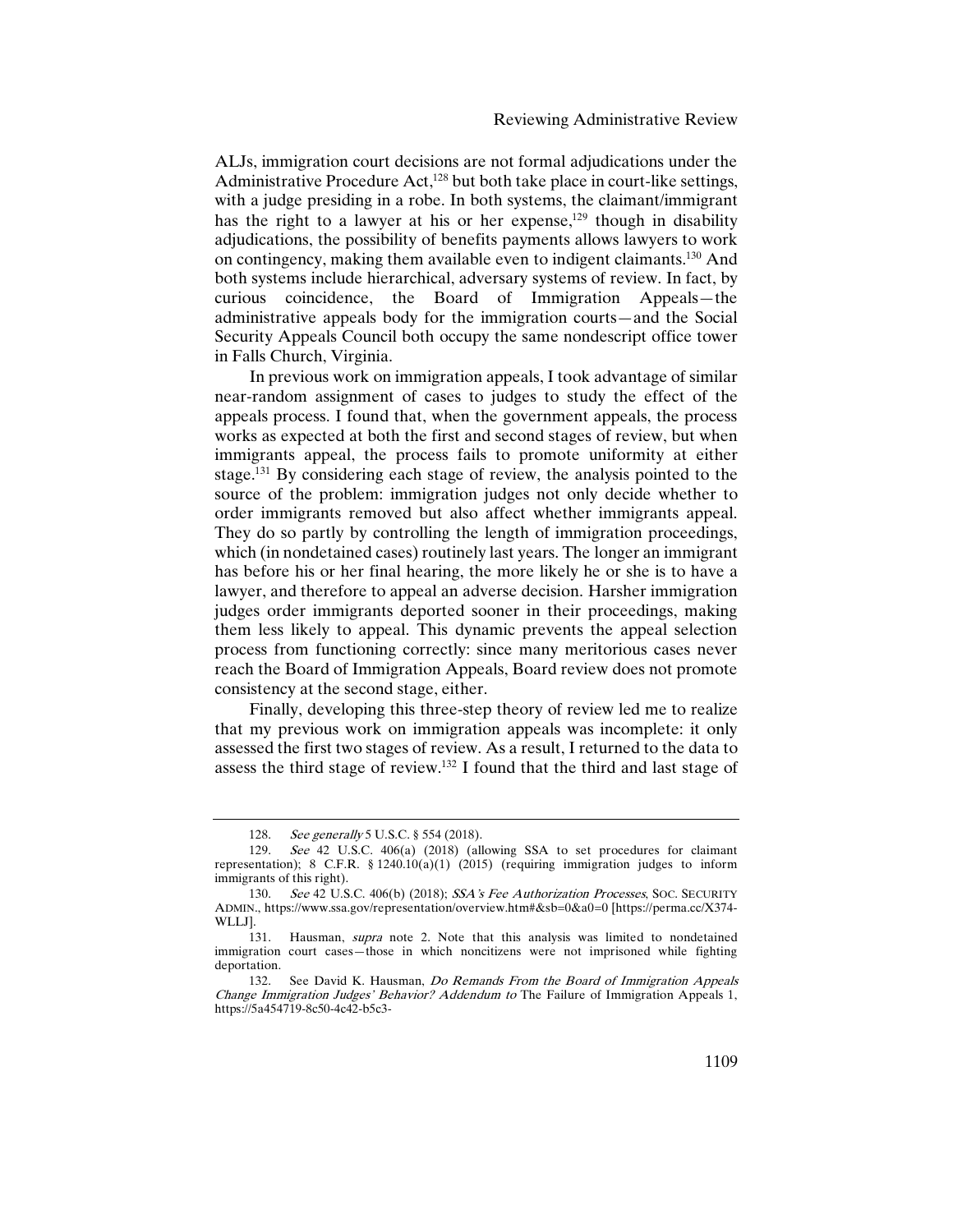the immigration appeals process may work partly as expected: immigration judges try to avoid remands, but only very slightly. When immigration judges decide cases following remands in which the noncitizen won, they temporarily become more likely to grant relief. This effect is very small, even though it is three times larger for immigration judges than for Social Security ALJs: an additional decision after a noncitizen-initiated remand in a given week makes an immigration judge 1.4% more likely to allow noncitizens in that week to remain in the country. Conversely, when immigration judges decide cases after a remand following a government appeal, immigration judges become temporarily more likely to order a noncitizen removed from the country.133

Extending the previous analysis to the third step also leads to a refinement of the previous policy implications. Given that remands do have some effect on immigration judge behavior, there is all the more reason to think that new review mechanisms—such as random selection of pro se immigration judge decisions for review by the Board of Immigration Appeals—would reduce disparities. But the limited size of the remand aversion effect also suggests that mechanisms for increasing the salience and cost of remands to immigration judges could be effective.

#### C. Policy Implications

Comparing disability, patent, and immigration adjudications at each step of the review process helps in evaluating policy responses. Table 14 makes these comparisons and includes likely policy solutions. (Two of the columns reproduce Table 2 supra, and three of the columns are specific to the patent, immigration, Social Security contexts.)

In patent adjudications, Frakes and Wasserman found that the selection and decisionmaking processes together have a consistencyenhancing effect, but the existing evidence does not allow us to distinguish which is more important. As a result, it is not clear whether, to improve the process, the agency should work more on selection or on the decisionmaking of the PTAB itself. Of the three systems, the PTAB has the largest remand effect: the first rejection reversal issued to patent examiners increases their grant rate by around five percentage points.<sup>134</sup> But the effect is much smaller (under two percentage points) for reversals of patent issuances.135

In immigration appeals, by contrast, the selection process is broken, and policy responses should center on that step. The selection step *does* 

<sup>669</sup>c066b24e7.filesusr.com/ugd/a3c925\_984cbad1ba164f2db58f28fa67cd71ad.pdf [https://perma.cc/9GDR-E9DJ].

<sup>133.</sup> Id. The effect of government appeals, although similar in size to that of immigrant appeals, is not statistically distinguishable from zero.

<sup>134.</sup> Frakes and Wasserman, *supra* note 117, at 2442.

<sup>135.</sup> Id. at 2443.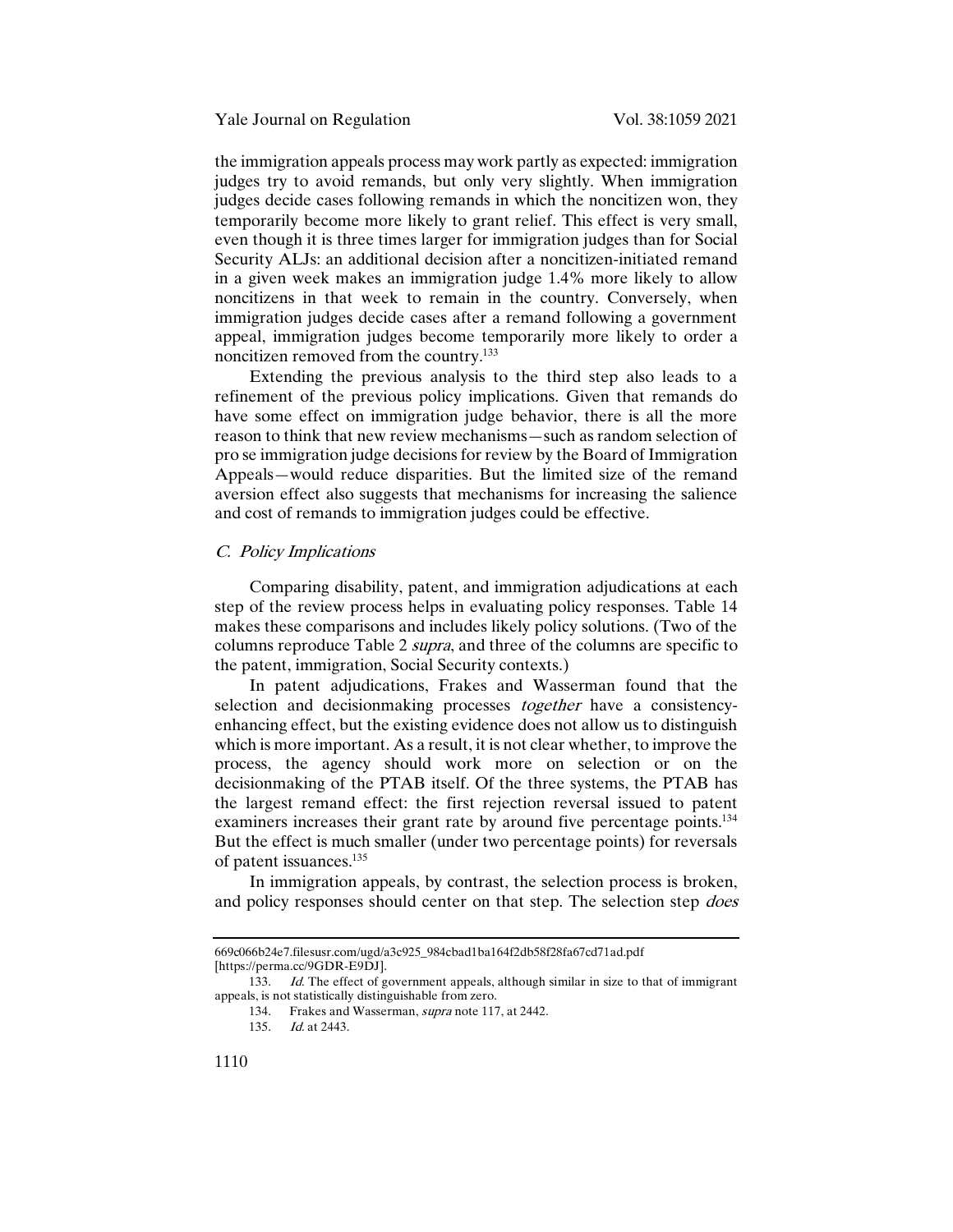work for immigrants who have lawyers, suggesting that universal government-funded representation could begin to solve the problem without disturbing the adversarial nature of the process. A quality assurance system might address these problems: with random sampling of cases for review, meritorious cases that are assigned to harsh, quick judges (and therefore are rarely appealed) would receive review.

## Table 14: Immigration and Disability Review Diagnosis and Possible Policy Responses

|                       | Patent<br>Adjudication                                  | Immigration<br>Courts                                        | <b>Disability</b><br>Adjudication | Adversarial<br>Solution                                | Management<br>Solution                                                    |
|-----------------------|---------------------------------------------------------|--------------------------------------------------------------|-----------------------------------|--------------------------------------------------------|---------------------------------------------------------------------------|
| Litigant<br>Selection | Functional?                                             | Problematic<br>for<br>immigrants,<br>works for<br>government | Functional                        | Government-<br>funded<br>representation                | Quality<br>$assurance -$<br>random<br>selection of<br>cases for<br>review |
| Decision-<br>making   | Functional?                                             | Problematic<br>for<br>immigrants,<br>works for<br>government | Problematic                       | Altered<br>standard of<br>review                       | Peer review?                                                              |
| Remand<br>Avoidance   | Functional.<br>especially for<br>rejection<br>reversals | Functional<br>(mostly)                                       | Likely<br>problematic             | <b>Better</b><br>functioning of<br>first two<br>stages | Training and<br>feedback for<br>ALJs                                      |

In Social Security disability adjudications, finally, the healthiest stage of the Appeals Council process is the first one, at which claimants choose whether to appeal. Many claimants appear to know whether the decisions in their cases were worth appealing. I therefore urge caution before replacing the appeals process with a quality assurance system; a major feature of such system would be random sampling of cases for review, eliminating claimants' role in selection. Perhaps such sampling would still be useful, but these findings suggest that random selection should supplement, rather than replace, the current system of claimant selection. Of course, since the government is unrepresented and cannot request Appeals Council review, these findings do not suggest that the Appeals Council should cease random sampling of allowances. The findings do, however, imply that providing the government with a lawyer in ALJ hearings would have an advantage over random sampling: that lawyer could select which allowances to appeal, freeing the Appeals Council from relying on random sampling.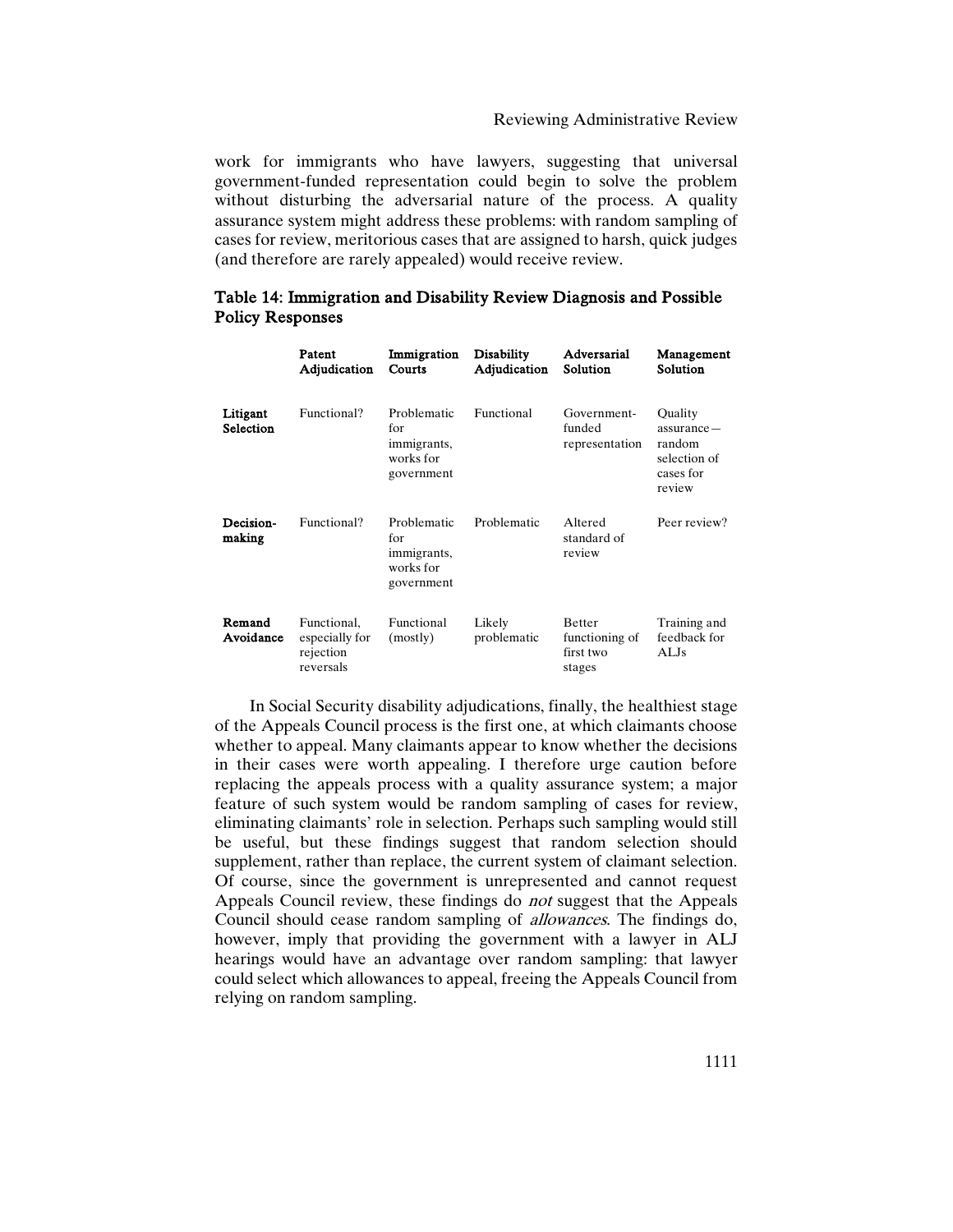The decisionmaking process, by contrast, does not promote consistency in outcomes. The Appeals Council's failure to promote uniformity, as well as its accompanying focus on errors in ALJs' rationales for their decisions, does not suggest that the Appeals Council is unsuccessful in its mission, but rather that its mission—to standardize the procedures by which the ALJ conducts a hearing and articulates a rationale for decision—should be expanded.

The Appeals Council may defer both too much and too little to the decisions of ALJs. First, on the overall assessment of the record, the level of deference to the ALJ's conclusions may be too high: with such wide variance across ALJs in allowance rates, ALJs' advantage over Administrative Appeals Judges in finding facts is open to doubt. Indeed, the need for agreement between two adjudicators on findings of fact may be one reason that peer review holds such promise. The Appeals Council could take a step in this direction with a weaker form of deference to the ALJ's conclusions. This could be especially useful in the first stage of review, when analysts screen cases; with weaker deference at that stage, more frequent review by an Administrative Appeals Judge could reveal many more cases in which ALJs' findings were not supported by substantial evidence.

Yet the Appeals Council's failure to reverse the decisions of harsher judges more often might reflect not only too much deference to harsh judges' decisions but also too little deference to generous judges' decisions. Imagine a case in which the claimant clearly is not entitled to benefits, and the ALJ therefore gives the evidence a more cursory treatment than in a case that is closer to the line. Recall, for example, one frequent reason for remand—that the ALJ failed to identify or discuss the opinion of a nontreating physician. Such a failure may be more likely where the reasons for denial were clear, and that opinion was unlikely to affect the outcome of the case. Clear cases make up a higher proportion of generous ALJs' denials, since they more often grant benefits. However, such cases may be as likely as difficult cases to lead to remands by the Appeals Council, since analysts screen for errors using a checklist and make no formal provision for harmless errors.136

This hypothesis fits other complaints about the process. Judge David Hatfield has suggested in congressional testimony that the standard of review is not deferential enough and that the Appeals Council defers less to findings of fact than the substantial evidence standard would suggest it

<sup>136.</sup> Cf. Eric Schnaufer, Proving Harm at the Appeals Council and on Judicial Review, SCHNAUFER.COM 3 (May 5, 2012), http://www.schnaufer.com/Proving-Harm.pdf [https://perma.cc/BZ4Q-JCC2] (arguing that the Appeals Council and the courts apply an implicit harmless-error test).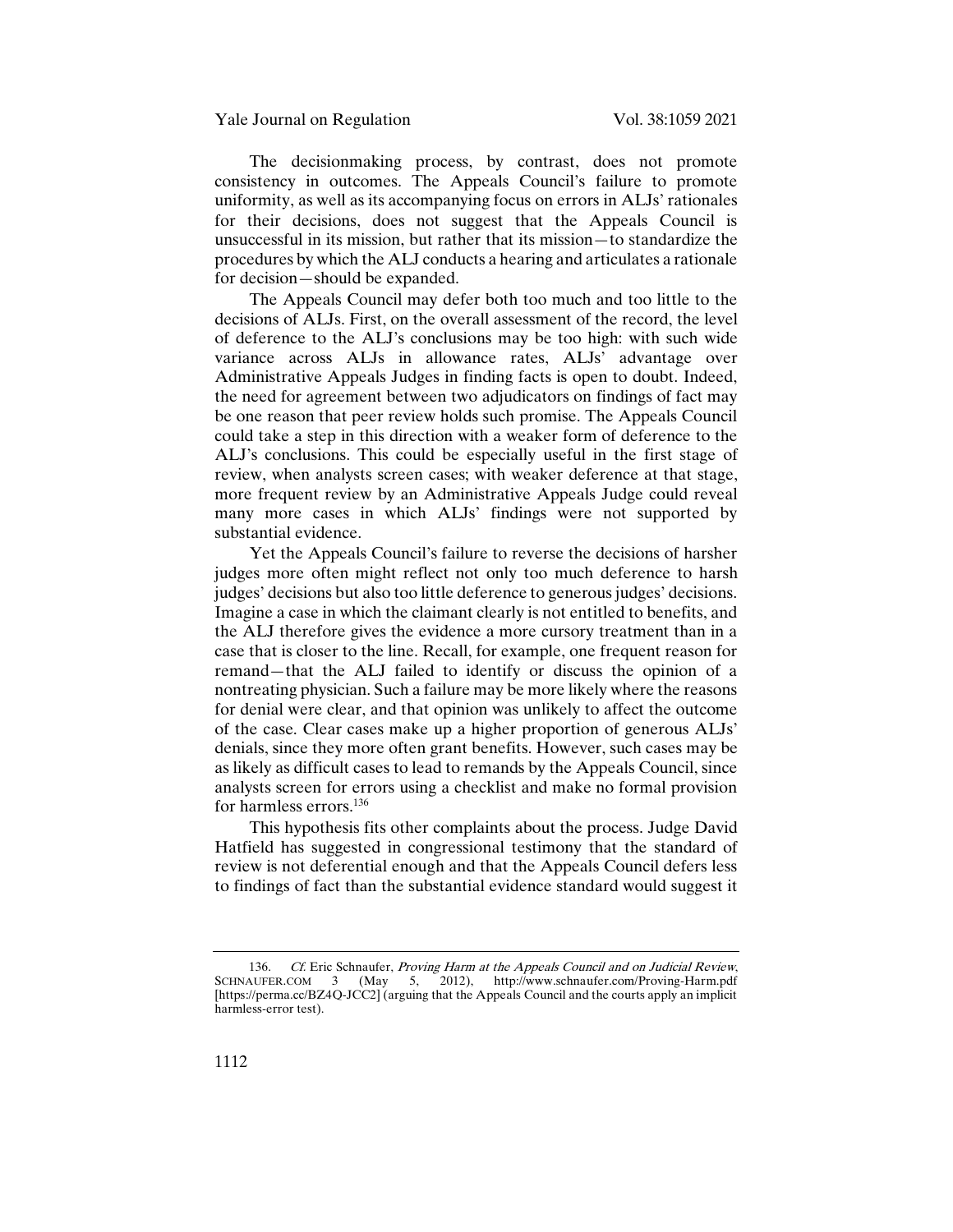should. <sup>137</sup> Yet the requirements to which he most objects are "articulation" requirements: requirements that the ALJ discuss and consider each piece of evidence in order to reach a legally sufficient decision.138 In other words, the Appeals Council does not subject the ALJ's substantive assessment of the evidence to de novo scrutiny but rather applies strict articulation requirements. As Hatfield suggests, this problem might be solved with a harmless error standard, or with the understanding, well accepted in the federal courts of appeal, that an appellate court may affirm on any ground that the record supports—not only on grounds that the district court articulated.139

An obvious objection to this proposal is that it asks the Appeals Council to overstep the bounds of its current role: if the factfinding responsibility rests with the ALJ, the Appeals Council should not itself weigh the evidence. This fits a limited understanding of the Appeals Council's role, in which it protects the integrity of the hearing process without subjecting ALJs' conclusions to searching review. This is a role that the Appeals Council appears to fulfill successfully, particularly with its data-driven advances of the last few years.<sup>140</sup>

Underlying this view, however, is an assumption that the ALJ is in a significantly better position than the Appeals Council to weigh the evidence. That is at least questionable—medical records, which are available on appeal, are the central source of evidence in most cases—and must be weighed against the consistency-enhancing effect of more holistic review. Moreover, asking the Appeals Council to consider whether it can affirm on the basis of other evidence in the record is asking the Council to grant ALJs more deference, not less. Granted, this suggestion goes hand in hand with the view that on larger evidentiary questions, the Council should defer less. Overall, however, I argue not for more or less deference, but rather for an approach to appellate adjudication that *does* substitute the judgment of the appeals judge for the ALJ—albeit with deference.

The findings here offer additional reason to support some existing proposals for reform. For example, Michael Asimov and Jeffrey S. Wolfe have advocated the establishment of a Social Security Tribunal, modeled on a similar claims tribunal in the UK, that would increase the number of adjudicators who perform hearings, partly by allowing non-ALJs to

<sup>137.</sup> Hearing on the Challenges of Achieving Fair and Consistent Disability Decisions: Hearing Before the Subcomm. on Soc. Security of the H. Comm. On Ways and Means, 113th Cong. 4-5 (2013) (statement of David G. Hatfield, A.L.J.).

<sup>138.</sup> Id. at 62.

<sup>139.</sup> See, e.g., Frederick v. Marquette Nat. Bank, 911 F.2d 1, 2 (7th Cir. 1990) ("[W]e can affirm on any ground fairly supported by the record.").

<sup>140.</sup> See generally Ray & Lubbers, supra note 87.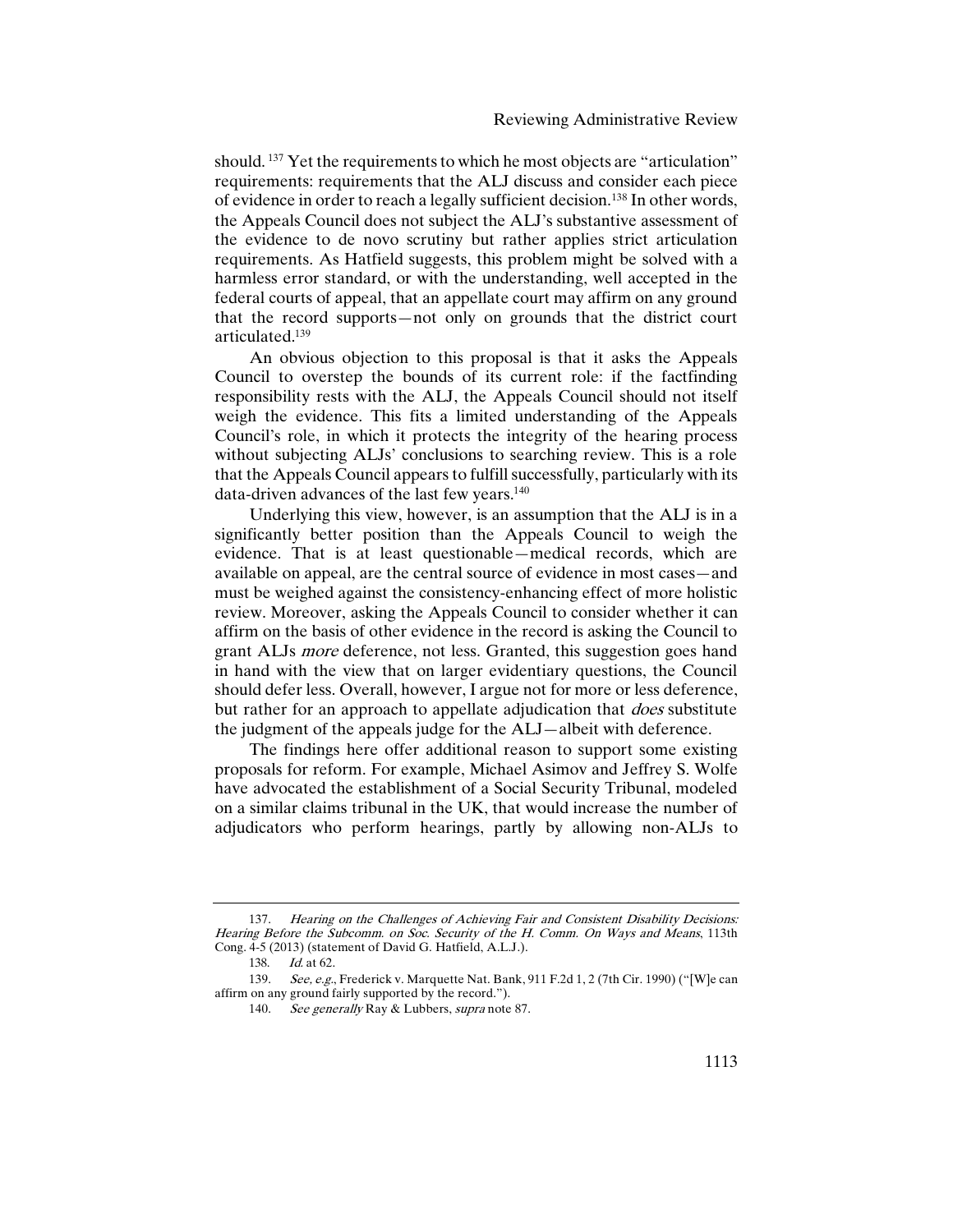conduct those hearings.141 Adjudication would take place in a tribunal separate from  $SSA$ ,<sup>142</sup> and although the agency would not be represented in hearings, it would have the power to appeal allowances, ending the asymmetry in appeals. If the government's choices in appeals were similar to those of claimants, such a reform could harness the selection process to promote consistency. The proposal would also expand the role of the Appeals Council (or rather its new equivalent), allowing it to take on more of the characteristics of an appellate court. Perhaps such a larger role would free the Council to look beyond the dismissals and technical errors that form its current focus. In sum, these suggested reforms are consistent with the findings of this Article: the new tribunal would expand the selection process for appeals, which seems to function reasonably well, and would offer the new Appeals Council greater freedom in its review decisions. The current Appeals Council's inability to promote uniformity in its decisionmaking suggests that a new Appeals Council should have the freedom to approach the record in its cases holistically: it should simultaneously defer more to small evidentiary decisions and less to the ALJ's assessment of the record as a whole.

Such expanded Appeals Council review is only one possible response to the findings here. Another response might be to reduce the role of the Appeals Council. In its most extreme form, this could mean the elimination of the Appeals Council: claimant selection could continue to function by means of direct appeals to the federal district courts. Indeed, the filing fee and difficulty of litigating a case in federal court might heighten the sorting effect of the selection phase. And perhaps the district courts themselves would perform a holistic assessment of the record. The Appeals Council could persist as a policy body, issuing opinions on common legal issues and perhaps performing training tasks. Variations on this proposal have been prominent recently: Krent and Morris, in their 2013 ACUS report, proposed reducing the Appeals Council's role to that of an auditor, reviewing a random sample of judges' allowances and denials.143 Perhaps limiting the number of cases reviewed by the Appeals Council in this way could improve the quality of its review. Yet Gelbach and Marcus's findings concerning inconsistency and inefficiency in federal-court litigation counsel caution.144

<sup>141.</sup> Michael Asimov & Jeffrey S. Wolfe, Thinking Outside the APA Box: A New Social Security Tribunal, 38 ADMIN. & REG. L. NEWS 3 (2013).

<sup>142.</sup> Asimov and Wolfe also envision these judges occasionally sitting in panels—a form of peer review.

<sup>143.</sup> KRENT & MORRIS, supra note 77, at 72-78.

<sup>144.</sup> GELBACH & MARCUS, *supra* note 91, at 146-67 (suggesting reforms to increase consistency and efficiency in federal-court decisionmaking). The results here are also consistent with Gelbach and Marcus's view that remands generally fail to offer systematic, issue-based feedback for ALJs. Given the small and inconsistent effect of remands on ALJs' decisionmaking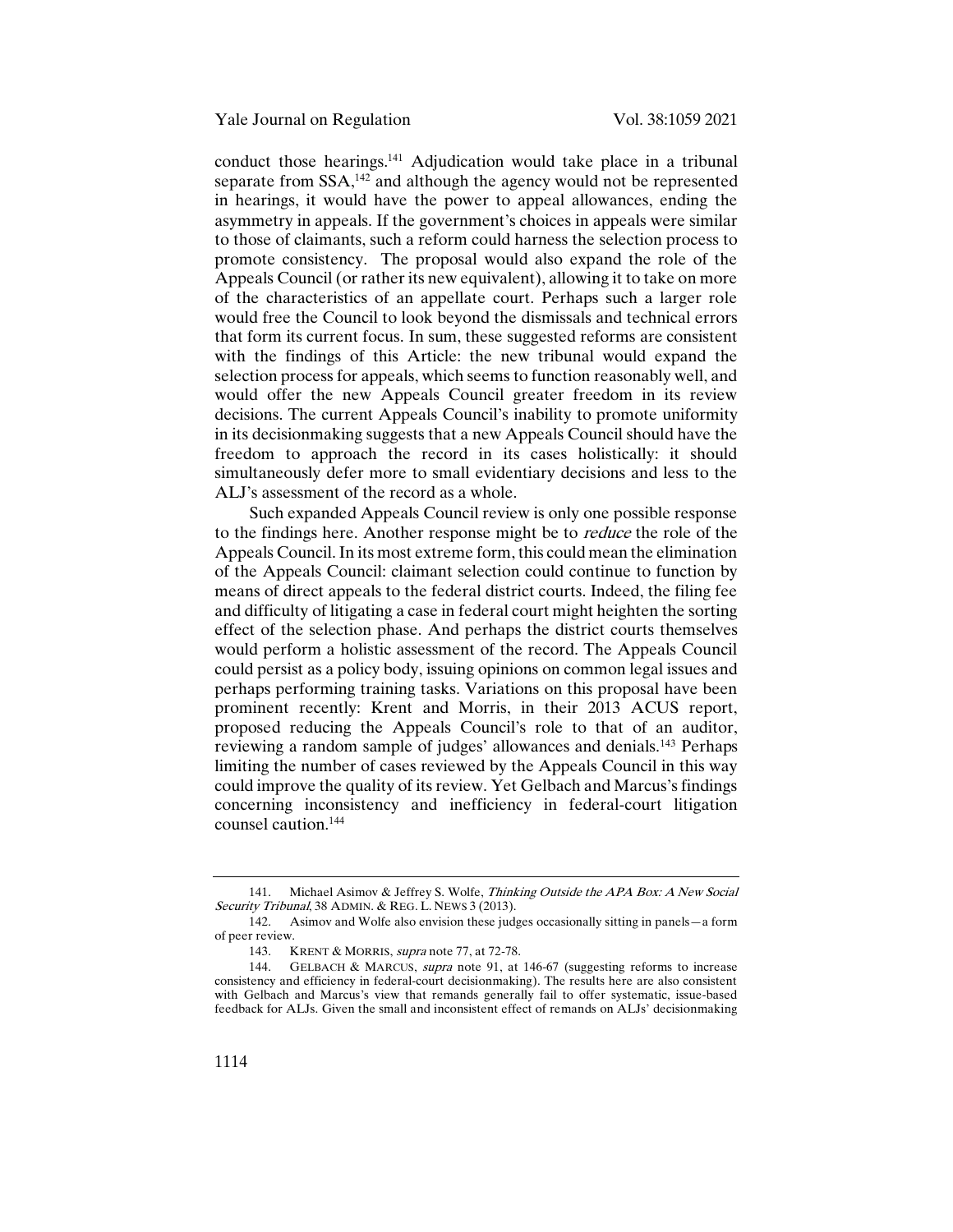#### Reviewing Administrative Review

Finally, tweaks to the appeals selection mechanism could reduce the Council's workload: the Council could, like the district courts, put in place a filing fee for appeals and require more extensive briefing. At present, there is no fee for requests for review.145 Higher barriers to appeal might discourage appeals in cases without merit, but they also might discourage appeals in meritorious cases—a problem that a generous fee waiver provision could address. Eliminating claimant-initiated appeals to the Appeals Council would in any case have a similar, but likely more severe, effect: the current filing fee for a civil action in federal district court is \$400, and litigation expenses in federal court are likely to be higher than before the Appeals Council.

These proposals only scratch the surface of the many possible policy responses; my purpose here is not to advocate specific reforms, but rather to indicate the directions in which the empirical analysis could point policymakers.

#### Conclusion

Effective discretion-limiting systems of review share three distinctive features. First, litigants more often appeal from the decisions of adjudicators who are systematically hostile to their claims. Second, those adjudicators' decisions are more likely to be reversed. Third, adjudicators respond to remands by at least temporarily avoiding decisions that might lead to similar appeals.

All three of these patterns are observable. This Article tests for their presence in Social Security Appeals Council review. Only the first pattern is clearly present: claimants appeal more often from denials by harsher Administrative Law Judges. In the Appeals Council decisionmaking process itself, harsher judges are less often reversed than their generous colleagues. This anomalous pattern likely follows from the types of denials issued by generous judges, as well as the common issues that Appeals Council review targets. First, dismissal decisions (mostly for failure to appear) make up a larger proportion of generous judges' denials, and they automatically receive more extensive review. Second, Appeals Council analysts focus on errors in ALJs' articulation of reasons for their decisions rather than on the overall degree of support in the record for an ALJ's decision. In light of these results, I suggest that the Social Security Administration allow the Appeals Council to perform more searching review.

and the relatively small number of remands, they appear unlikely to play this role absent a policy initiative to generate feedback for ALJs.

<sup>145.</sup> See Information About Requesting Review of an Administrative Law Judge's Hearing Decision, SOC. SECURITY ADMIN., https://www.ssa.gov/appeals/appeals\_process.html [https://perma.cc/5KPC-HBBX].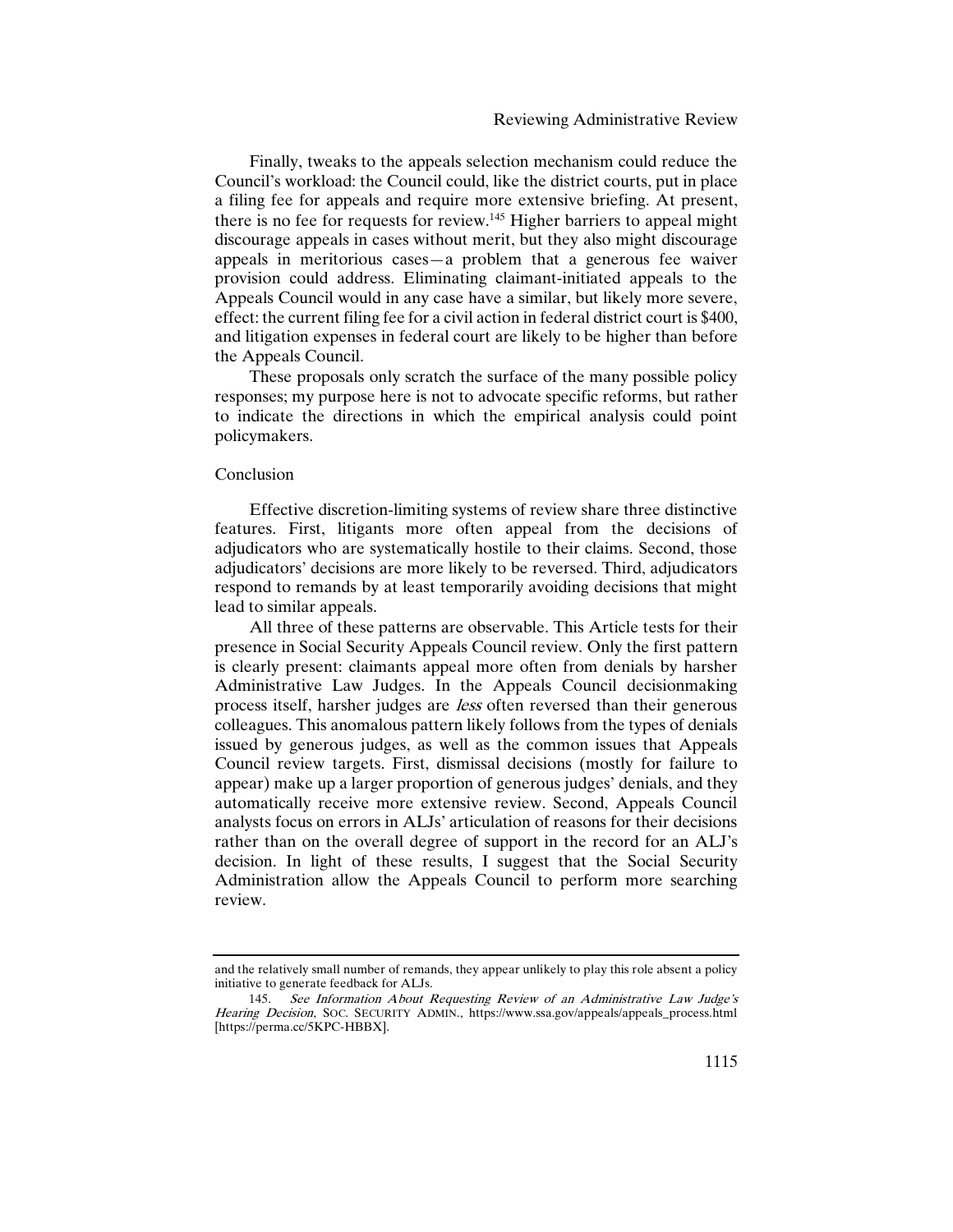#### Yale Journal on Regulation Vol. 38:1059 2021

The method proposed here can also shed light on other areas of adjudication. Applying the same method in the immigration courts, the glaring problem is at the selection stage; immigrants without lawyers are unable to appeal, even when the decision exiling them comes from an especially harsh immigration judge. And in the patent context, work by other scholars reveals an asymmetry between review of rejections and issuances: examiners are more likely to change their behavior in response to reversals of rejections than to reversals of issuances.

Empirical study of each stage of review should be a first step in policy change, not only for disability adjudications but for many other types of adjudications that share its structural features, from parking citation contestations to patent appeals. As data on such adjudications become more and more widely available, this empirical method for studying systems of review can and should be put to wide use.

## Appendix

#### A. Case Assignment

Assignment of cases to ALJs is formally random, but there are many reasons to expect violations of strict random assignment. Throughout the period covered by the data, SSA has had in place a rotation policy for case assignment: the cases follow a routine rotation through ALJs, with the oldest case being assigned first. The rotation is only disturbed when some special situation requires it, and beginning in June 2011, ALJs themselves no longer have any role in that reassignment.146 That change was accompanied by a change in the CPMS electronic database preventing ALJs from assigning themselves cases. Hearing office management teams are responsible for case assignment but can delegate the task to lead case technicians and master docket clerks.147

Violations of random assignment remained possible after that change. For example, a Congressional Response Report on outlier judges found that some ALJs within the same hearing office were assigned more "on the record" decisions than others—decisions without an in-person hearing.<sup>148</sup> Such decisions occur either when the ALJ determines that no hearing is necessary or the claimant waives the right to a hearing. One ALJ in the Congressional Response Report study reported that some ALJs in that hearing office preferred not to take cases to be decided without a hearing.149 Such cases overwhelmingly end with a favorable decision; when

<sup>146.</sup> OFFICE OF THE INSPECTOR GEN., SOC. SECURITY ADMIN., A-12-11-01138, OVERSIGHT OF ADMINISTRATIVE LAW JUDGE WORKLOAD TRENDS 9-10 (2012).

<sup>147.</sup> Id. at 10.

<sup>148.</sup> *Id.* at 11.<br>149. *Id.* at 11

*Id.* at 11-12.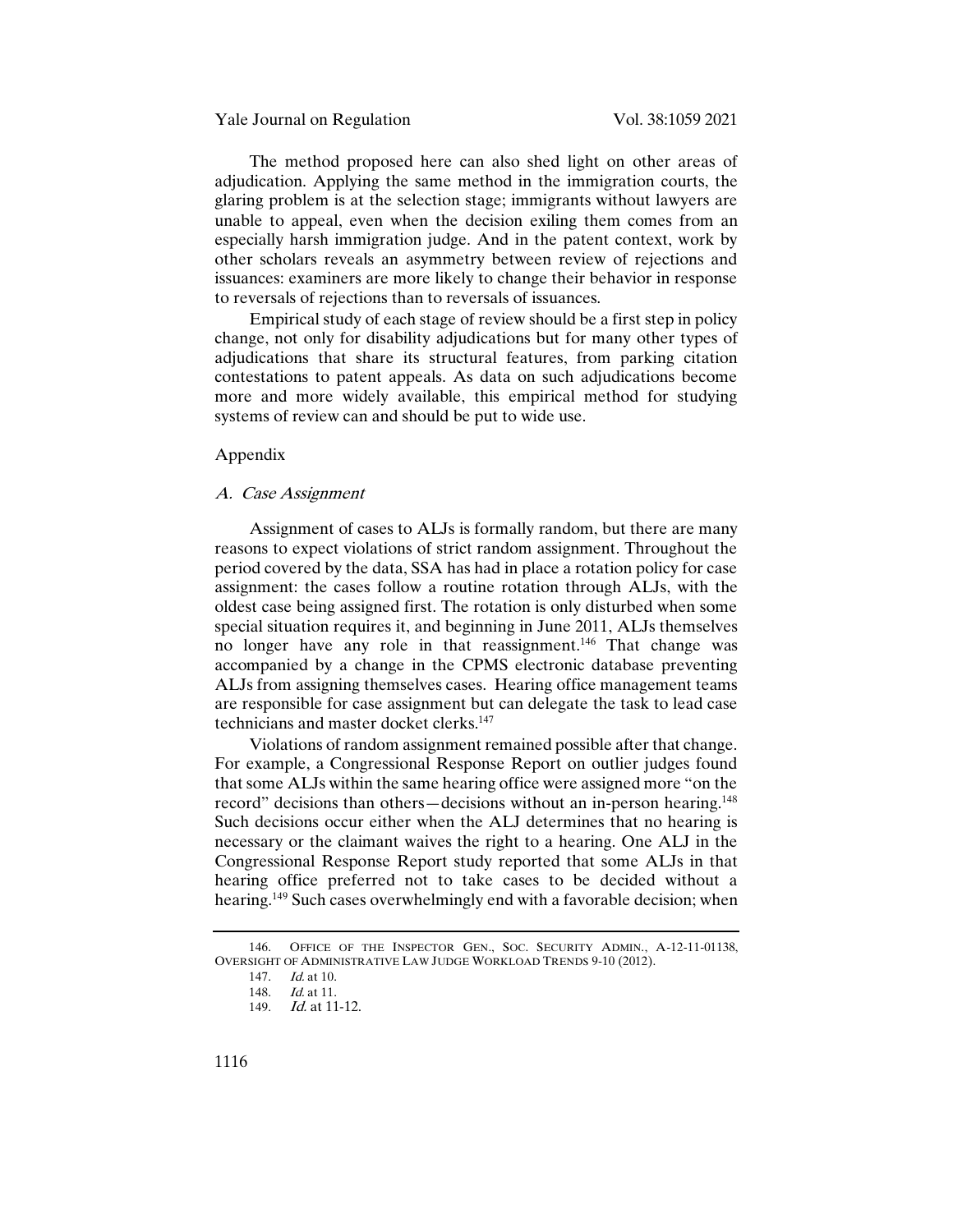a favorable decision is in doubt, a hearing is usually held. The nonrandom assignment of these cases is therefore likely to increase disparities spuriously.

Another review of Social Security case-assignment procedures found that over half of cases had not been assigned using the first-in-first-out procedure.150 More than half of these exceptions occurred in on-the-record decisions, some issued by Senior Attorney Adjudicators and others by ALJs. Still other exceptions reflected dismissals, remands, and critical cases (such as cases of terminal illness).

The Congressional Response Report on outlier ALJs also documented more disturbing violations of random assignment of cases to judges. For example, it found one ALJ for whom fifty-nine percent of cases involved a single claimant representative.151 The ALJ in question said that he heard so many cases from that representative because he perceived those requests as "priority" matters and because he did not travel to remote hearing sites.152

Assignment may also be nonrandom when cases are reassigned from one ALJ to another. According to the agency's guidelines, cases may be transferred after an ALJ is absent for twenty days, but the Congressional Response Report found that transfers often occur sooner than that.

In sum, there is ample to reason to suspect that cases are often not randomly assigned to ALJs. In order to test the assumption of random assignment, I perform balance tests.

#### B. Balance and Sample Restrictions

I examine balance across three characteristics of claimants that should be unaffected by their ALJ: their sex, their age (using a dichotomous variable for below or above the median age), and the type of claim they have brought (using a dichotomous variable that is 1 when the claimant has concurrent SSDI and SSI claims and 0 otherwise). To test balance across these characteristics, I divide up the data by office and by three-month period (i.e. four periods per year), further restrict the sample by including only judges who heard at least forty-five cases during each period (excluding the ten percent of judge-periods with the fewest observations), and exclude periods with fewer than two judges. I then perform  $\chi^2$  tests for independence across judges and exclude court-three-month periods in which at least one of the three tests (for sex, median age, and claim type)

<sup>150.</sup> OFFICE OF THE INSPECTOR GEN., SOC. SECURITY ADMIN., A-12-10-20169, OFFICE OF DISABILITY ADJUDICATION AND REVIEW'S SCHEDULING PROCEDURES FOR HEARINGS 12 (2011).

<sup>151.</sup> OFFICE OF THE INSPECTOR GEN., SOC. SECURITY ADMIN., supra note 144, at 12.  $152 \quad Id$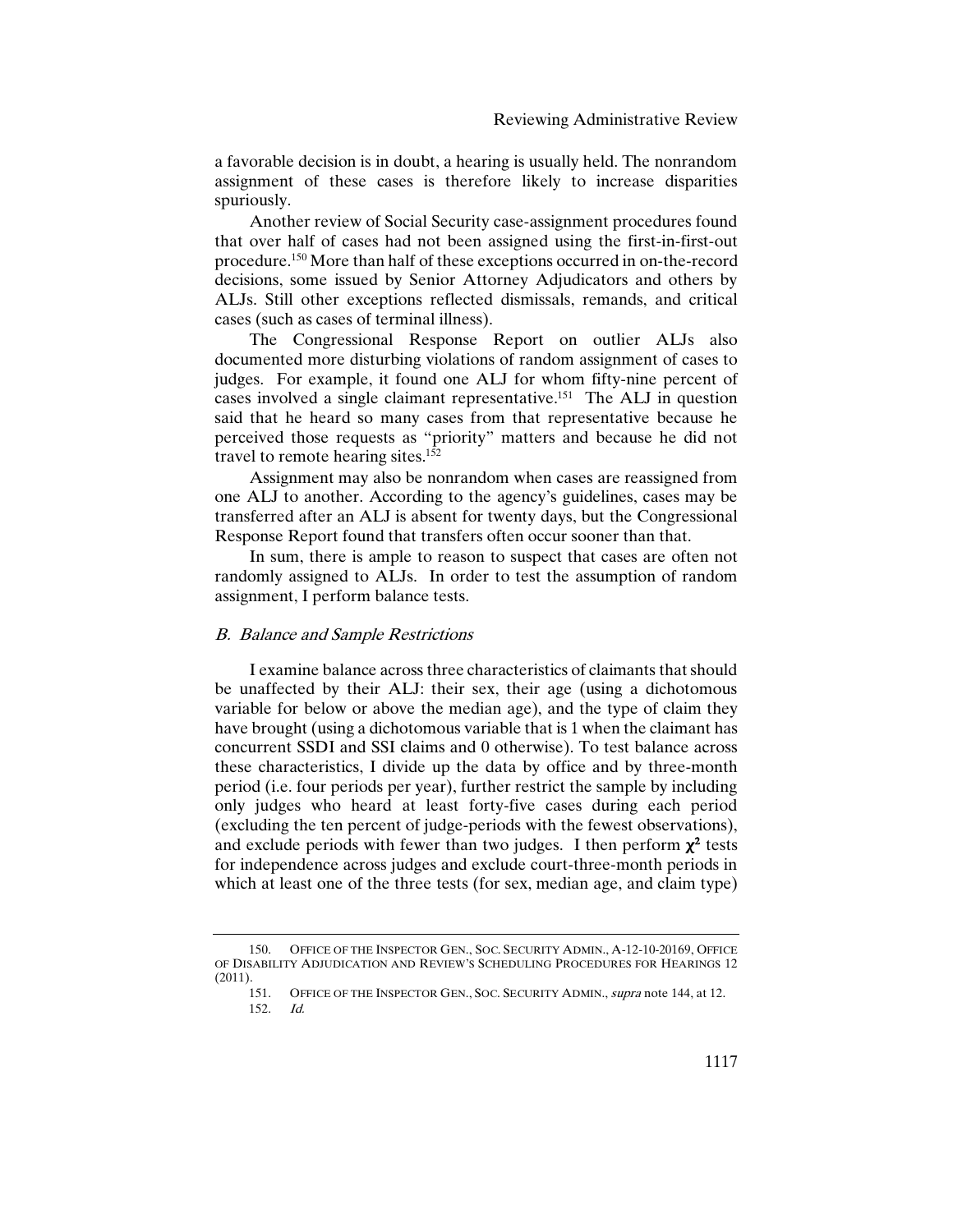yields a p-value below 0.1. This results in the exclusion of a little more than two thirds of all observations (as shown in Table 15 below).

Further sample restrictions follow from peculiarities of the data. SSA provided a dataset containing records of 800,099 outcomes before the Appeals Council between FY2010 and FY2014. An electronic-folder number<sup>153</sup> that is present in both the ALJ and Appeals Council datasets allows cases to be matched across the two levels of adjudication. Of the 800,099 observations, 83,860, or about 10%, are missing this unique identifier; this means that they were paper-folder cases.<sup>154</sup> These are unusable for this Article: they cannot be matched with original ALJ dispositions. Next, I exclude observations with duplicate request and decision dates; nearly all of these observations also share the same outcome, and they therefore appear to reflect unneeded duplicates in the system.155 Finally, I exclude all appeals after the first. This leaves 681,903 observations, one for each unique case. Merging with the ALJ data reduces the number of observations by another 69,826 cases, for a simple reason: many of the appeals that were completed between FY 2010 and FY 2014 had outcomes at the ALJ level from before FY 2010, and those cases are not present in the dataset provided by SSA.

The ALJ dataset presents similar issues. It includes 3,828,067 observations and 3,486,630 unique cases; when a case comes back to an ALJ on remand, it appears in the dataset twice. Unfortunately, 202,797 observations are missing unique identifiers that would allow them to be matched with appeals or other ALJ-level observations.156 Of the remaining 3,625,270 observations, 50,190 have duplicate filing and disposition dates; the large majority of these share outcomes but not claim types. In order to avoid double-counting, I drop the 25,463 duplicates. Next, in order to concentrate on the outcome before the first appeal, I look at the last final disposition date before appeal.<sup>157</sup> This eliminates hearings on remand from the sample, as well as hearings before the final hearing that precedes appeal, lowering the total number of observations to 3,465,274. Finally, since my interest is in judges' behavior, I remove observations from judges within a single office who heard fewer than 310 cases over the five years under study, removing  $5\%$  of the observations.<sup>158</sup>

<sup>153.</sup> This identifier is called the "efldr\_num," which the documentation provided by SSA calls the "system-generated unique identifier of the Electronic Folder."

<sup>154.</sup> Telephone Interview with Judge (Apr. 28, 2016). Such cases have become less common in the data over time.

<sup>155.</sup> Of 3,388 cases with duplicate request and decision dates, 3,187 also have identical outcomes, so their exclusion introduces minimal bias.

<sup>156.</sup> Unfortunately, these observations with missing identifiers are not duplicates of other proceedings that have such identifiers. Outcomes in cases with and without missing identifiers are quite similar, however, suggesting that bias from the missing data should be limited.

<sup>157.</sup> In the very rare cases in which there are duplicate final disposition dates but different filing dates, I look at the later-filed case.

<sup>158.</sup> None of the remaining offices had fewer than two judges, making cross-judge, within-office comparisons possible.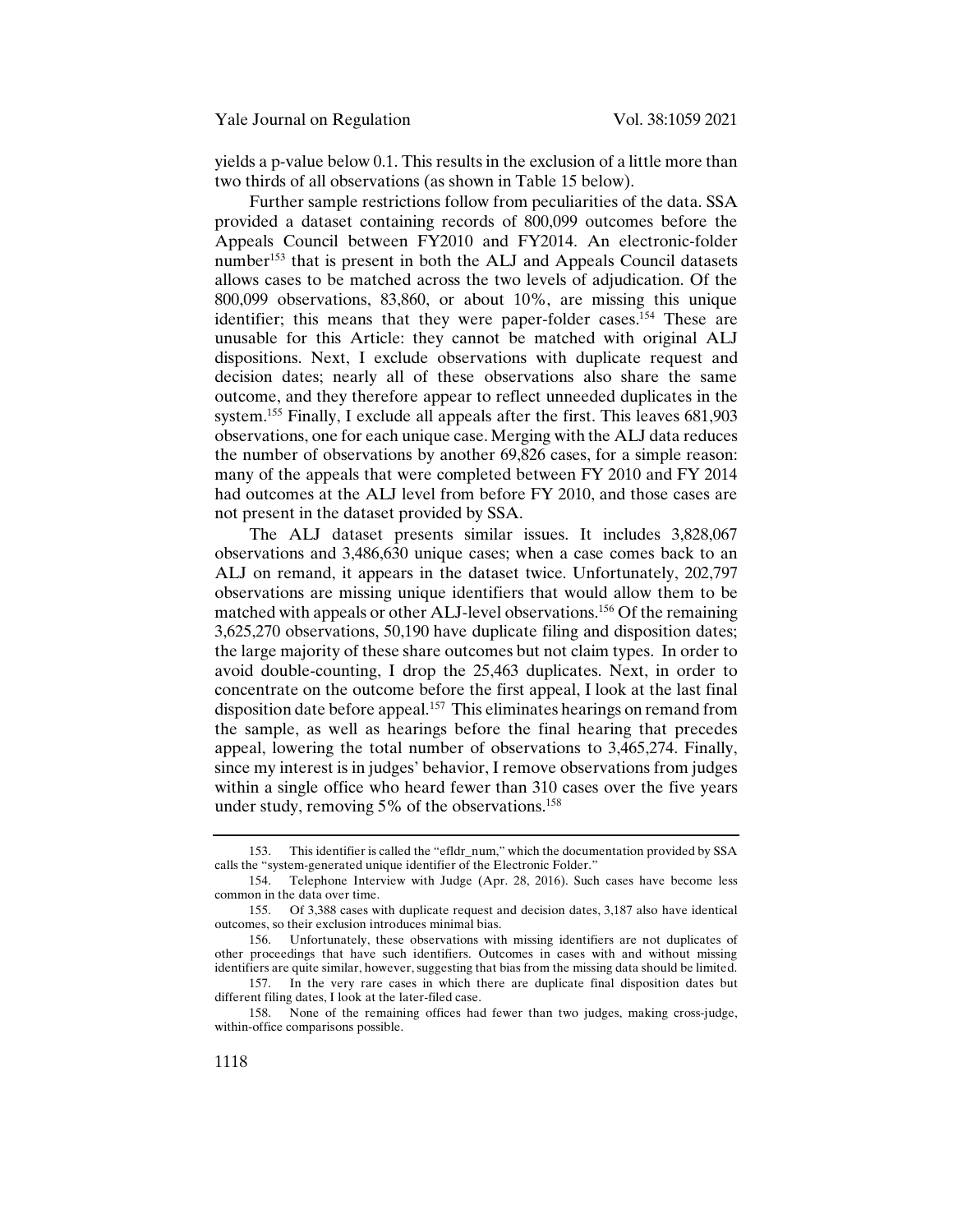## Table 15: Sample Restrictions

# Appeals Council Data

| Full dataset                              | 800,099 |
|-------------------------------------------|---------|
| Remove observations without unique IDs    | 716,239 |
| Remove duplicate request and appeal dates | 712,851 |
| Keep the first appeal in each case        | 681,903 |

## ALJ Data

| Full dataset                                                                                                        | 3,828,067 |
|---------------------------------------------------------------------------------------------------------------------|-----------|
| Remove observations without unique IDs                                                                              | 3,625,270 |
| Remove cases with duplicate request and<br>appeal dates                                                             | 3,599,807 |
| Keep the final hearing before appeal,<br>eliminating earlier hearings before and<br>hearings on remand after appeal | 3,465,274 |
| Remove judge/office pairs with fewer than 310<br>hearings                                                           | 3,292,134 |
| Remove judge-court-three-month-period pairs<br>with fewer than 49 cases                                             | 2,995,406 |
| Remove periods with just one judge                                                                                  | 2,979,667 |
| Remove periods with evidence of nonrandom<br>assignment                                                             | 1,085,699 |
| Remove cases with ALJ dispositions after 2012                                                                       | 663,901   |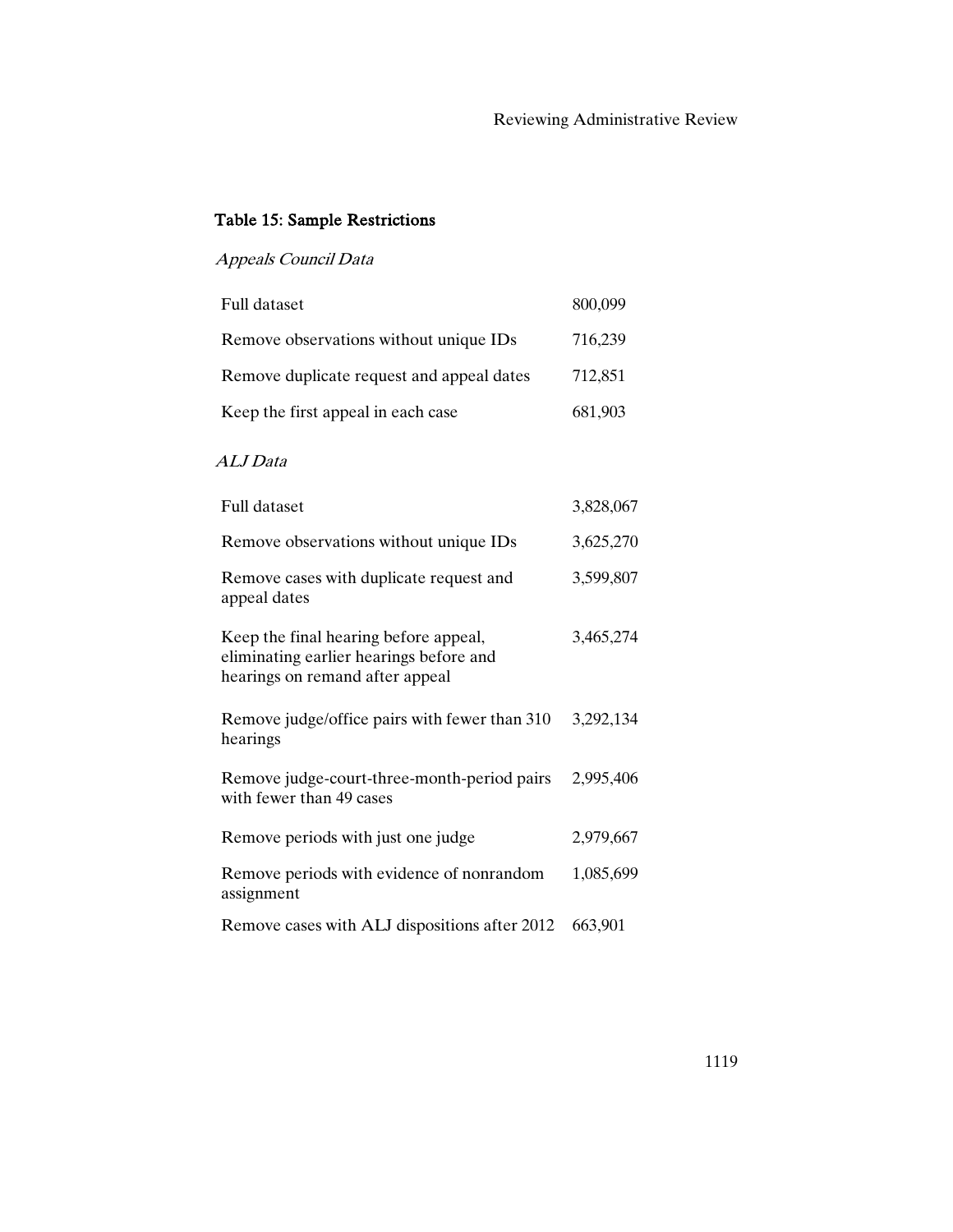Yale Journal on Regulation Vol. 38:1059 2021

#### C. Selection and Decisionmaking Regressions

To estimate the effect of ALJs' allowance rates on (1) whether claimants appeal, (2) whether their appeals reach an Administrative Appeals Judge, (3) whether their appeals receive review by two Administrative Appeals Judges and (4) and whether their appeals are remanded, I use a linear probability model in which only the dependent variable and the sample vary. That model has the form:

## $Y_{ijct} = \beta_0 + \beta_1 X_{ijct} + \beta_2 J_{ic} + \beta_3 R_{ijct} + \beta_4 (R_{ijct} * J_{ic}) + \beta_5 G_{ic} + \Gamma_{ct} + \mathcal{C}_{ijct}$

where  $Y_{ijct}$  is the dichotomous dependent variable (appeal, AAJ decision, review, or remand) for case *i* before ALJ *j* in hearing office *c* in year *t*,  $X_{ict}$ is a vector of control variables that includes sex and date of birth, *J* is each ALJ's demeaned allowance rate within a given hearing office,  $R$  is an indicator variable for whether a claimant has a legal representative, and  $G$ is each ALJ's demeaned dismissal rate (among denials—note that this variable is only included in the dismissals-related results above).

#### D. Remand Regressions

To test whether remands affect short-term ALJ behavior, I use a panel regression model of the form:

#### $Y_{ijt} = \beta_0 + \beta_1 X_{ijt} + \beta_2 J_{jt} + \beta_3 D_{jt} + \Gamma_{jt} + e_{ijt}$

where  $Y_{ijt}$  is a binary outcome for disability case *i* before ALJ *j* in time period  $t$ , where  $J$  is the number of remands for judge  $j$  in time period  $t$ , D is the total number of cases completed by judge  $j$  in time period  $t$ ,  $X$  is a vector of control variables (age and sex), and  $\Gamma$  represents fixed effects for judges and time periods. A weakness of the analysis, especially compared to the analogous findings in immigration court, is the inability to consider remands after own motion review by the Appeals Council. Unfortunately, I am unable to identify such remands reliably in the data.159 That means that both types of remands are included in the monthly total for judges. Remands after requests for review overwhelmingly outnumber own motion remands, so the bias created by this inclusion should be small. Nonetheless, I suggest more caution in interpreting these findings than in interpreting the findings at the first two stages of appeal.

Since the panel regressions do not rely on the assumption of random case assignment to judges, I use the full dataset, removing judges with

<sup>159.</sup> See supra text accompanying note 74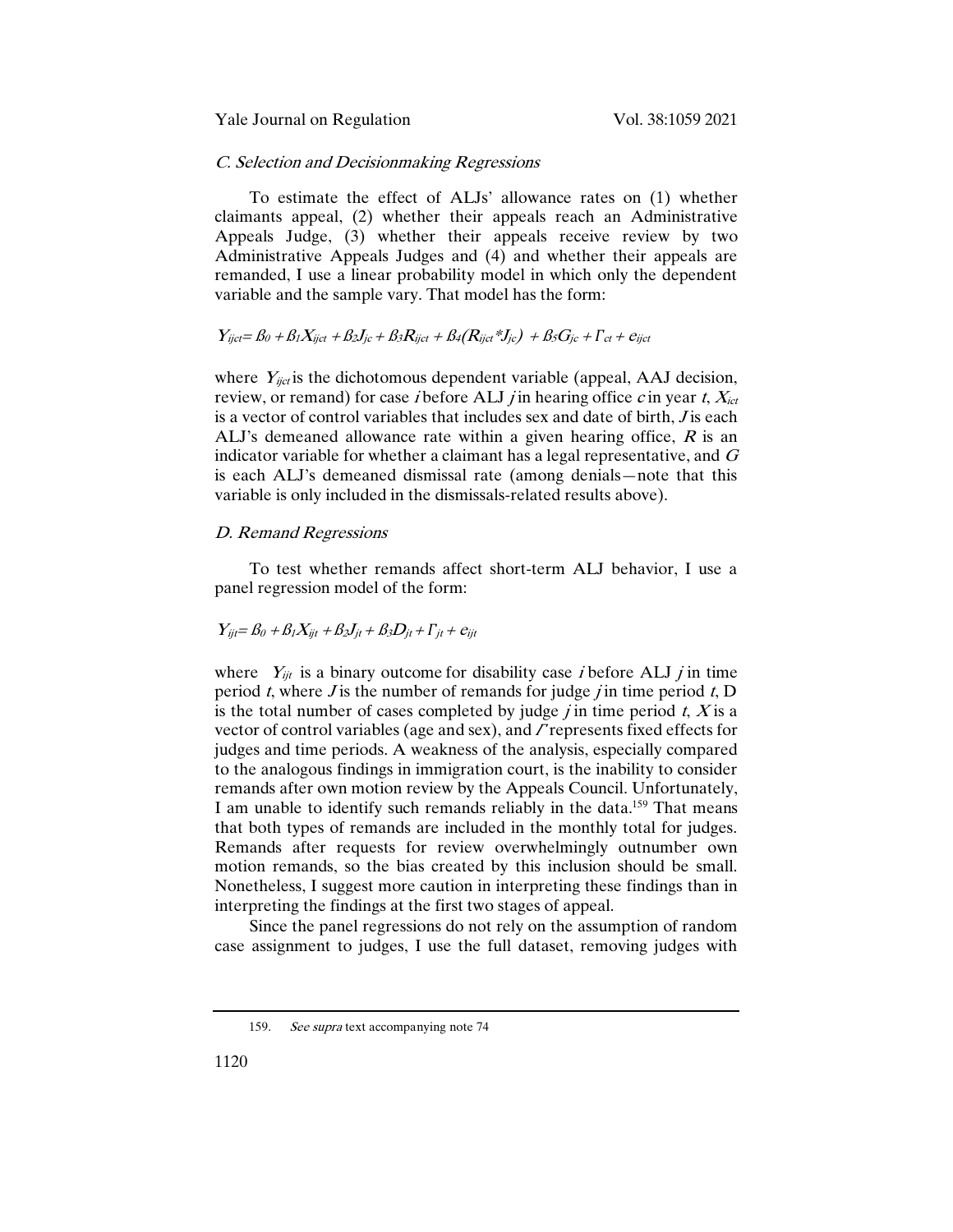relatively few cases and remands, and excluding cases decided without a hearing. Table 16 shows sample restrictions.

For the ALJ remand analysis, I also employ two other models. In the first of those specifications, I run the same regression as above, but I make Jan indicator variable for whether an ALJ held a hearing on remand in the last week, the last two weeks, the last month, or the last two months before each hearing. For these regressions, time period *t* corresponds to months. Results are in Table 17 below; they show the same pattern as the regressions presented in the text above.

In the second of those specifications, I make  $J$  an indicator variable for whether the Appeals Council *issued* a remand for a case from that ALJ in last week, the last two weeks, the last month, or the last two months before each hearing. Again, time period *t* corresponds to months.

Comparing these two sets of results, the remand hearing date results show not only the expected direction, but also the expected pattern, with the effect decreasing as the hearing becomes more distant. By contrast, the remand-date results become stronger as the time period grows longer—a strange pattern. Overall, since ALJs are more likely to become aware of remands when they hold hearings on them, I am inclined to credit the results in the main text and Table 17 over those in Table 18, but my confidence in both is low.

## Table 16: Sample Restrictions for ALJ Remand Analysis

| <b>Full dataset</b>                                                                                                       | 3,828,067 |
|---------------------------------------------------------------------------------------------------------------------------|-----------|
| Remove observations without unique IDs                                                                                    | 3,625,270 |
| Remove cases with duplicate request and<br>appeal dates                                                                   | 3,599,807 |
| Remove judge/office pairs with fewer than 310<br>hearings                                                                 | 3,426,989 |
| Drop duplicate records after remand                                                                                       | 3,426,935 |
| Remove judges with fewer than 14 remands                                                                                  | 3,256303  |
| Remove cases decided without hearing, since<br>the timing of the decision in those cases is more<br>difficult to pinpoint | 2,656,559 |
| Exclude remands themselves                                                                                                | 2,576,342 |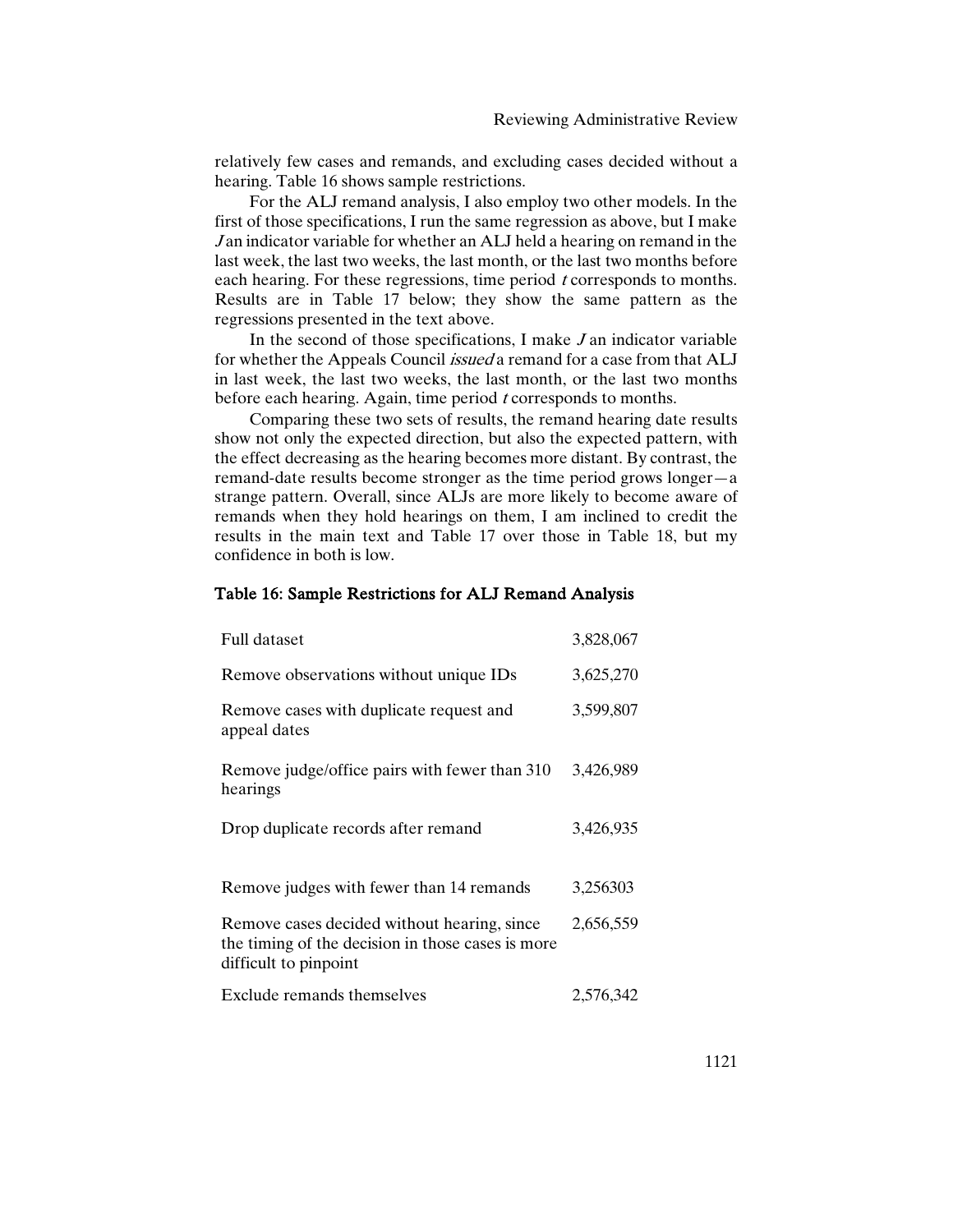## Table 17: Chance of Benefits Grant by Time Since Last Remand Hearing

Dependent variable is 1 if claimant wins

|                  | (1)              | (2)           | (3)               | (4)           |
|------------------|------------------|---------------|-------------------|---------------|
|                  | Remand           | Remand        | Remand            | Remand        |
|                  | Hearing in       | Hearing in    | Hearing in        | Hearing in    |
|                  | <b>Last Week</b> | Last Two      | <b>Last Month</b> | Last Two      |
|                  |                  | Weeks         |                   | Months        |
| At Least         | $0.0057***$      | $0.0041***$   | $0.0025***$       | 0.00088       |
| One              | (0.00092)        | (0.00086)     | (0.00091)         | (0.0012)      |
| Remand           |                  |               |                   |               |
| <b>Sex</b>       | $-0.00065$       | $-0.00065$    | $-0.00065$        | $-0.00065$    |
| $(Male=1)$       | (0.0012)         | (0.0012)      | (0.0012)          | (0.0012)      |
| Age              | $0.000023***$    | $0.000023***$ | $0.000023***$     | $0.000023***$ |
|                  | (0.00000024)     | (0.00000024)  | (0.00000024)      | (0.00000024)  |
| $\boldsymbol{N}$ | 2,572,571        | 2,572,571     | 2,572,571         | 2,572,571     |

Standard errors in parentheses

Models include month and office-ALJ fixed effects Standard errors clustered on office-ALJ  $p < 0.05$ , \*\*  $p < 0.01$ , \*\*\*  $p < 0.001$